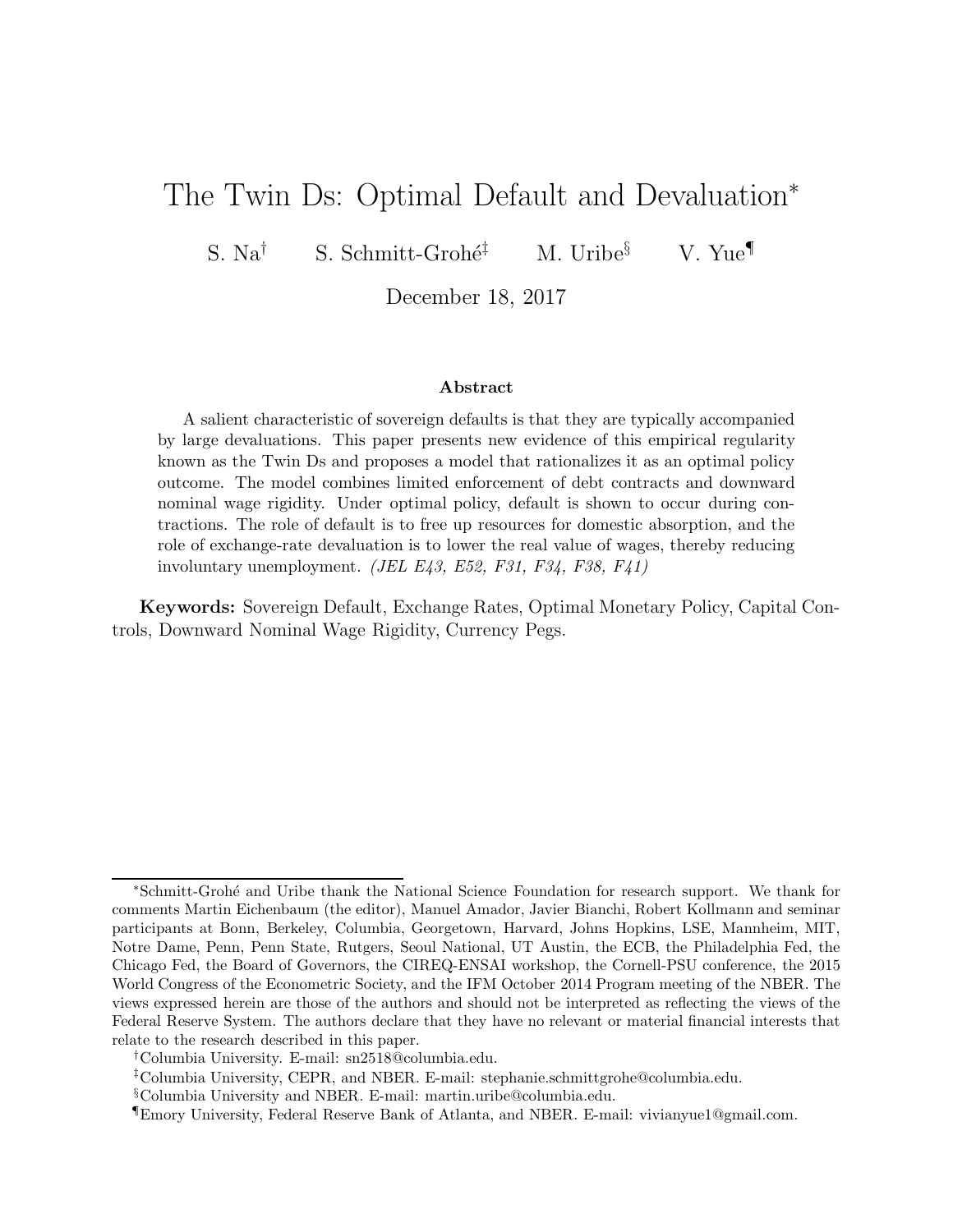# 1 Introduction

This paper introduces nominal rigidities into a sovereign default model to explain the empirical regularity, first established in Reinhart (2002), that sovereign defaults are accompanied by large devaluations of the nominal exchange rate. Specifically, using data for 58 countries over the period 1970 to 1999, Reinhart (2002) estimates that the unconditional probability of a large devaluation in any 24-month period is 17 percent. At the same time, she estimates that conditional on the 24-month period containing a default event, the probability of a large devaluation increases to 84 percent. Reinhart refers to the joint occurrence of default and devaluation as the Twin Ds phenomenon.

The present paper presents new evidence of the Twin Ds phenomenon by building an expanded sample (1975-2013) that includes more countries and more recent default events. In this data set the typical default episode is associated with an excess devaluation of the domestic currency of 48 percent. A novel finding of our empirical analysis is that the large devaluation that occurs at the time of default is typically not followed by an increase in the rate of depreciation of the exchange rate. This characteristic suggests that the Twin Ds phenomenon consists in the joint occurrence of default and a large level change in the nominal exchange rate.

Motivated by these facts, the paper develops a theoretical model with the property that periods in which it is optimal to default are also periods in which it is optimal to bring about a large change in a relative price. In the proposed model the key frictions are limited commitment to repay external debts and downward nominal wage rigidity. In the model default is predicted to occur after a string of increasingly negative output shocks. In the run-up to default, domestic absorption experiences a severe contraction putting downward pressure on the demand for labor. Absent any intervention by the central bank, downward nominal wage rigidity would prevent real wages from adjusting downwardly and the labor market would fail to clear resulting in involuntary unemployment. To avoid this scenario, the optimal policy calls for a devaluation of the domestic currency, which reduces the real value of wages. As a result, in the model, as in the data, default episodes are typically accompanied by large devaluations.

In a calibrated version of the model we find that the minimum devaluation necessary to implement the optimal allocation at the time of default exceeds 35 percent. Thus, the benevolent government's desire to preserve employment during a severe external crisis gives rise to devaluations similar in magnitude to those observed in the data during a typical Twin Ds episode.

Although, as emphasized above, in the data default events are typically accompanied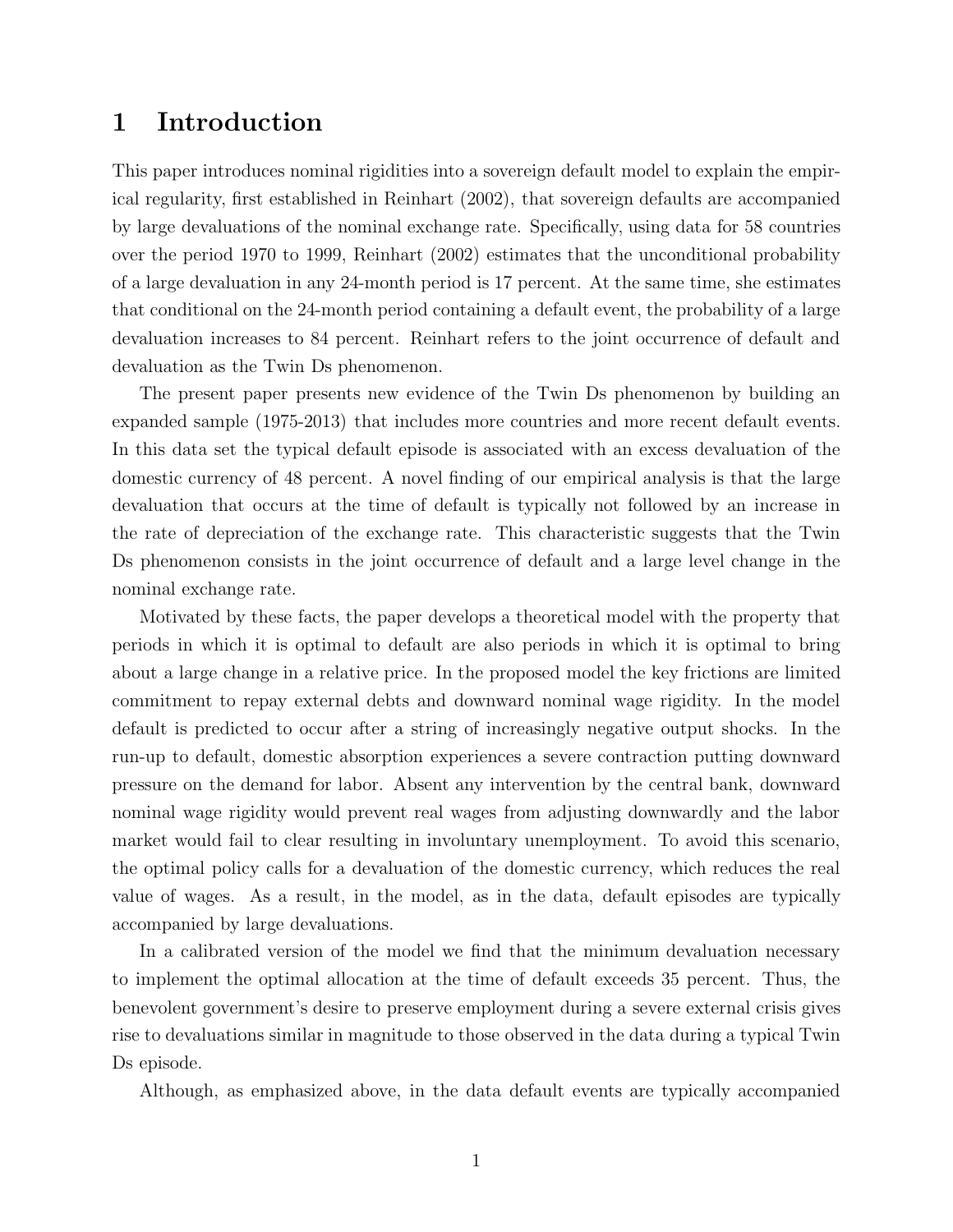by large devaluations, we find it of interest to consider the experiment of default when the central bank is unwilling or unable to apply the optimal devaluation policy. In particular, we consider a currency peg motivated by the experience of the periphery of Europe in the aftermath of the great contraction of 2008. Under a currency peg, the government gives up its ability to counteract the inefficiencies associated with downward nominal wage rigidity during periods of depressed aggregate demand. As a consequence, under a currency peg, the model predicts that default events are accompanied by involuntary unemployment. In the calibrated version of the model, we find that around defaults unemployment rises by about 20 percentage points. This result suggests that the proposed explanation of the Twin Ds, namely, that large devaluations around default events are needed to realign key relative prices, is economically important.

The present analysis is related to various strands of the literatures on exchange-ratebased stabilization and sovereign default. An important body of related work focuses on the fiscal consequences of devaluations, emphasizing either flow or stock effects. Models of balance-of-payment crises `a la Krugman (1979) focus on increases in the rate of devaluation as a way to generate seigniorage revenue flows when a government suffering from structural fiscal deficits is forced to abandon an unsustainable currency peg. This explanation has been used to understand the defaults of the early 1980s in Latin America, which were followed by a decade of high inflation. Under this hypothesis, the nominal exchange rate continues to grow at higher rates after the default. However, the pattern observed for a large number of defaults in our data set (in fact the majority) is one in which high rates of devaluation stop within a year after default.

A literature that goes back to Calvo (1988) views devaluation as an implicit default on (the stock of) domestic-currency denominated government debt. Recent developments along these lines include Aguiar et al. (2013), Corsetti and Dedola (2016), Da Rocha (2013), Du and Schreger (2015), and Sunder-Plassmann (2013). This channel is not open in the model studied in the present paper because debt is assumed to be denominated in foreign currency. This assumption is motivated by the empirical observation that most of the debt issued by emerging economies is denominated in foreign currency (see, for example, Eichengreen, Hausmann, and Panizza, 2005). However, we consider the present contribution complementary to this line of research as even in economies in which government debt is primarily denominated in foreign currency, devaluations can have fiscal consequences by decreasing the real value of other domestic-currency denominated government liabilities, such as the monetary base or nominal pension liabilities.

The real side of the model developed in this paper builds on recent contributions to the theory of sovereign default in the tradition of Eaton and Gersovitz, especially, Aguiar and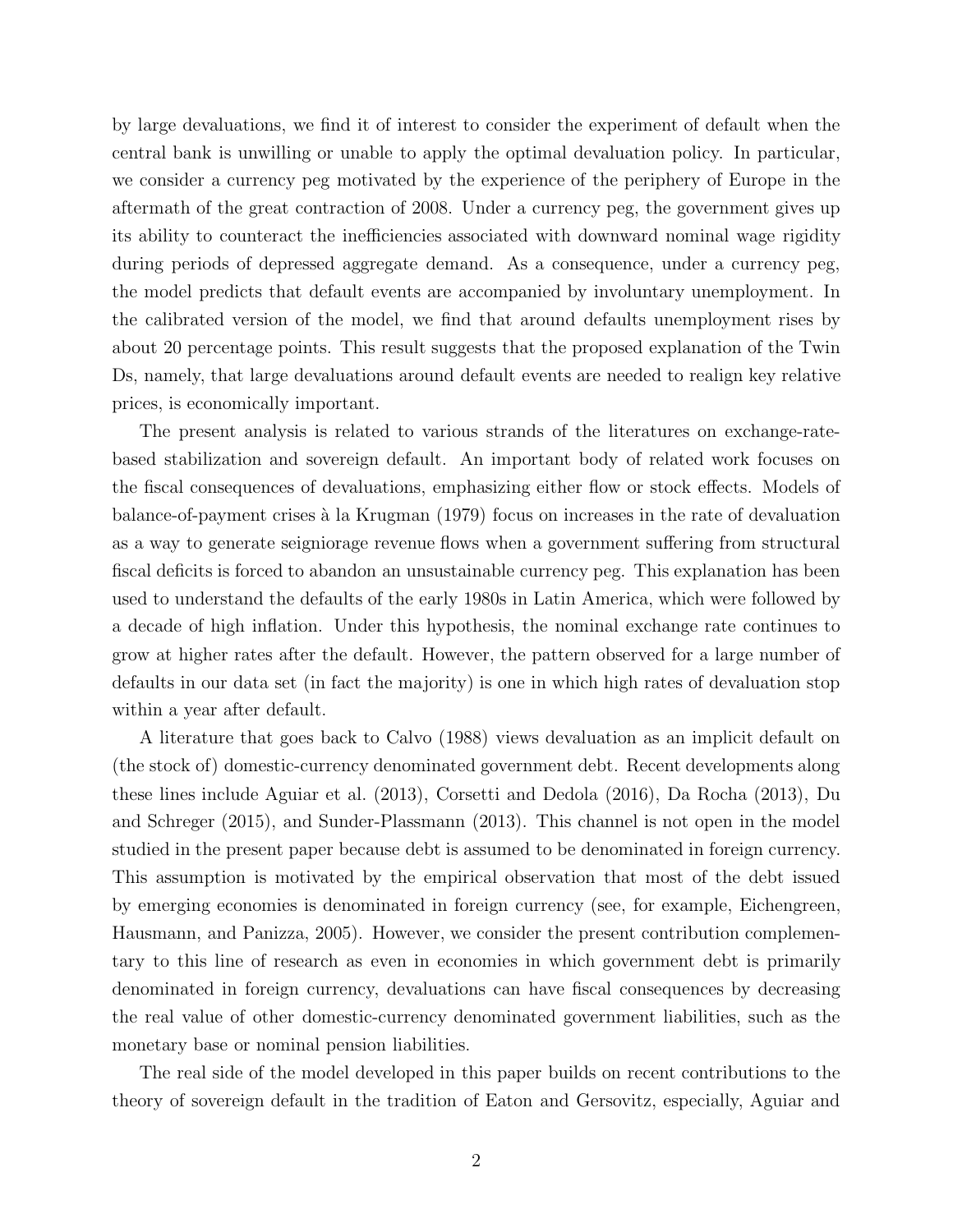Gopinath (2006), Arellano (2008), Kim and Zhang (2012), Hatchondo, Martinez, and Sapriza (2010), Chatterjee and Eyigungor (2012), and Mendoza and Yue (2012). This literature has made significant progress in identifying features of the default model that help deliver realistic predictions for the average and cyclical behavior of key variables of the model, such as the level of external debt and the country interest rate premium. We contribute to this literature by establishing that the social planner allocation in models of the Eaton-Gersovitz family can be decentralized by means of a debt tax. And we extend this literature by merging it with the literature on optimal exchange-rate policy in models without default risk (e.g., Galí and Monacelli, 2005; Kollmann, 2002; and Schmitt-Grohé and Uribe, 2016). Moussa (2013) builds a framework similar to the present one to study the role of debt denomination. Kriwoluzky, Müller, and Wolf (2014) study an environment in which default takes the form of a re-denomination of debt from foreign to domestic currency. Finally, Yun (2014) presents a model in which sovereign default causes the monetary authority to lose commitment to stable exchange-rate policy.

The remainder of the paper is organized as follows. Section 2 presents new evidence on the Twin Ds phenomenon. Section 3 presents the model and derives the competitive equilibrium. Section 4 derives the key decentralization results and characterizes analytically the equilibrium under optimal default and devaluation policy. Section 5 analyzes quantitatively the typical default episode under the optimal policy in the context of a calibrated version of the model. Section 6 characterizes analytically and quantitatively the equilibrium dynamics under a currency peg. Section 7 extends the model to allow for long-maturity debt and incomplete exchange-rate pass-through. Section 8 concludes.

# 2 New Evidence on the Twin Ds Phenomenon

In this section, we confirm the findings of Reinhart (2002) on the Twin Ds phenomenon on an expanded sample that includes the default-rich period 2000 to 2013. We also document a novel characteristic of the Twin Ds phenomenon, namely, that the large depreciation that occurs at the time of default is typically not followed by an elevation in the rate of devaluation.

The panel includes information on nominal exchange rates defined as the domestic currency price of one U.S. dollar and sovereign default dates. The data source for nominal exchange rates is the World Bank's World Development Indicator (WDI) database and the source for default dates is Uribe and Schmitt-Grohé (2017, Table 13.19). The panel includes all countries that had at least one default event in the period 1975 to 2013 and for which WDI has at least 30 consecutive years of data on the dollar exchange rate. These two criteria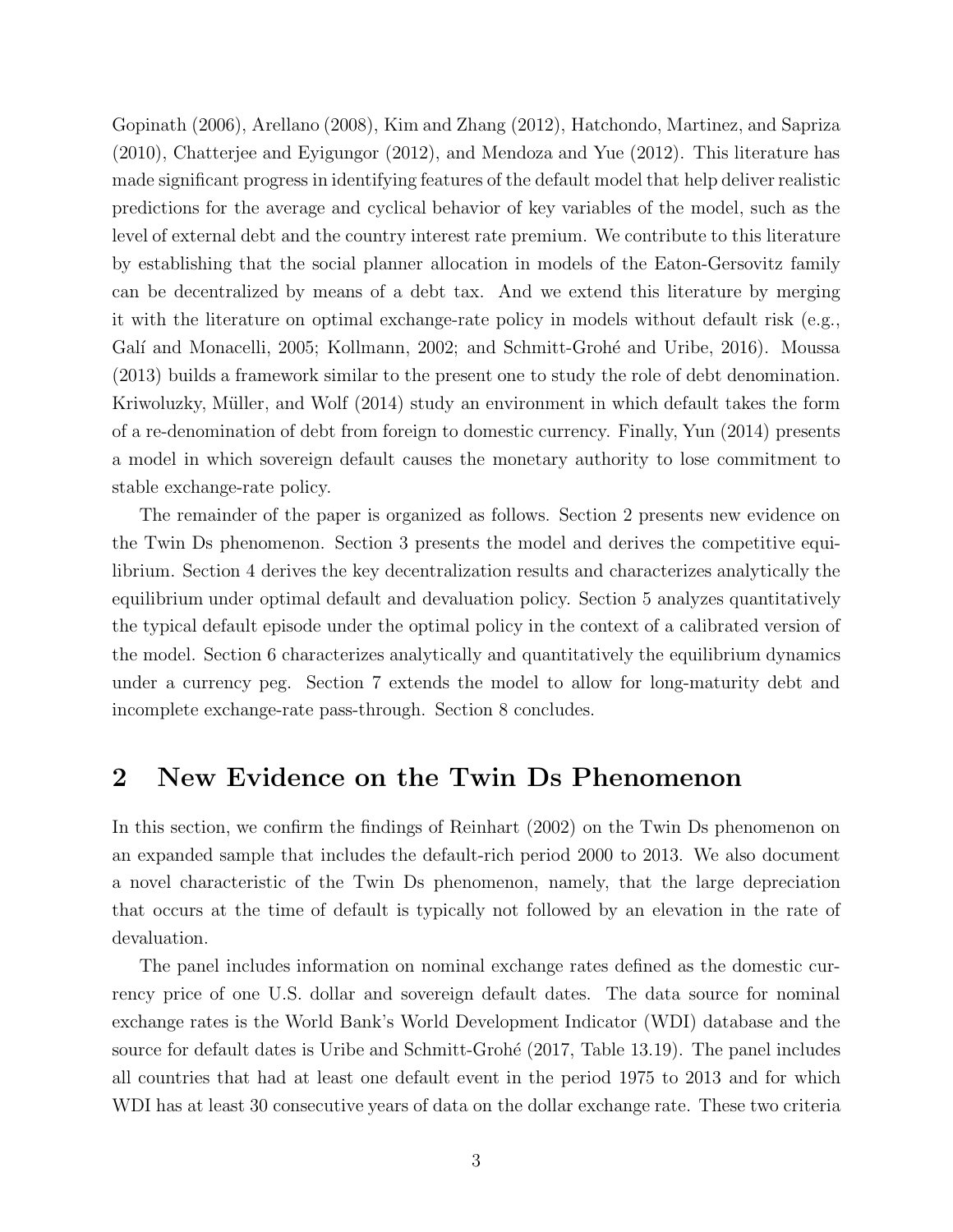

Figure 1: Excess Devaluation Around Default, 1975-2013

Note. The solid line displays the median of the cumulative devaluation rate of the domestic currency vis- $\acute{a}$ -vis the U.S. dollar between years -3 and t, for  $t = -3, \ldots, 3$ , conditional on default in year 0 minus the unconditional median of the cumulative devaluation rate between years  $-3$  and t. Countries with less than 30 consecutive years of exchange rate data were excluded, resulting in 117 default episodes over the period 1975 and 2013 in 70 countries. Data Sources: Default dates, Uribe and Schmitt-Grohé (2017, Table 13.19). Exchange rates, World Development Indicators, code: PA.NUS.FCRF.

result in a sample of 70 countries and 117 default episodes.

Figure 1 displays the median excess depreciation of the nominal exchange rate around defaults. It shows that typically in a window encompassing three years before and after a default event, the exchange rate depreciates about 45 percent more than in the unconditional median window of the same width. Thus the figure confirms the finding of Reinhart (2002) that defaults are accompanied by large devaluations.

A novel characteristic of the Twin Ds phenomenon uncovered by figure 1 is the deceleration in the rate of devaluation that takes place shortly after default. Figure 2 highlights this characteristic. It shows the behavior of the level of the nominal dollar exchange rate in six recent well-known default episodes, namely, Argentina 2002, Ecuador 1999, Paraguay 2003, Russia 1999, Ukraine 1999, and Uruguay 2003. All six default events were followed by no further devaluations. The path of the level of the nominal exchange rate around default resembles a steep elevation followed by a plateau. The behavior of the nominal exchange rate documented in figures 1 and 2 suggests a connection between the decision to default and the decision to change the level of the nominal exchange rate. In the theoretical model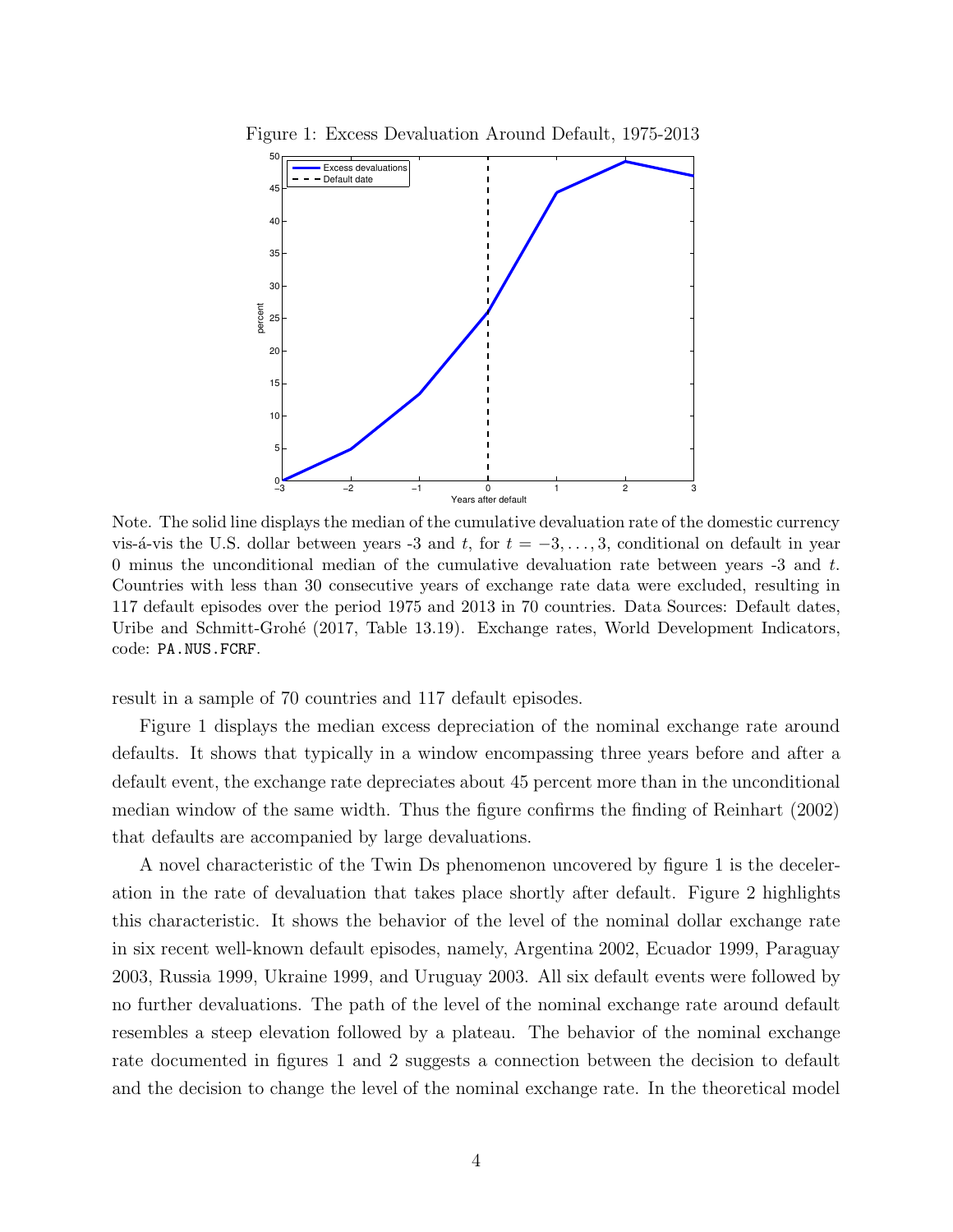



Notes. Exchange rates are nominal dollar exchange rates defined as the domestic currency price of one U.S. dollar, annual averages, first observation normalized to unity. Data sources. Default dates, Table 13.19 of Uribe and Schmitt-Grohé (2017); Nominal exchange rates, World Development Indicators, code: PA.NUS.FCRF.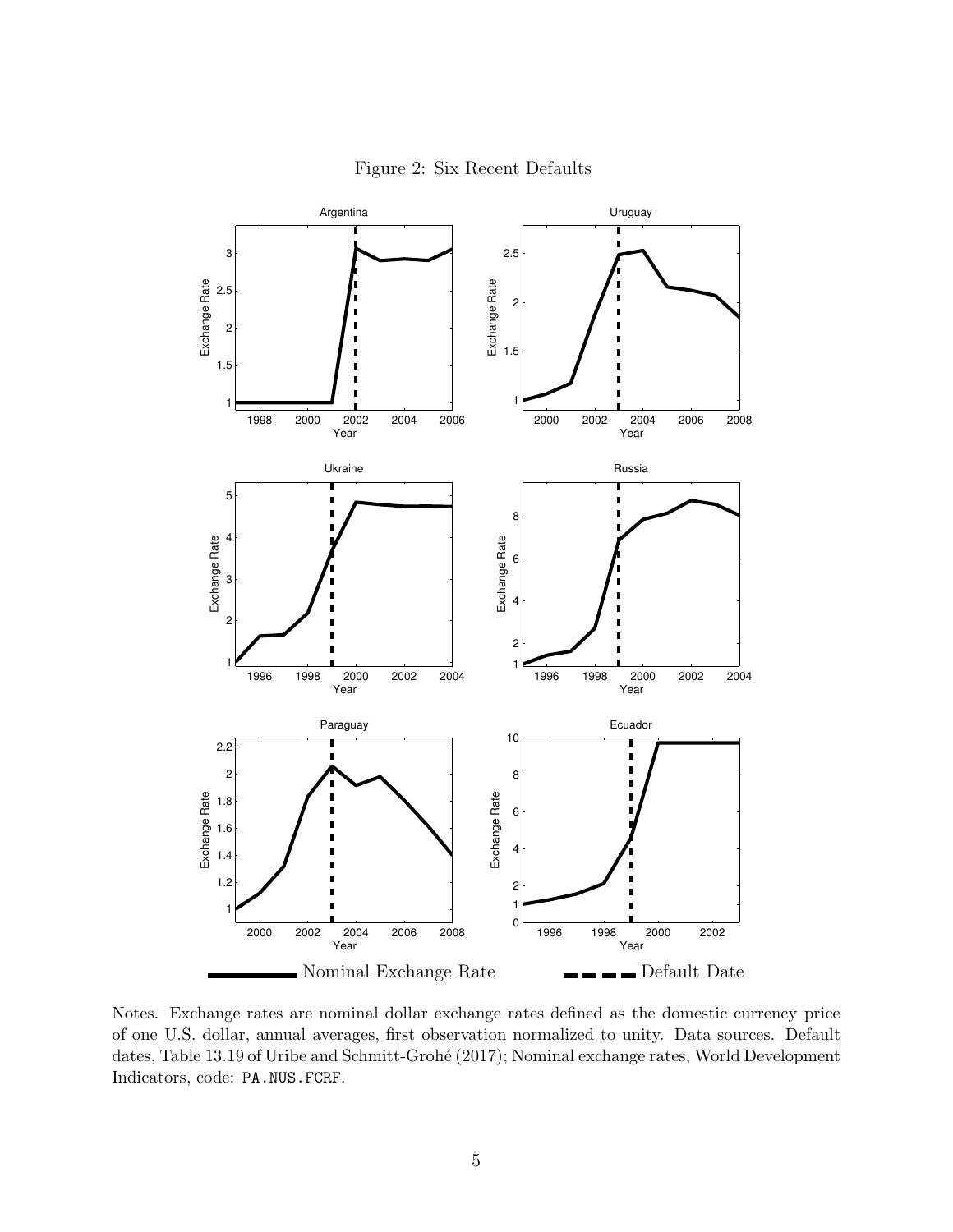laid out in the next section, this connection is created by combining lack of commitment to repay sovereign debt with nominal frictions in the form of downward nominal wage rigidity.

# 3 The Model

The theoretical framework embeds imperfect enforcement of international debt contracts à la Eaton and Gersovitz (1981) into the open economy model with downward nominal wage rigidity of Schmitt-Grohé and Uribe (2016). We begin by describing the economic decision problem of households, firms, and the government.

### 3.1 Households

The economy is populated by a large number of identical households with preferences described by the utility function

$$
\mathbb{E}_0 \sum_{t=0}^{\infty} \beta^t U(c_t),\tag{1}
$$

where  $c_t$  denotes consumption. The period utility function U is assumed to be strictly increasing and strictly concave and the parameter  $\beta$ , denoting the subjective discount factor, resides in the interval  $(0, 1)$ . The symbol  $\mathbb{E}_t$  denotes the mathematical expectations operator conditional upon information available in period t. The consumption good is a composite of tradable consumption,  $c_t^T$ , and nontradable consumption,  $c_t^N$ . The aggregation technology is of the form

$$
c_t = A(c_t^T, c_t^N),\tag{2}
$$

where  $A$  is an increasing, concave, and linearly homogeneous function.

Households have access to a one-period, state noncontingent bond, which is assumed to be denominated in tradables.<sup>1</sup> We let  $d_{t+1}$  denote the level of debt assumed in period t and due in period  $t + 1$  and  $q_t^d$  its price. The sequential budget constraint of the household is given by

$$
P_t^T c_t^T + P_t^N c_t^N + P_t^T d_t = P_t^T \tilde{y}_t^T + W_t h_t + (1 - \tau_t^d) P_t^T q_t^d d_{t+1} + F_t + \Phi_t,
$$
\n(3)

where  $P_t^T$  denotes the nominal price of tradable goods,  $P_t^N$  the nominal price of nontradable goods,  $\tilde{y}_t^T$  the household's endowment of traded goods,  $W_t$  the nominal wage rate,  $h_t$  hours worked,  $\tau_t^d$  a tax on debt,  $F_t$  a lump-sum transfer received from the government, and  $\Phi_t$ nominal profits from the ownership of firms. Households are assumed to be subject to a

<sup>&</sup>lt;sup>1</sup>In section 7.1, we show that the key results of the paper are robust to allowing for long-term debt.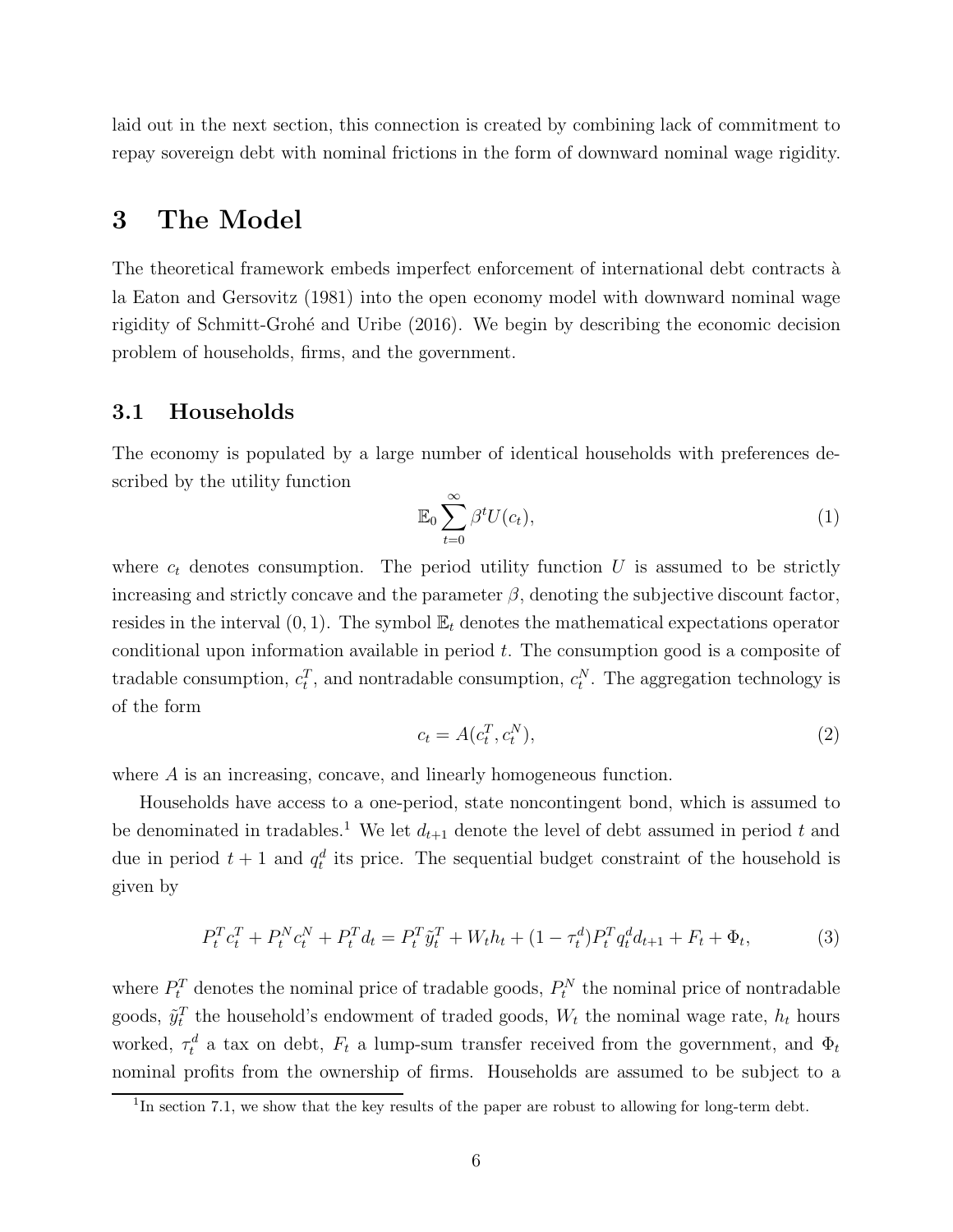debt limit that prevents them from engaging in Ponzi schemes. We introduce a tax on debt as a way to decentralize the Eaton-Gersovitz model. Individual agents take the country premium as exogenously given, whereas, as we will see shortly, the government internalizes the effect of aggregate external debt on the country premium. Kim and Zhang (2012) also consider the case of decentralized borrowing and centralized default. However, we characterize the debt tax scheme that results in an equilibrium allocation identical to that of a model with centralized borrowing and centralized default (the standard Eaton-Gersovitz allocation). Specifically, both in the present setting and in Kim and Zhang's borrowers do not internalize the fact that the interest rate depends on debt. However, in the present formulation households face debt taxes that make them internalize the effect of borrowing on the country interest rate. By contrast, in the formulation of Kim and Zhang, debt taxes are absent and hence the allocation under decentralized borrowing is different from the one under centralized borrowing.

The variable  $\tilde{y}_t^T$  is stochastic and is taken as given by the household. Households supply inelastically  $h$  hours to the labor market each period, but may not be able to sell all of them, which gives rise to the constraint

$$
h_t \leq \bar{h}.\tag{4}
$$

Households take  $h_t$  as exogenously given.

Households choose contingent plans  $\{c_t, c_t^T, c_t^N, d_{t+1}\}\$ to maximize (1) subject to (2)-(4) and the no-Ponzi-game debt limit, taking as given  $P_t^T$ ,  $P_t^N$ ,  $W_t$ ,  $h_t$ ,  $\Phi_t$ ,  $q_t^d$ ,  $\tau_t^d$ ,  $F_t$ , and  $\tilde{y}_t^T$ . Letting  $p_t \equiv P_t^N/P_t^T$  denote the relative price of nontradables in terms of tradables, the optimality conditions associated with this problem are  $(2)-(4)$ , the no-Ponzi-game debt limit, and

$$
\frac{A_2(c_t^T, c_t^N)}{A_1(c_t^T, c_t^N)} = p_t,
$$
\n
$$
\lambda_t = U'(c_t) A_1(c_t^T, c_t^N),
$$
\n
$$
1 - \tau_t^d) q_t^d \lambda_t = \beta \mathbb{E}_t \lambda_{t+1},
$$
\n(5)

where  $\lambda_t/P_t^T$  denotes the Lagrange multiplier associated with (3).

 $($ 

### 3.2 Firms

Nontraded output, denoted  $y_t^N$ , is produced by perfectly competitive firms. Each firm operates a production technology of the form

$$
y_t^N = F(h_t). \tag{6}
$$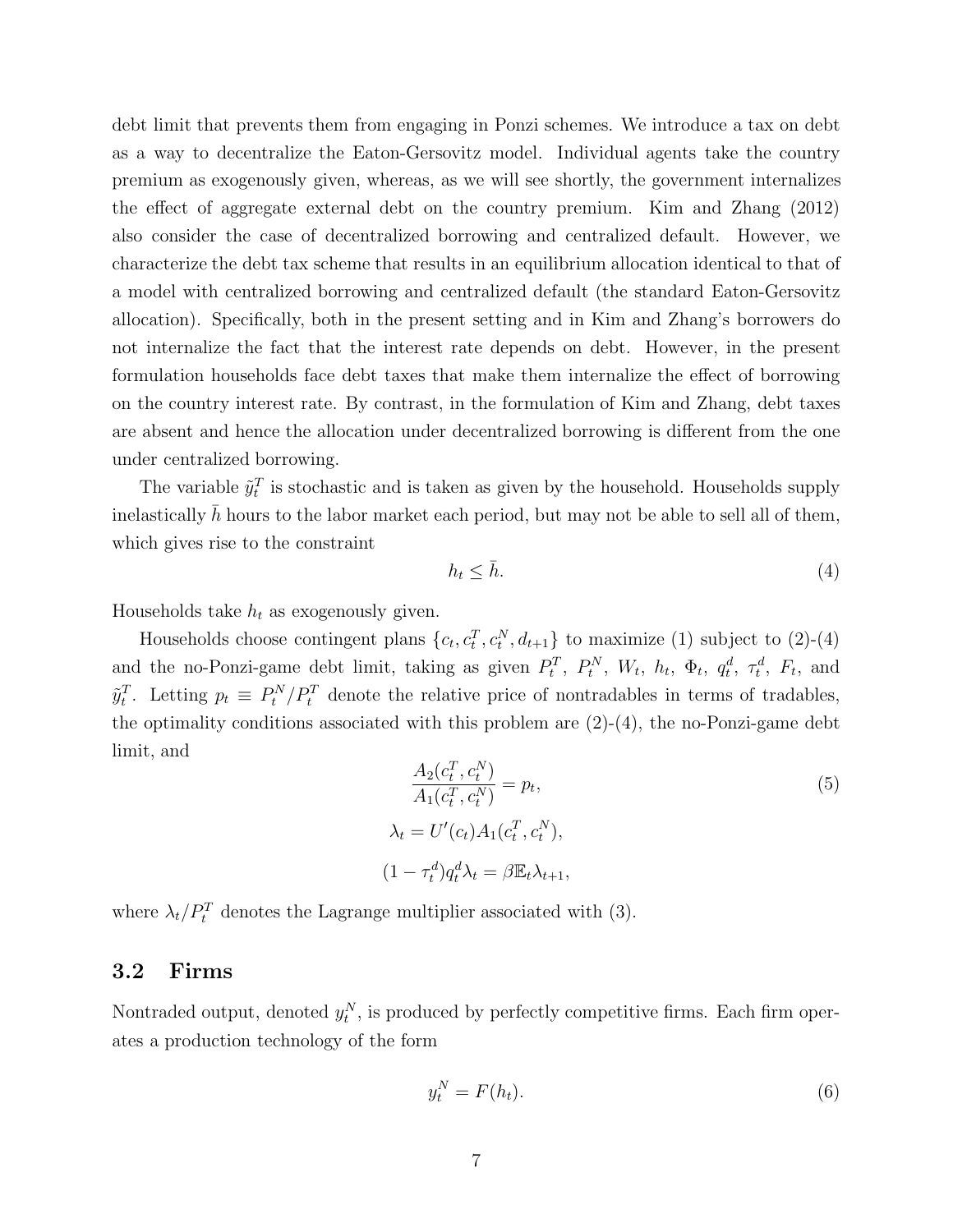The function  $F$  is assumed to be strictly increasing and strictly concave. Firms choose the amount of labor input to maximize profits, given by

$$
\Phi_t = P_t^N F(h_t) - W_t h_t. \tag{7}
$$

The optimality condition associated with this problem is  $P_t^N F'(h_t) = W_t$ . Dividing both sides by  $P_t^T$  yields

$$
p_t F'(h_t) = w_t,
$$

where  $w_t \equiv W_t/P_t^T$  denotes the real wage in terms of tradables.

## 3.3 Downward Nominal Wage Rigidity

We model downward nominal wage rigidity by imposing a lower bound on the growth rate of nominal wages of the form

$$
W_t \ge \gamma W_{t-1}, \quad \gamma > 0. \tag{8}
$$

The parameter  $\gamma$  governs the degree of downward nominal wage rigidity. The higher is  $\gamma$ , the more downwardly rigid nominal wages will be.

The presence of downwardly rigid nominal wages implies that the labor market will in general not clear. Instead, involuntary unemployment, given by  $\bar{h} - h_t$ , will be a regular feature of this economy. We assume that wages and employment satisfy the slackness condition

$$
(\bar{h} - h_t) (W_t - \gamma W_{t-1}) = 0.
$$
\n(9)

This condition states that periods of unemployment  $(h_t < \bar{h})$  must be accompanied by a binding wage constraint. It also states that when the wage constraint is not binding  $(W_t > \gamma W_{t-1})$ , the economy must be in full employment  $(h_t = h)$ .

The decision to model nominal rigidity as downward nominal wage rigidity is empirically motivated. Schmitt-Grohé and Uribe (2016) document that downward nominal wage rigidity is pervasive in emerging-market economies. For example, during the 1998-2001 crisis in Argentina, nominal hourly wages did not fall (actually they increased from 7.87 pesos in 1998 to 8.14 pesos in 2001) in spite of the fact that subemployment (the sum of involuntary unemployment and involuntary part-time employment) increased by 10 percentage points and that the nominal exchange rate was fixed at one dollar per peso. This evidence suggests the presence of downward nominal wage rigidity. The period following the collapse of the Argentine currency convertibility (i.e., post December 2001) features sizable increases in nominal hourly wages. This suggests that nominal wages are upwardly flexible. This evidence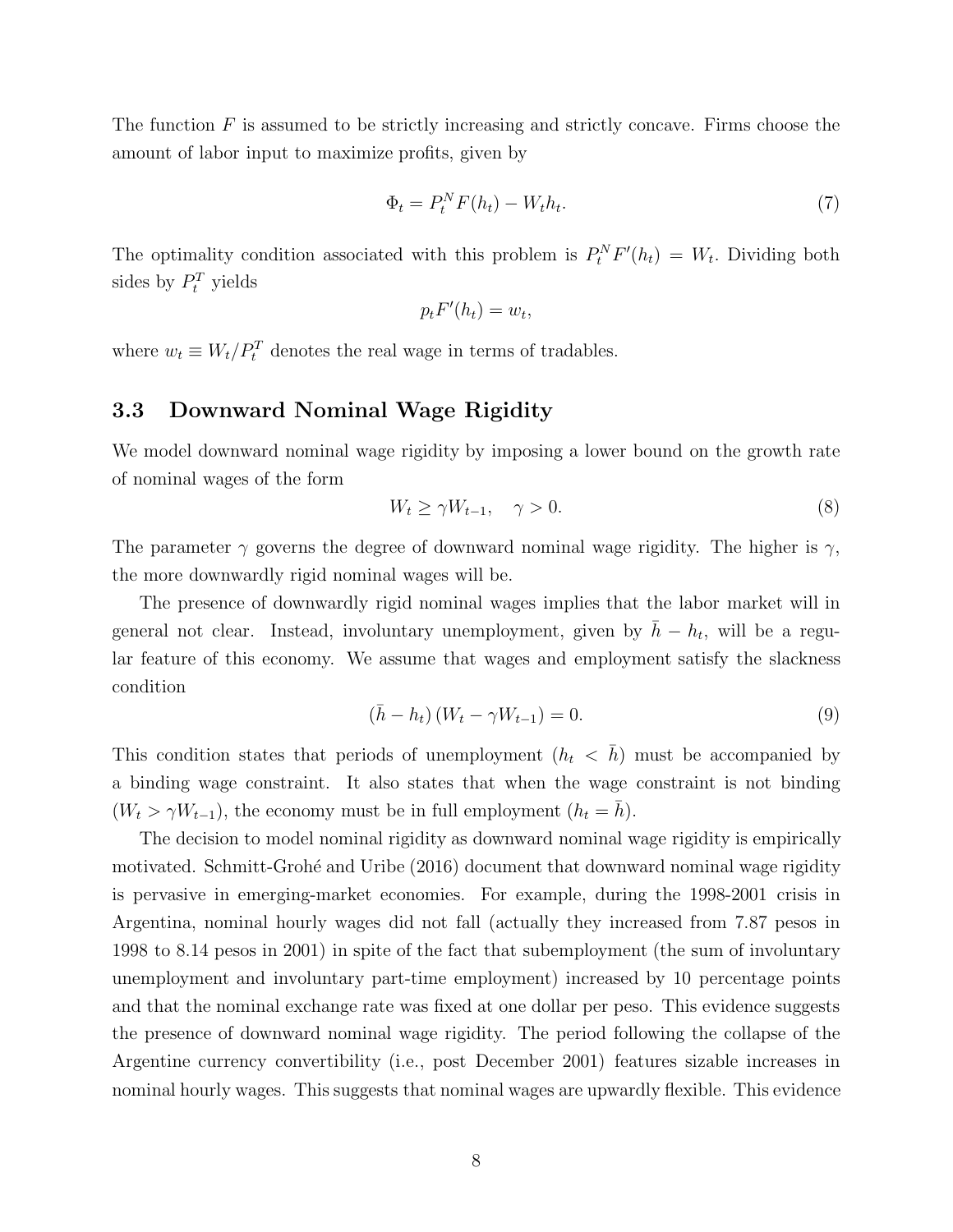favors a formulation in which wage rigidity is one-sided as opposed of two-sided. Consumer prices in Argentina do not appear to be downwardly rigid to the same degree as nominal wages. Over the period 1998 to 2001, nominal consumer prices fell by about 1 percent per year. Taken together, this evidence suggests that in Argentina around the 2001 crisis, wages were more downwardly rigid than were product prices.

The empirical relevance of downward nominal wage rigidity extends to the periphery of Europe around the Great Contraction of 2008. Schmitt-Grohé and Uribe (2016) show that between 2008 and 2011 nominal hourly wages in 13 peripheral European countries failed to decline (in fact they increased on average by 2 percent per year), despite the fact that unemployment increased massively, that all 13 countries were either on the euro or pegging to the euro, and that inflation in the eurozone was low. In the boom period that preceded the crisis (2000 to 2007) nominal hourly wages increased by over 60 percent despite the facts that productivity growth in the periphery of the eurozone was virtually nil and that euro area wide inflation was low. Again, this evidence suggests a formulation in which nominal wages are downwardly rigid but upwardly flexible.

As a consequence of one-sided nominal wage rigidity, the present model implies that the real exchange rate can be overvalued, in the sense of being higher than in the absence of nominal rigidities. An implication of this characteristic of the model is that a nominal devaluation will lead to a real depreciation insofar as the real exchange rate is overvalued absent the nominal depreciation. For a model in which nominal rigidities in the nontraded sector are two-sided and hence the nominal rigidity can cause both real exchange rate overand undervaluation see Burstein, Eichenbaum, and Rebelo (2007). These authors argue that the real depreciations observed in the United Kingdom after the 1992 nominal devaluation and in Korea after the 1997 nominal devaluation can be explained by upward rigidity in nominal prices of nontraded goods.

### 3.4 The Government

At the beginning of each period, the country can be either in good or bad financial standing in international financial markets. Let the variable  $I_t$  be an indicator function that takes the value 1 if the country is in good financial standing and chooses to honor its debt and 0 otherwise. If the economy starts period t in good financial standing  $(I_{t-1} = 1)$ , the government can choose to default on the country's external debt obligations or to honor them. If the government chooses to default, then the country enters immediately into bad standing and  $I_t = 0$ . Default is defined as the full repudiation of external debt. While in bad standing, the country is excluded from international credit markets, that is, it cannot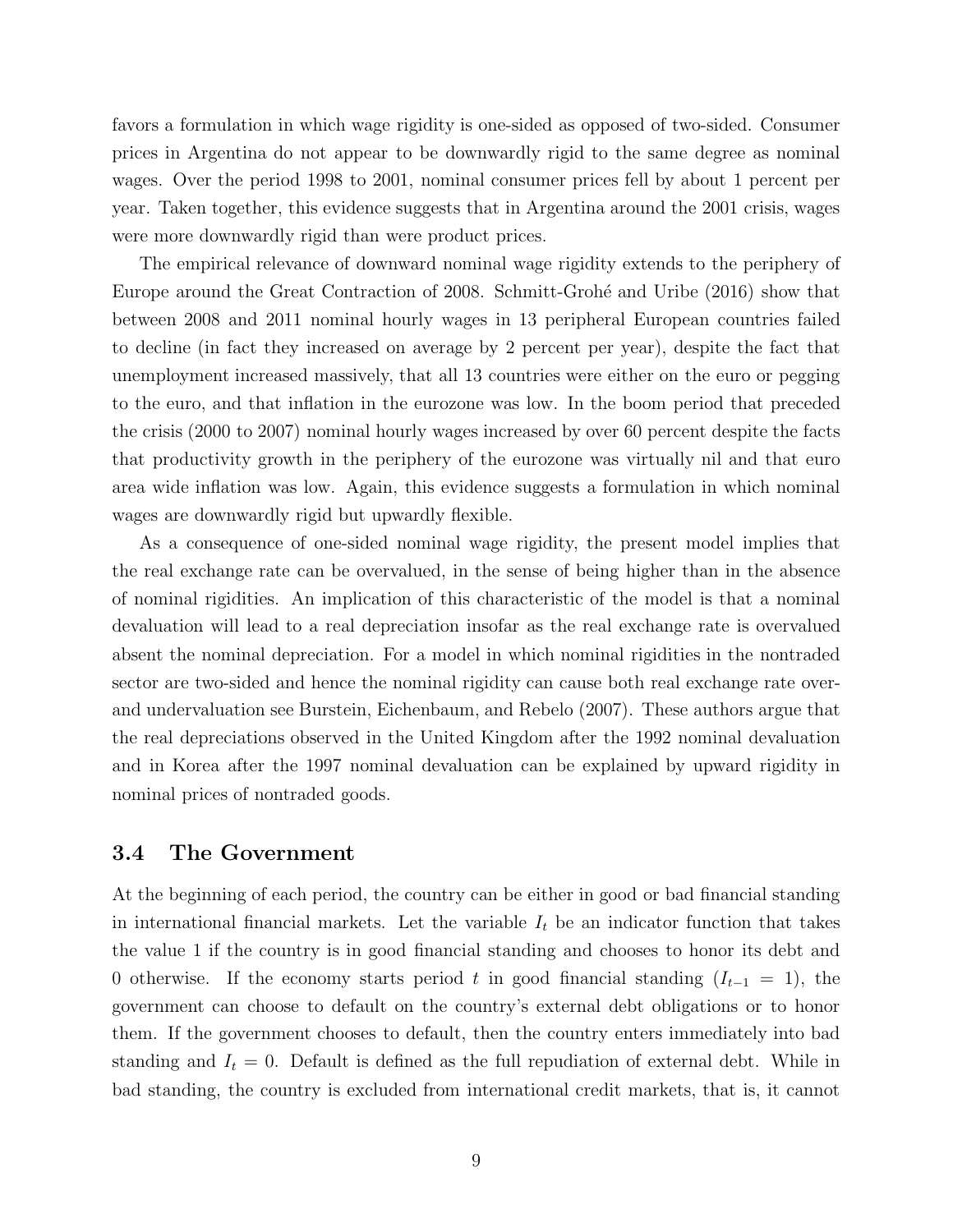borrow or lend from the rest of the world. Formally,

$$
(1 - I_t)d_{t+1} = 0.
$$
\n(10)

Following Arellano (2008), we assume that bad financial standing lasts for a random number of periods. Specifically, if the country is in bad standing in period  $t$ , it will remain in bad standing in period  $t + 1$  with probability  $1 - \theta$  and will regain good standing with probability  $\theta$ . When the country regains access to financial markets, it starts with zero external obligations.

We assume that the government rebates the proceeds from the debt tax in a lumpsum fashion to households. In periods in which the country is in bad standing  $(I_t = 0)$ , the government confiscates any payments of households to foreign lenders and returns the proceeds to households in a lump-sum fashion. The resulting sequential budget constraint of the government is

$$
f_t = \tau_t^d q_t^d d_{t+1} + (1 - I_t) d_t,\tag{11}
$$

where  $f_t \equiv F_t/P_t^T$  denotes lump-sum transfers expressed in terms of tradables.<sup>2</sup>

## 3.5 Foreign Lenders

Foreign lenders are assumed to be risk neutral. Let  $q_t$  denote the price of debt charged by foreign lenders to domestic borrowers during periods of good financial standing, and let  $r^*$  be a parameter denoting the foreign lenders' opportunity cost of funds. Then,  $q_t$  must satisfy the condition that the expected return of lending to the domestic country equal the opportunity cost of funds. Formally,

$$
\frac{\text{Prob}\{I_{t+1} = 1 | I_t = 1\}}{q_t} = 1 + r^*.
$$
\n(12)

This expression can be equivalently written as

$$
I_t\left[q_t - \frac{\mathbb{E}_t I_{t+1}}{1+r^*}\right] = 0.
$$

<sup>&</sup>lt;sup>2</sup>It can be shown that the equilibrium dynamics are identical if one replaces the lump-sum transfer  $f_t$ with a proportional tax on any combination of the three sources of household income,  $w_t h_t$ ,  $\tilde{y}_t^T$ , and  $\Phi_t / P_t^T$ .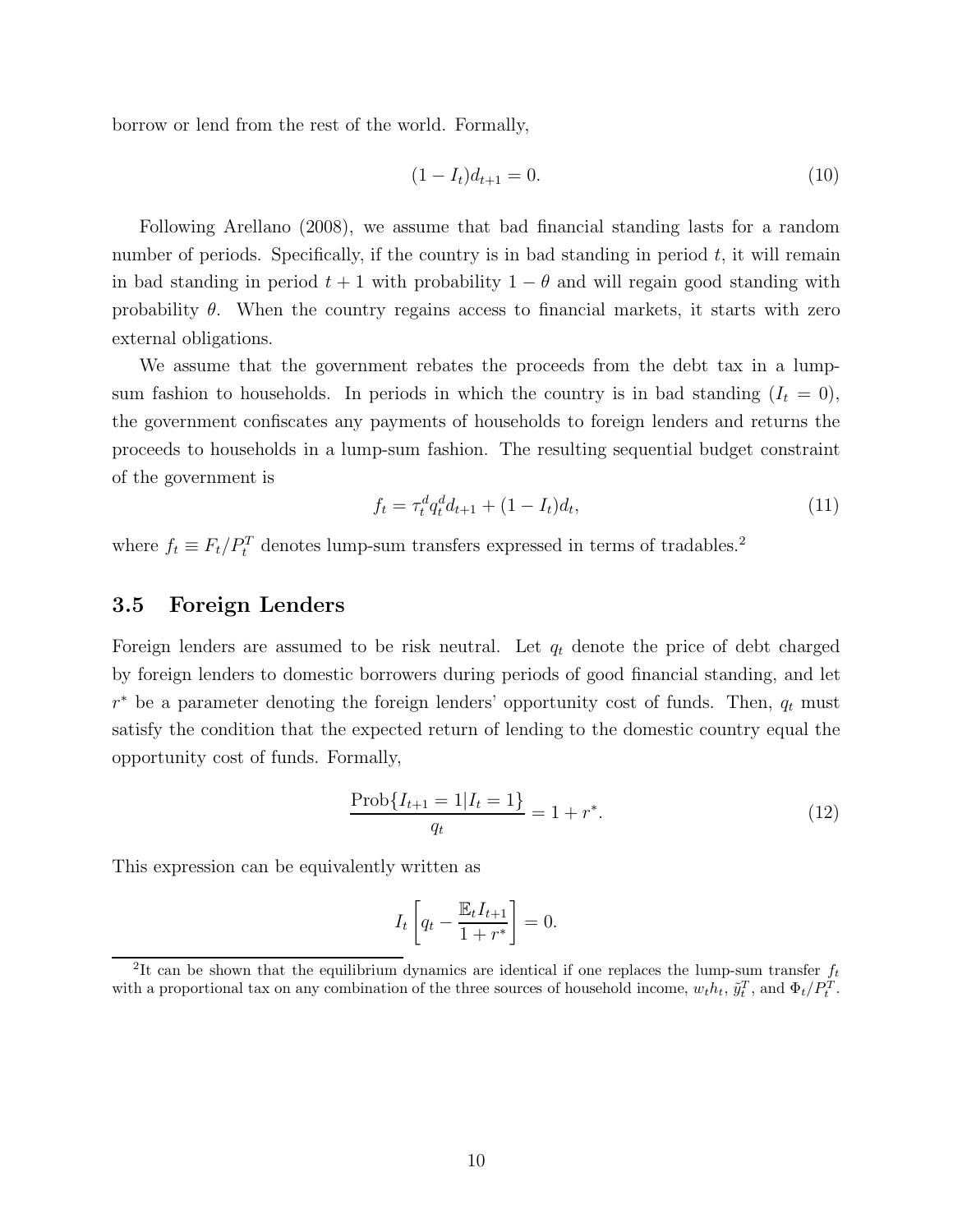## 3.6 Competitive Equilibrium

In equilibrium, the market for nontraded goods must clear at all times. That is, the condition

$$
c_t^N = y_t^N \tag{13}
$$

must hold for all  $t$ .

Each period the economy receives an exogenous and stochastic endowment equal to  $y_t^T$  per household. This is the sole source of aggregate fluctuations in the present model. Movements in  $y_t^T$  can be interpreted either as shocks to the physical availability of tradable goods or as shocks to the country's terms of trade.

As in much of the literature on sovereign default, we assume that if the country is in bad financial standing  $(I_t = 0)$ , it suffers an output loss, which we denote by  $L(y_t^T)$ . The function  $L(\cdot)$  is assumed to be nonnegative and nondecreasing. Thus, the endowment received by the household,  $\tilde{y}_t^T$ , is given by

$$
\tilde{y}_t^T = \begin{cases}\ny_t^T & \text{if } I_t = 1 \\
y_t^T - L(y_t^T) & \text{otherwise}\n\end{cases} \tag{14}
$$

As explained in much of the related literature, the introduction of an output loss during financial autarky improves the model's predictions along two dimensions. First, it allows the model to support more debt, as it raises the cost of default. Second, it discourages default in periods of relatively high output.

We assume that  $\ln y_t^T$  obeys the law of motion

$$
\ln y_t^T = \rho \ln y_{t-1}^T + \mu_t,\tag{15}
$$

where  $\mu_t$  is an i.i.d. innovation with mean 0 and variance  $\sigma_{\mu}^2$ , and  $|\rho| \in [0, 1)$  is a parameter.

In any period  $t$  in which the country is in good financial standing, the domestic price of debt,  $q_t^d$ , must equal the price of debt offered by foreign lenders,  $q_t$ , that is,

$$
I_t(q_t^d - q_t) = 0.\t\t(16)
$$

In periods in which the country is in bad standing  $d_{t+1}$  is nil. It follows that in these periods the value of  $\tau_t^d$  is immaterial. Therefore, without loss of generality, we set  $\tau_t^d = 0$ when  $I_t = 0$ , that is,

$$
(1 - I_t)\tau_t^d = 0.\t\t(17)
$$

Combining  $(3)$ ,  $(6)$ ,  $(7)$ ,  $(10)$ ,  $(11)$ ,  $(13)$ ,  $(14)$ , and  $(16)$  yields the market-clearing condi-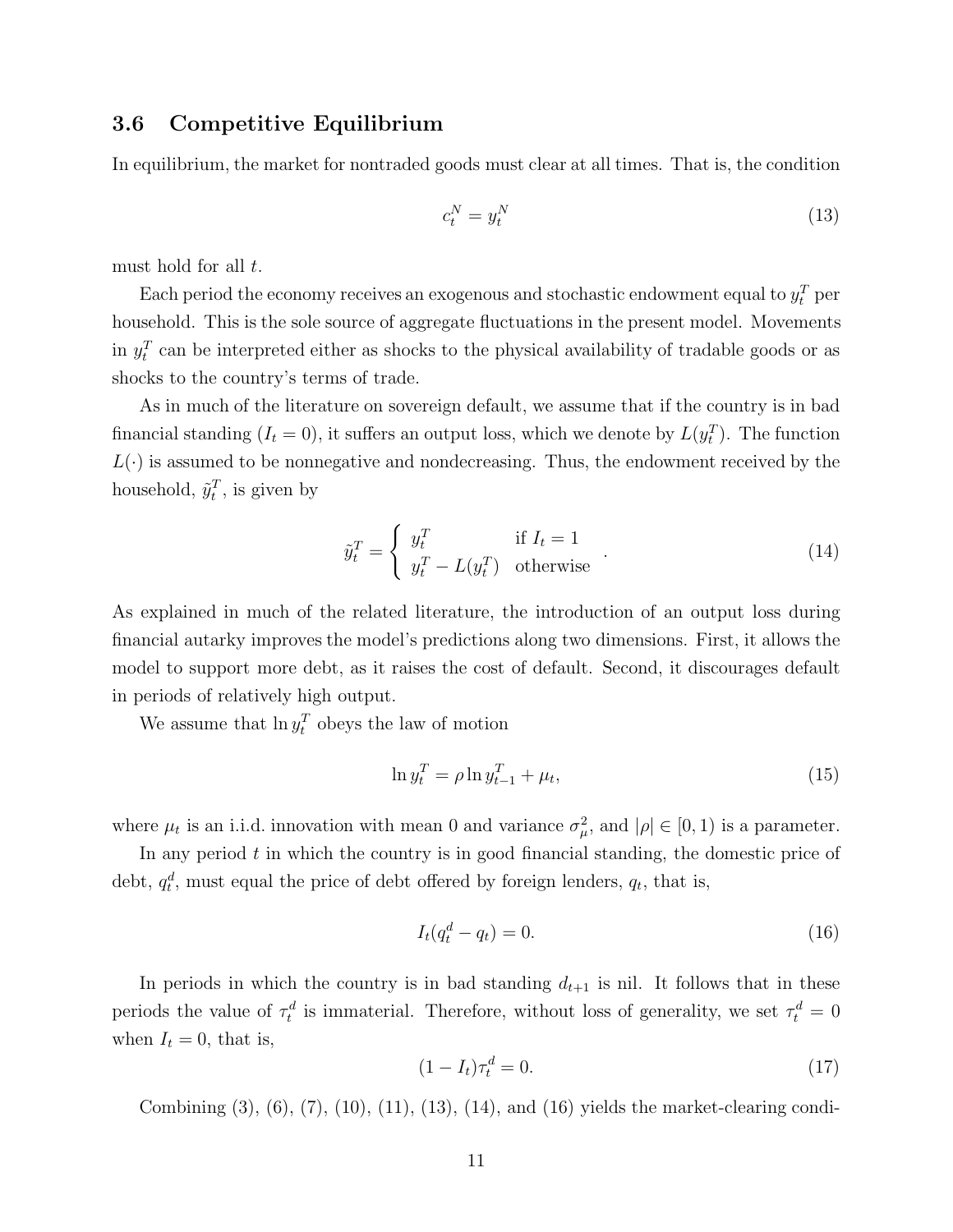tion for traded goods,

$$
c_t^T = y_t^T - (1 - I_t)L(y_t^T) + I_t[q_t d_{t+1} - d_t].
$$

We assume that the law of one price holds for tradables.<sup>3</sup> Specifically, letting  $P_t^{T*}$  denote the foreign currency price of tradables and  $\mathcal{E}_t$  the nominal exchange rate defined as the domestic-currency price of one unit of foreign currency (so that the domestic currency depreciates when  $\mathcal{E}_t$  increases), the law of one price implies that

$$
P_t^T = P_t^{T*} \mathcal{E}_t.
$$

We further assume that the foreign-currency price of tradables is constant and normalized to unity,  $P_t^{T*} = 1$ . Thus, we have that the nominal price of tradables equals the nominal exchange rate,

$$
P_t^T = \mathcal{E}_t.
$$

Finally, let

$$
\epsilon_t \equiv \frac{\mathcal{E}_t}{\mathcal{E}_{t-1}}
$$

denote the gross devaluation rate of the domestic currency. We are now ready to define a competitive equilibrium.

Definition 1 (Competitive Equilibrium) A competitive equilibrium is a set of stochastic processes  $\{c_t^T, h_t, w_t, d_{t+1}, \lambda_t, q_t, q_t^d\}$  satisfying

$$
c_t^T = y_t^T - (1 - I_t)L(y_t^T) + I_t[q_t d_{t+1} - d_t],
$$
\n(18)

$$
(1 - I_t)d_{t+1} = 0,\t\t(19)
$$

$$
\lambda_t = U'(A(c_t^T, F(h_t))) A_1(c_t^T, F(h_t)), \tag{20}
$$

$$
(1 - \tau_t^d) q_t^d \lambda_t = \beta \mathbb{E}_t \lambda_{t+1}, \tag{21}
$$

$$
I_t(q_t^d - q_t) = 0,\t\t(22)
$$

$$
\frac{A_2(c_t^T, F(h_t))}{A_1(c_t^T, F(h_t))} = \frac{w_t}{F'(h_t)},
$$
\n(23)

$$
w_t \ge \gamma \frac{w_{t-1}}{\epsilon_t},\tag{24}
$$

$$
h_t \le \bar{h},\tag{25}
$$

<sup>3</sup>Section 7.2 extends the model to allow for imperfect exchange-rate pass through.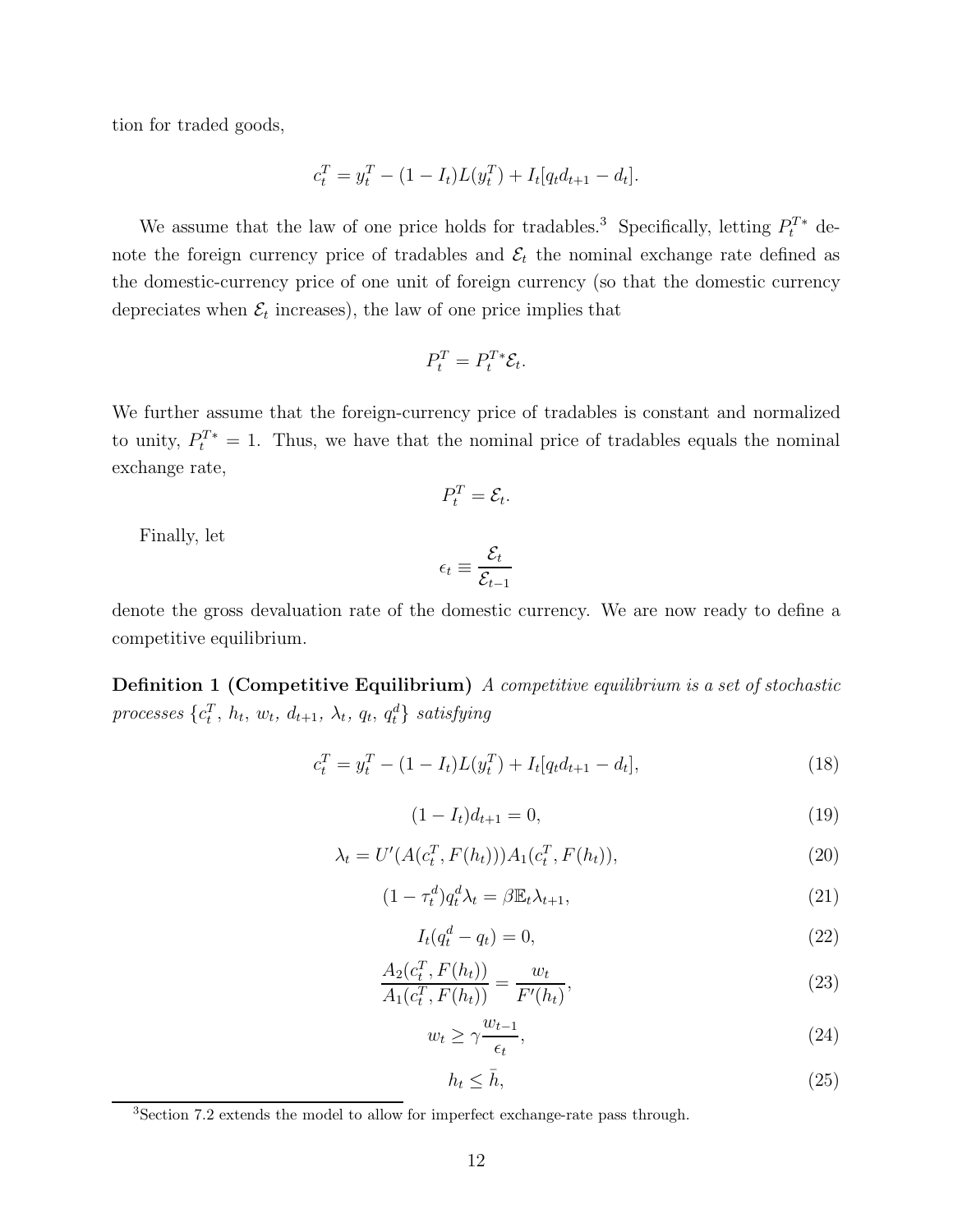$$
(h_t - \bar{h})\left(w_t - \gamma \frac{w_{t-1}}{\epsilon_t}\right) = 0,\tag{26}
$$

$$
I_t \left[ q_t - \frac{\mathbb{E}_t I_{t+1}}{1 + r^*} \right] = 0,
$$
\n
$$
(27)
$$

given processes  $\{y_t^T, \epsilon_t, \tau_t^d, I_t\}$  and initial conditions  $w_{-1}$  and  $d_0$ .

# 4 Equilibrium Under Optimal Monetary Policy

This section characterizes the optimal default, devaluation, and debt tax policies. When the government can choose freely the devaluation rate,  $\epsilon_t$ , and the debt tax,  $\tau_t^d$ , the competitive equilibrium can be written in a more compact form, as stated in the following proposition.

Proposition 1 (Competitive Equilibrium When  $\epsilon_t$  and  $\tau_t^d$  Are Unrestricted) When the government can choose  $\epsilon_t$  and  $\tau_t^d$  freely, stochastic processes  $\{c_t^T, h_t, d_{t+1}, q_t\}$  can be supported as a competitive equilibrium if and only if they satisfy the subset of equilibrium conditions (18), (19), (25), and (27), given processes  $\{y_t^T, I_t\}$  and the initial condition  $d_0$ .

**Proof:** The key step in establishing this proposition is to show that if processes  $\{c_t^T, h_t, d_{t+1}, q_t\}$ satisfy conditions  $(18)$ ,  $(19)$ ,  $(25)$ , and  $(27)$ , then they also satisfy the remaining conditions defining a competitive equilibrium, namely, conditions  $(20)-(24)$  and  $(26)$ . To show this, pick  $\lambda_t$  to satisfy (20). When  $I_t$  equals 1, set  $q_t^d$  to satisfy (22) and set  $\tau_t^d$  to satisfy (21). When  $I_t$  equals 0, set  $\tau_t^d = 0$  (recall convention (17)) and set  $q_t^d$  to satisfy (21). Set  $w_t$  to satisfy (23). Set  $\epsilon_t$  to satisfy (24) with equality. This implies that the slackness condition (26) is also satisfied. This establishes proposition 1.

It is noteworthy that the compact form of equilibrium conditions includes neither the lower bound on wages nor the Euler equation of private households for choosing debt. This means that policy can be set to undo the distortions arising from downward nominal wage rigidity and the externality originating in the fact that private agents fail to internalize the effect of their individual borrowing choices on interest rates. Taxes on debt play a similar role in models in which a pecuniary externality arises because borrowers fail to internalize that the value of their collateral depends on their own spending decisions (see Korinek, 2010; Mendoza, 2010; Bianchi, 2011; and Bianchi, Boz, and Mendoza, 2012).

The government is assumed to lack commitment and in the current model this lack of commitment opens the door to time inconsistency. For example, in period t the government would like to promise to repay next period to reduce the cost of borrowing,  $1/q_t$ . But in period  $t + 1$  this particular incentive for repayment is no longer there, as  $1/q_t$  was already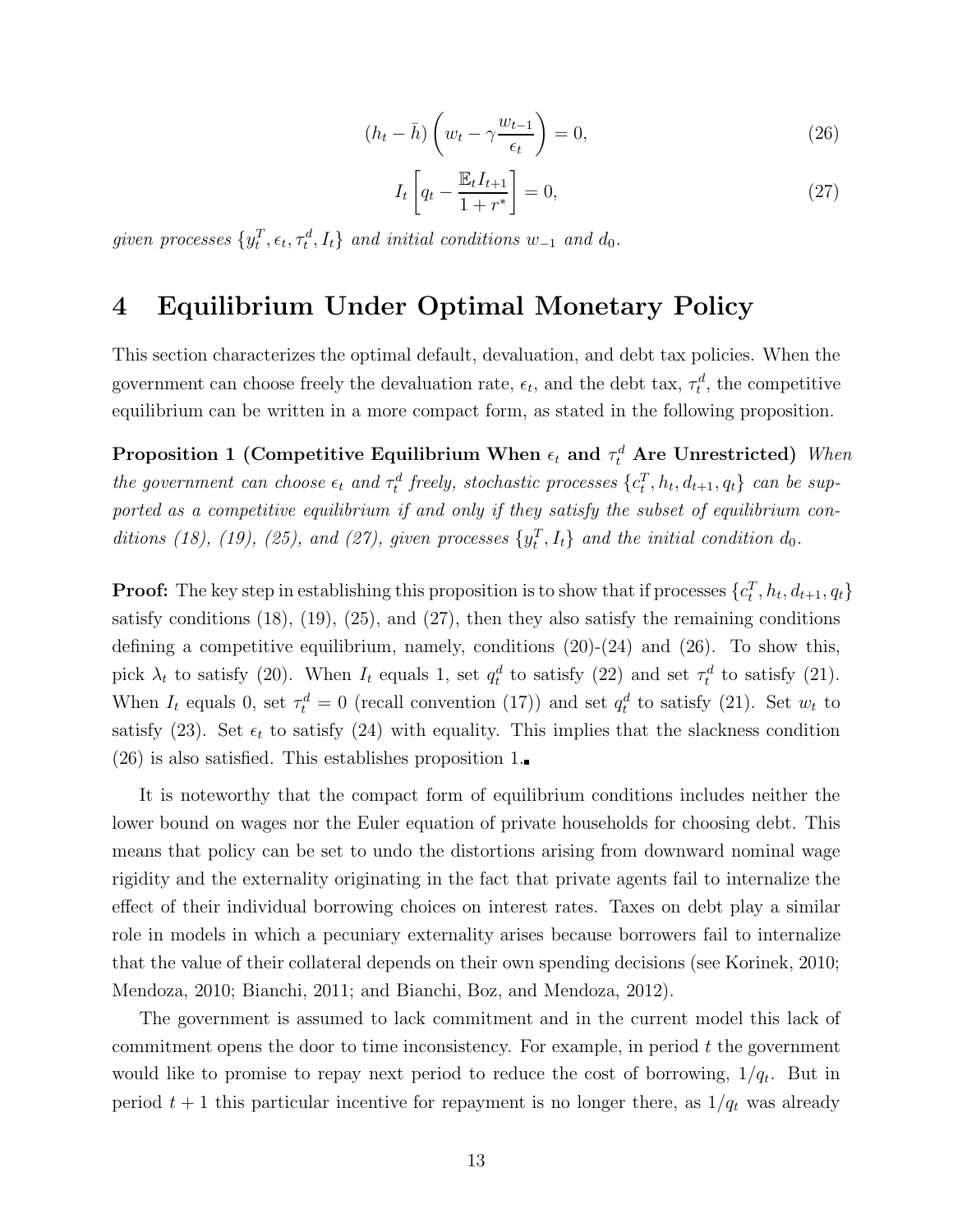determined in the previous period, and hence the government may no longer find it optimal to repay ex post. In what follows we will characterize optimal time consistent policies and, following the practice in the Eaton-Gersovitz literature, will restrict attention to optimal policies that are a time-invariant function of the minimum set of aggregate states of the competitive equilibrium of the economy.

The states appearing in the conditions of the competitive equilibrium listed in proposition 1 are the endowment,  $y_t^T$ , and the stock of net external debt,  $d_t$ . Notice that the past real wage,  $w_{t-1}$ , does not appear in the compact form of competitive equilibrium conditions. The intuition for why this variable is irrelevant for determining the state of the economy is that, with the policy instruments at its disposal, the government can completely circumvent the distortion created by downward nominal wage rigidity.<sup>4</sup>

Because of lack of commitment, the current government takes the behavior of future governments, in particular, the policy function for the default decision, as given. Let  $\hat{I}(y_{t+1}^T, d_{t+1})$ denote the default decision of the government in period  $t+1$ . The period-t government understands that it can affect the default decision of the period-t + 1 by its choice of  $d_{t+1}$ . Taking into account that  $d_{t+1}$  is in the information set of period t and that  $y_{t+1}^T$  follows a first-order Markov process, we have that  $\mathbb{E}_t \hat{I}(y_{t+1}^T, d_{t+1})$  is a function of  $y_t^T$  and  $d_{t+1}$ . Thus, should the period-t government choose to honor its debts in period  $t$ , we can express equilibrium conditions (27) as

$$
q_t = q(y_t^T, d_{t+1}).
$$
\n(28)

This equation says that the period-t government internalizes that its choice of  $d_{t+1}$  affects the price of debt, that is, the government internalizes the dependence of the interest rate on the amount of borrowing. With this notation in hand, we can now state the problem of the benevolent government with lack of commitment as follows.

If the country is in good financial standing in period t,  $I_{t-1} = 1$ , the value of continuing to service the external debt, denoted  $v^c(y_t^T, d_t)$ , i.e., the value of setting  $I_t = 1$ , is given by

$$
v^{c}(y_{t}^{T}, d_{t}) = \max_{\{c_{t}^{T}, h_{t}, d_{t+1}\}} \left\{ U\left(A\left(c_{t}^{T}, F(h_{t})\right)\right) + \beta \mathbb{E}_{t} v^{g}(y_{t+1}^{T}, d_{t+1}) \right\}
$$
(29)

subject to (25) and

$$
c_t^T + d_t = y_t^T + q(y_t^T, d_{t+1})d_{t+1},
$$
\n(30)

given  $d_t$ , where  $v^g(y_t^T, d_t)$  denotes the value of being in good financial standing. Clearly, the optimal choice of  $h_t$  is  $h_t = \bar{h}$ . The value of being in bad financial standing in period t,

<sup>&</sup>lt;sup>4</sup>We will show in section 6 that when the government is not free to choose the path of the devaluation rate, the past real wage,  $w_{t-1}$ , reappears as a relevant state variable.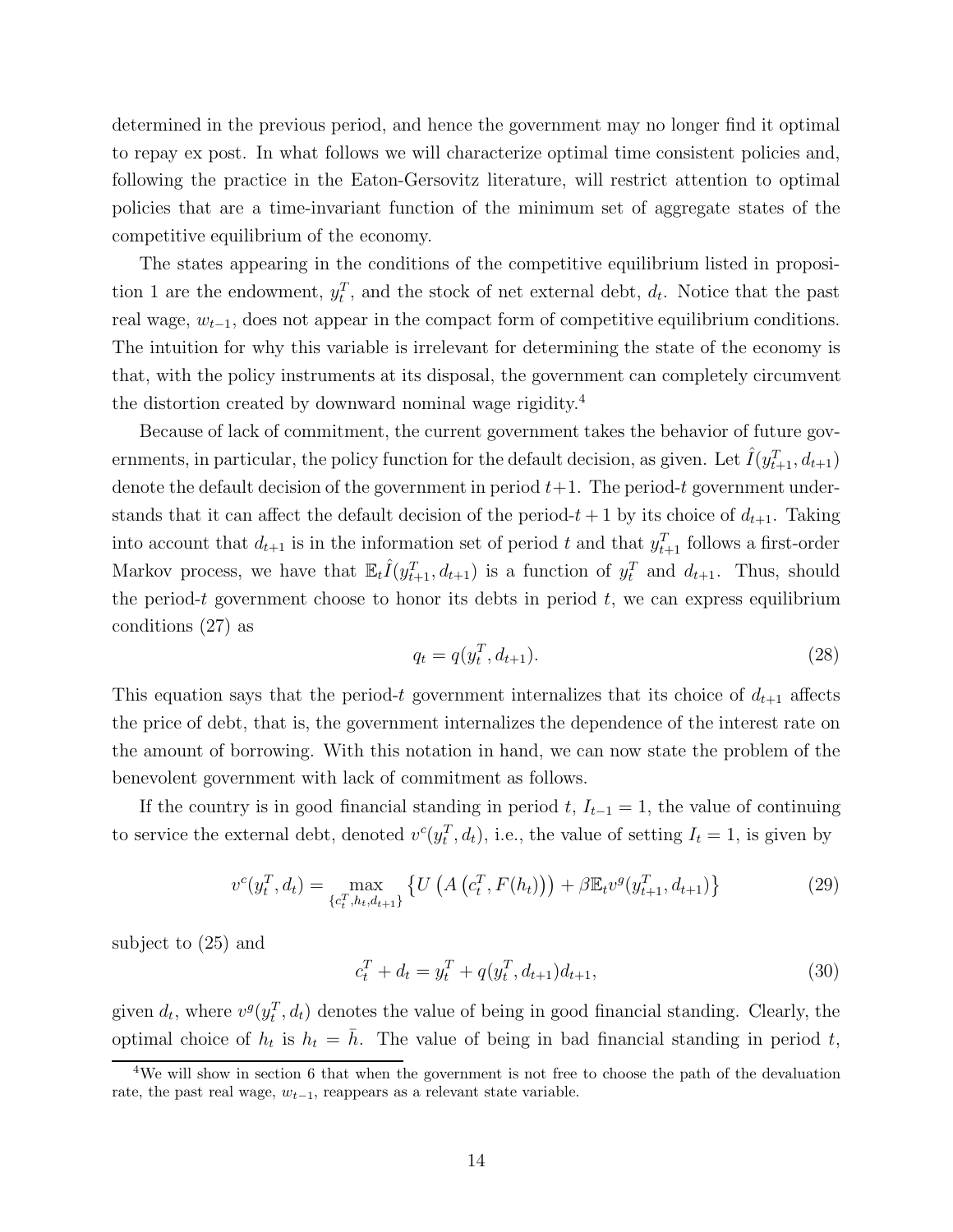denoted  $v^b(y_t^T)$ , is given by

$$
v^{b}(y_{t}^{T}) = \max_{\{h_{t}\}} \left\{ U\left(A\left(y_{t}^{T} - L(y_{t}^{T}), F(h_{t})\right)\right) + \beta \mathbb{E}_{t}\left[\theta v^{g}(y_{t+1}^{T}, 0) + (1-\theta)v^{b}(y_{t+1}^{T})\right] \right\}, \quad (31)
$$

subject to (25). Again, it is optimal to set  $h_t = h$ .

In any period  $t$  in which the country is in good financial standing, it has the option to either continue to service the debt obligations or to default. It follows that the value of being in good standing in period  $t$  is given by

$$
v^{g}(y_{t}^{T}, d_{t}) = \max \{ v^{c}(y_{t}^{T}, d_{t}), v^{b}(y_{t}^{T}) \}.
$$
\n(32)

The government chooses to default whenever the value of continuing to participate in financial markets is smaller than the value of being in bad financial standing,  $v^c(y_t^T, d_t) < v^b(y_t^T)$ .

Let  $D(d_t)$  be the default set defined as the set of tradable-output levels at which the government defaults on a level of debt  $d_t$ . Formally,<sup>5</sup>

$$
D(d_t) = \left\{ y_t^T : v^c(y_t^T, d_t) < v^b(y_t^T) \right\}.
$$
\n(33)

We can then write the probability of default in period  $t + 1$ , given good financial standing in period  $t$ , as

$$
Prob{I_{t+1} = 0 | I_t = 1} = Prob {y_{t+1}^T \in D(d_{t+1})}.
$$

Combining this expression, (12), and (28) yields

$$
q(y_t^T, d_{t+1}) = \frac{1 - \text{Prob}\left\{y_{t+1}^T \in D(d_{t+1})|y_t^T\right\}}{1 + r^*}.
$$
\n(34)

With  $h_t = \overline{h}$ , equations (29)-(34) are those of the Eaton-Gersovitz model as presented in Arellano (2008). We have therefore demonstrated that under optimal policy the equilibrium allocation in the economy with downward nominal wage rigidity is identical to the equilibrium allocation in the real economy of Arellano (2008). This establishes the following proposition:

Proposition 2 (Decentralization) Real models of sovereign default in the tradition of Eaton and Gersovitz (1981) can be interpreted as the centralized version of the decentralized

<sup>&</sup>lt;sup>5</sup>A well-known property of the default set is that if  $d < d'$ , then  $D(d) \subseteq D(d')$ . To see this, note that the value of default,  $v^{\tilde{b}}(y_t^{\tilde{T}})$ , is independent of the level of debt,  $d_t$ . At the same time, the continuation value,  $v^c(y_t^T, d_t)$  is decreasing in  $d_t$ . To see this, consider two values of  $d_t$ , namely d and  $d' > d$ . Suppose that  $d^*$ and  $c^{T*}$  are the optimal choices of  $d_{t+1}$  and  $c_t^T$  when  $d_t = d'$ , given  $y_t^T$ . Notice that given  $d^*, y_t^T$ , and  $d_t = d$ , constraint (54) is satisfied for a value of  $c_t^T$  strictly greater than  $c^{T*}$ , implying that  $v^c(y_t^T, d_t) > v^c(y_t^T, d')$ for  $d < d'$ . This means that, for a given value of  $y_t^T$ , if it is optimal to default when  $d_t = d$ , then it must also be optimal to default when  $d_t = d' > d$ .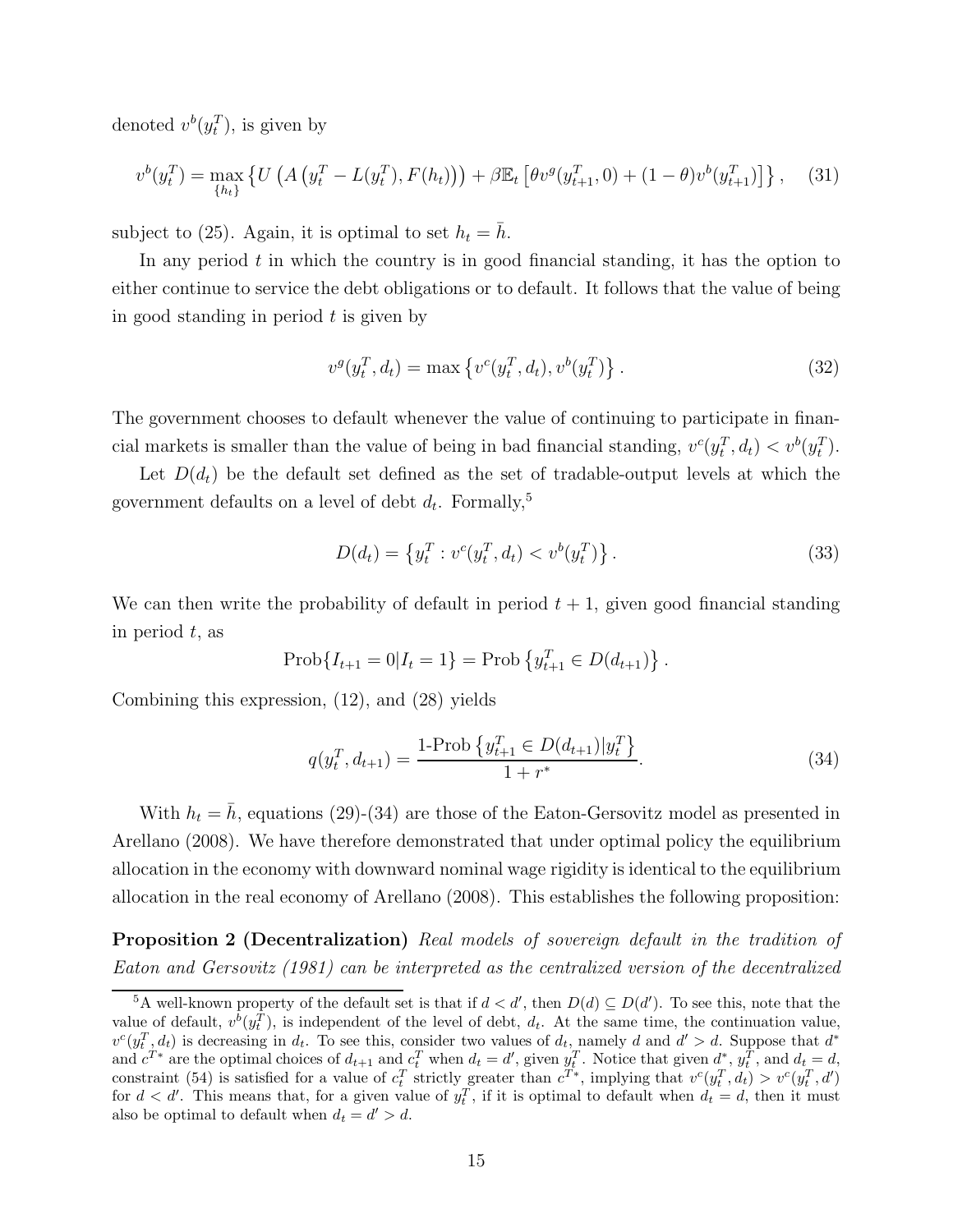economy with default risk and downward nominal wage rigidity described in definition 1 under optimal devaluation policy and optimal taxation of debt.

A corollary of this proposition applies to economies without nominal rigidities. Specifically, real models of sovereign default in the tradition of Eaton and Gersovitz (1981) can be interpreted as the centralized version of economies with decentralized markets for consumption and borrowing and default risk under optimal taxation of debt. We present the proof of this corollary in appendix A.1. In other words, real models in the Eaton-Gersovitz family can be decentralized by means of a tax on foreign borrowing.

The preceding analysis fully characterizes the real allocation under optimal policy, as we have established that  $h_t = \bar{h}$  at all times and that  $c_t^T$  and  $d_{t+1}$  are determined as in the Eaton-Gersovitz model, whose solution has been characterized (using numerical methods) in the existing related literature. It then remains to characterize the exchange-rate policy that supports the optimal real allocation. This step will allow us to ascertain whether the model can capture the empirical regularity that defaults are typically accompanied by nominal devaluations, the Twin Ds phenomenon documented in figure 1. The family of optimal devaluation policies is given by

$$
\epsilon_t \ge \gamma \frac{w_{t-1}}{w^f(c_t^T)},\tag{35}
$$

where  $w^f(c_t^T)$  denotes the full-employment real wage, defined as

$$
w^f(c_t^T) \equiv \frac{A_2(c_t^T, F(\bar{h}))}{A_1(c_t^T, F(\bar{h}))} F'(\bar{h}).
$$
\n(36)

Given the assumed properties of the aggregator function  $A(\cdot, \cdot)$ , the full-employment real wage,  $w^f(c_i^T)$ , is strictly increasing in the absorption of tradable goods. To see that the family of devaluation policies given in equation (35) can support the optimal allocation, notice that because in the optimal-policy equilibrium  $h_t = \bar{h}$  for all t, competitive-equilibrium condition (23) implies that  $w_t = w^f(c_t^T)$ , for all  $t \ge 0$ . Combining this expression with (24) yields (35). One can further establish that any devaluation-rate policy from the family (35) uniquely implements the optimal-policy equilibrium. See appendix A.2 for a proof of this claim.

The optimal policy scheme features policy instrument specialization. Because the optimal devaluation policy ensures that the equilibrium real wage equals the full-employment real wage at all times, exchange-rate policy specializes in undoing the distortions created by nominal rigidities. Recalling from the proof of proposition 1 that  $\tau_t^d$  is chosen to guarantee satisfaction of the private agent's Euler equation, it follows that tax policy specializes in overcoming the borrowing externality.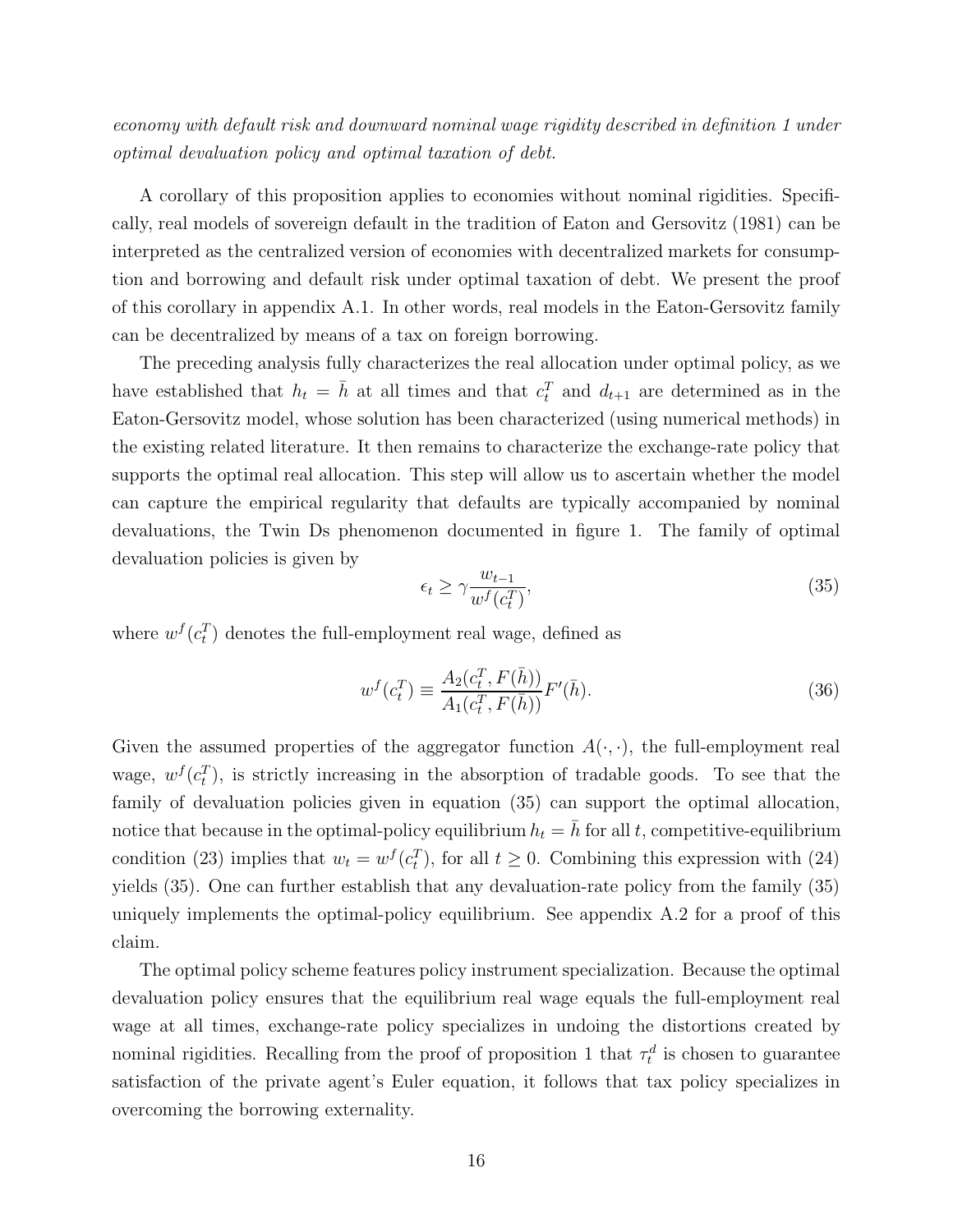# 5 The Twin Ds

The optimal devaluation policy, given in equation (35), stipulates that the government must devalue in periods in which consumption of tradables experiences a sufficiently large contraction. At the same time we know from the decentralization result of Proposition 2 that under optimal devaluation policy the default decision coincides with the default decision in real models in the Eaton-Gersovitz tradition. In turn, in this family of models default occurs when aggregate demand is depressed. Therefore, the present model has the potential to predict the joint occurrence of default and devaluation, that is, the Twin Ds phenomenon. The question remains whether for plausible calibrations of the model, the contraction in aggregate demand at the time of default is associated with large enough declines in the fullemployment real wage to warrant a sizable devaluation. This section addresses this question in the context of a quantitative version of the model.

Conducting a quantitative analysis requires specifying an exchange-rate policy. From the family of optimal devaluation policies given in (35), we select the one that stabilizes nominal wages. Specifically, we assume a devaluation rule of the form

$$
\epsilon_t = \frac{w_{t-1}}{w^f(c_t^T)}.\tag{37}
$$

For  $\gamma$  < 1, this policy rule clearly belongs to the family of optimal devaluation policies given in (35). The motivation for studying this particular optimal devaluation policy is twofold. First, it ensures no deflation in the long run. This property is appealing because long-run deflation is not observed either in wages or product prices. Second, the selected optimal devaluation policy delivers the smallest devaluation at any given time among all optimal policies that are non deflationary in the long-run. This means that if the selected devaluation policy delivers the Twin Ds phenomenon, then any other nondeflationary optimal devaluation policy will also do so.<sup>6</sup>

## 5.1 Functional Forms, Calibration, And Computation

We calibrate the model to the Argentine economy. We choose this country for two reasons. First, the Argentine default of 2002 conforms to the Twin Ds phenomenon. Second, the vast majority of quantitative models of default are calibrated to this economy (e.g., Arellano, 2008; Aguiar and Gopinath, 2006; Chatterjee and Eyigungor, 2012; Mendoza and Yue, 2012).

<sup>&</sup>lt;sup>6</sup>In the calibrated version of the model studied below, the assumed devaluation rule produces an unconditional standard deviation of the devaluation rate of 29 percent per year. The average standard deviation of the devaluation rate across the 70 countries included in figure 1 is 35 percent.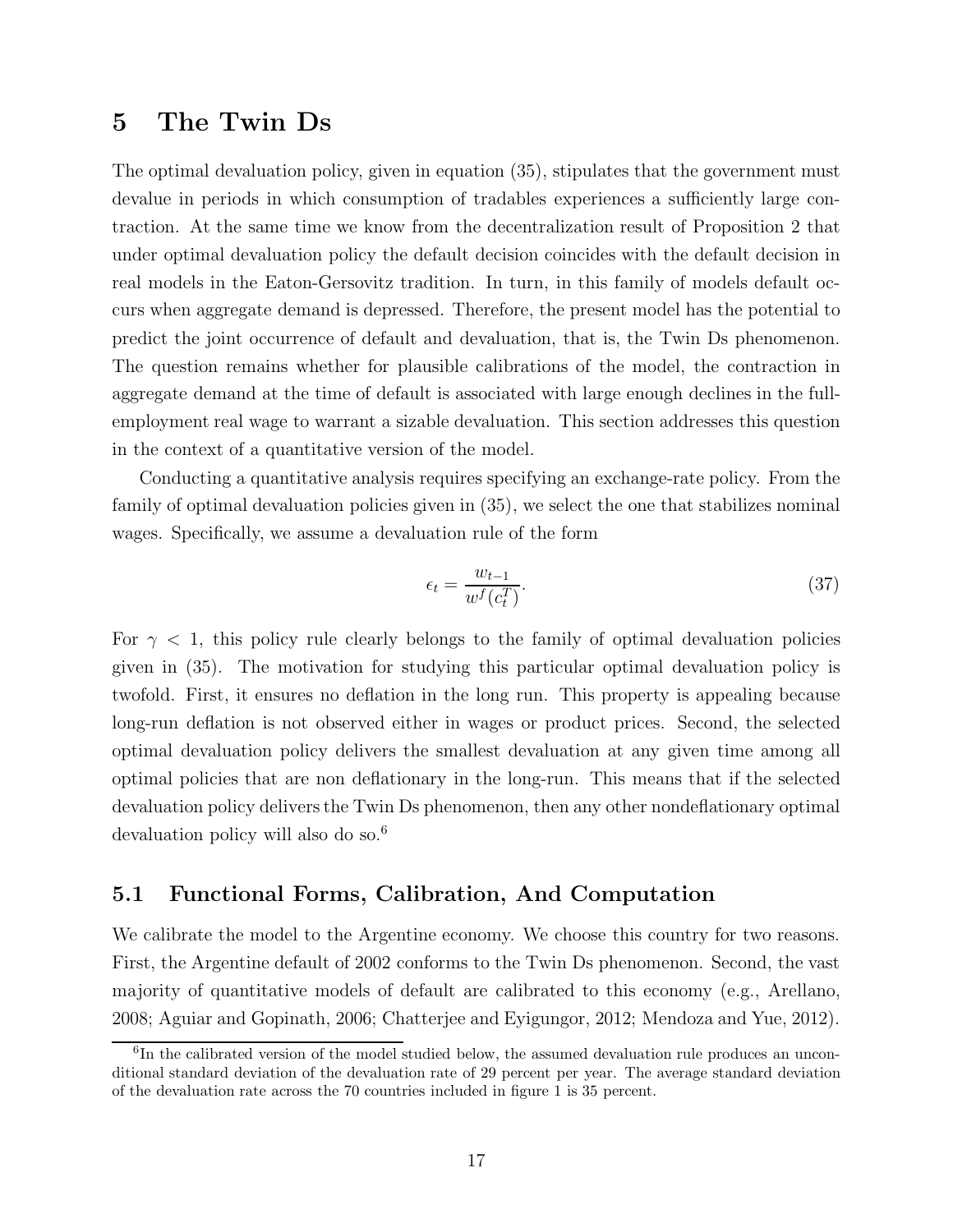| Parameter                             | Value            | Description                                                   |
|---------------------------------------|------------------|---------------------------------------------------------------|
| $\gamma$                              | 0.99             | Degree of downward nominal wage rigidity                      |
| $\sigma$                              | $\overline{2}$   | Inverse of intertemporal elasticity of consumption            |
| $y^T_{\bar{h}}$                       | 1                | Steady-state tradable output                                  |
|                                       |                  | Labor endowment                                               |
| $\boldsymbol{a}$                      | 0.26             | Share of tradables                                            |
| $\xi$                                 | 0.5              | Elasticity of substitution between tradables and nontradables |
| $\alpha$                              | 0.75             | Labor share in nontraded sector                               |
| $\beta$                               | 0.85             | Quarterly subjective discount factor                          |
| $r^*$                                 | 0.01             | World interest rate (quarterly)                               |
| $\theta$                              | 0.0385           | Probability of reentry                                        |
| $\delta_1$                            | $-0.35$          | parameter of output loss function                             |
| $\delta_2$                            | 0.4403           | parameter of output loss function                             |
| $\rho$                                | 0.9317           | serial correlation of $\ln y_t^T$                             |
| $\sigma_\mu$                          | 0.037            | std. dev. of innovation $\mu_t$                               |
|                                       |                  | Discretization of State Space                                 |
| $n_y$                                 | 200              | Number of output grid points (equally spaced in logs)         |
| $n_d$                                 | 200              | Number of debt grid points (equally spaced)                   |
| $n_w$                                 | 125              | Number of wage grid points (equally spaced in logs)           |
| $[y^T, \overline{y}^T]$               | [0.6523, 1.5330] | traded output range                                           |
| $(\underline{d},d]^{float}$           | [0,1.5]          | debt range under optimal float                                |
| $\lbrack d, d \rbrack^{peg}$          | $[-1, 1.25]$     | debt range under peg                                          |
| $[\underline{w}, \overline{w}]^{peg}$ | [1.25, 4.25]     | wage range under peg                                          |

Table 1: Calibration

Note. The time unit is one quarter.

The time unit is assumed to be one quarter. Table 1 summarizes the parameterization. We adopt a period utility function of the CRRA type

$$
U(c) = \frac{c^{1-\sigma} - 1}{1 - \sigma},
$$

and set  $\sigma = 2$  as in much of the related literature. We assume that the aggregator function takes the CES form

$$
A(c^T, c^N) = \left[ a(c^T)^{1-\frac{1}{\xi}} + (1-a)(c^N)^{1-\frac{1}{\xi}} \right]^{\frac{1}{1-\frac{1}{\xi}}}.
$$

Following Uribe and Schmitt-Grohé (2017), we set  $a = 0.26$ , and  $\xi = 0.5$ . We assume that the production technology is of the form

$$
y_t^N = h_t^\alpha,
$$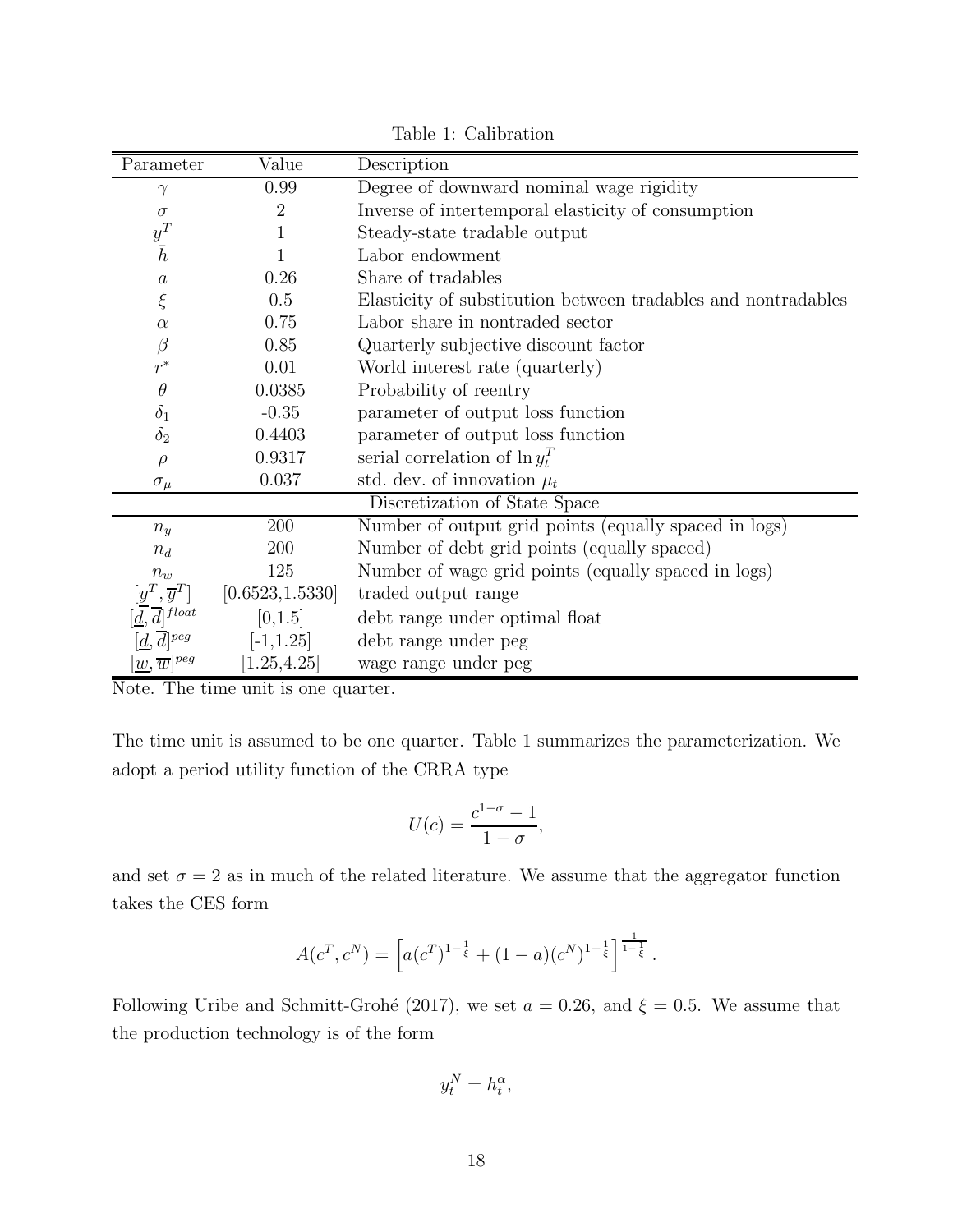and set  $\alpha = 0.75$  as in Uribe and Schmitt-Grohé (2017). We normalize the time endowment  $h$  at unity. Based on the evidence on downward nominal wage rigidity reported in Schmitt-Grohé and Uribe (2016), we set the parameter  $\gamma$  equal to 0.99, which implies that nominal wages can fall up to 4 percent per year. We also follow these authors in measuring tradable output as the sum of GDP in agriculture, forestry, fishing, mining, and manufacturing in Argentina over the period 1983:Q1 to 2001:Q4. We obtain the cyclical component of this time series by removing a quadratic trend.<sup>7</sup> The OLS estimate of the  $AR(1)$  process (15) yields  $\rho = 0.9317$  and  $\sigma_{\mu} = 0.037$ . Following Chatterjee and Eyigungor (2012), we set  $r^* = 0.01$  per quarter and  $\theta = 0.0385$ . The latter value implies an average exclusion period of about 6.5 years. Following these authors, we assume that the output loss function takes the form

$$
L(y_t^T) = \max\left\{0, \delta_1 y_t^T + \delta_2(y_t^T)^2\right\}.
$$

We set  $\delta_1 = -0.35$  and  $\delta_2 = 0.4403$ . We calibrate  $\beta$ , the subjective discount factor, at 0.85. The latter three parameter values imply that under the optimal policy the average debt to traded GDP ratio in periods of good financial standing is 60 percent per quarter, that the frequency of default is 2.6 times per century, and that the average output loss is 7 percent per year conditional on being in financial autarky. The predicted average frequency of default is in line with the Argentine experience since the late 19th century (see Reinhart et al., 2003). The implied average output loss concurs with the estimate reported by Zarazaga (2012) for the Argentine default of 2001. The implied debt-to-traded-output ratio is in line with existing default models in the Eaton-Gersovitz tradition, but below the debt levels observed in Argentina since the 1970s.

The assumed value of  $\beta$  is low compared to the values used in models without default, but not uncommon in models `a la Eaton-Gersovitz (see, for example, Mendoza and Yue, 2012). In section 7.3 we consider values of  $\beta$  of 0.95 and 0.98 and show that the prediction of a Twin Ds phenomenon is robust to these changes. All other things equal, increasing  $\beta$ lowers the predicted default frequency. One way to match the observed default frequency without having to set  $\beta$  at a low value is to incorporate long-maturity debt. We pursue this alternative in section 7.1. The predicted dynamics of the model around default episodes (and in particular the model's predictions regarding the Twin Ds phenomenon) are similar in the model with one-period debt and a low  $\beta$  and in the model with long-maturity debt and a high value of  $\beta$ .

We approximate the equilibrium by value function iteration over a discretized state space.

<sup>7</sup>The choice of a quadratic detrending method is motivated by the fact that the log of traded output in Argentina appears to grow faster starting in the 1990s. However, the cyclical component of  $y_t^T$  is similar under quadratic detrending, linear detrending, or HP(1600) filtering.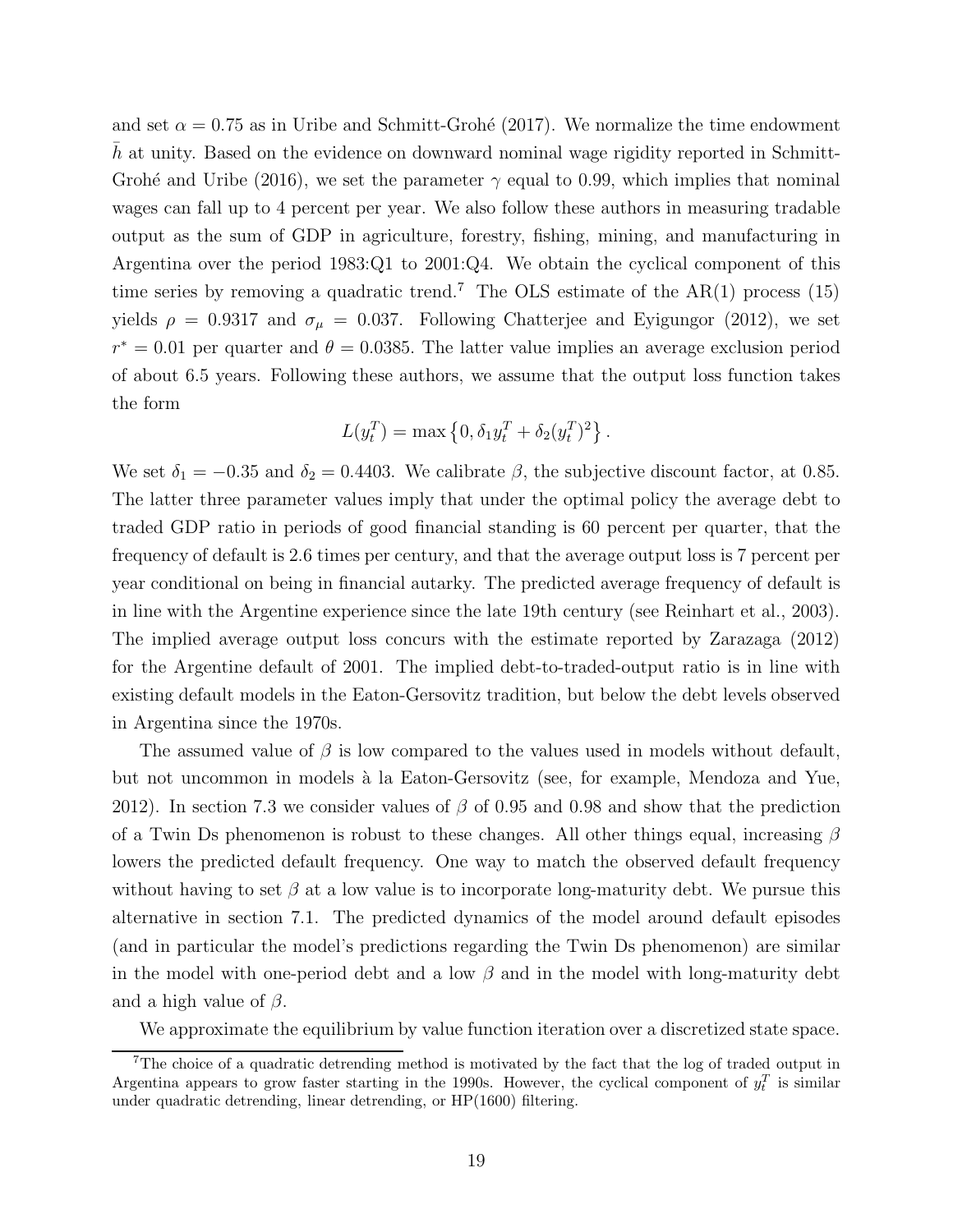We assume 200 grid points for tradable output and 200 points for debt. The transition probability matrix of tradable output is computed using the simulation approach proposed by Schmitt-Grohé and Uribe (2009).

## 5.2 Equilibrium Dynamics Around A Typical Default Episode

We wish to numerically characterize the behavior of key macroeconomic indicators around a typical default event. To this end, we simulate the model under optimal policy for 1.1 million quarters and discard the first 0.1 million quarters. We then identify all default episodes. For each default episode we consider a window that begins 12 quarters before the default date and ends 12 quarters after the default date. For each macroeconomic indicator of interest, we compute the median period-by-period across all windows. The date of the default is normalized to 0. Figure 3 displays the dynamics around a typical default episode. The model predicts that optimal defaults occur after a sudden contraction in tradable output. As shown in the upper left panel,  $y_t^T$  is at its mean level of unity until three quarters prior to the default. Then a string of three negative shocks drives  $y_t^T$  12 percent (or 1.3 standard deviations) below trend.<sup>8</sup> At this point (period 0), the government finds it optimal to default, triggering a loss of output  $L(y_t^T)$ , as shown by the difference between the solid and the broken lines in the upper left panel. After the default, tradable output begins to recover. Thus, the period of default coincides with the trough of the contraction in the tradable endowment,  $y_t^T$ . The same is true for GDP measured in terms of tradables. Therefore, the model captures the empirical regularity regarding the cyclical behavior of output around default episodes identified by Levy-Yeyati and Panizza (2011), according to which default marks the end of a contraction and the beginning of a recovery.

As can be seen from the right panel of the top row of the figure, the model predicts that the country does not smooth out the temporary decline in the tradable endowment. Instead, the country sharply adjusts the consumption of tradables downward, by about 14 percent. The contraction in traded consumption is actually larger than the contraction in traded output so that the trade balance (not shown) improves. In fact, the trade balance surplus is large enough to generate a slight decline in the level of external debt. These dynamics seem at odds with the quintessential dictum of the intertemporal approach to the balance of payments according to which countries should finance temporary declines in income by external borrowing. The country deviates from this prescription because foreign lenders raise

<sup>8</sup>One may wonder whether a fall in traded output of this magnitude squares with a default frequency of only 2.6 per century. The reason why it does is that it is the sequence of output shocks that matters. The probability of traded output falling from its mean value to 1.3 standard deviations below mean in only three quarters is lower than the unconditional probability of traded output being 1.3 standard deviations below mean.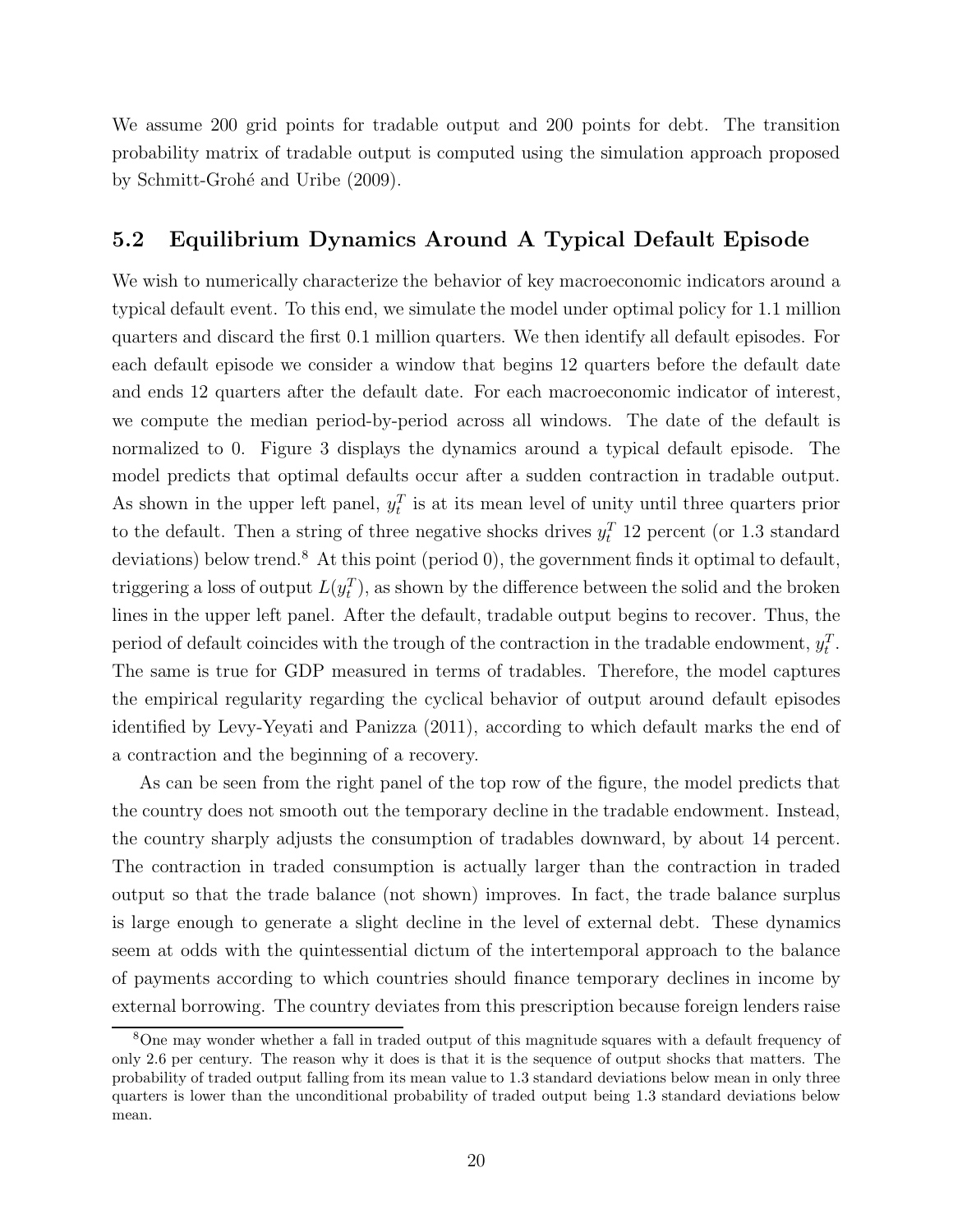

Figure 3: A Typical Default Episode Under Optimal Exchange-Rate Policy

Notes. Median of all 25-quarter windows around a default event in a simulation of 1 million quarters. The default date is normalized to 0. Replication  $\hat{f}$  file typical default episode opt.m.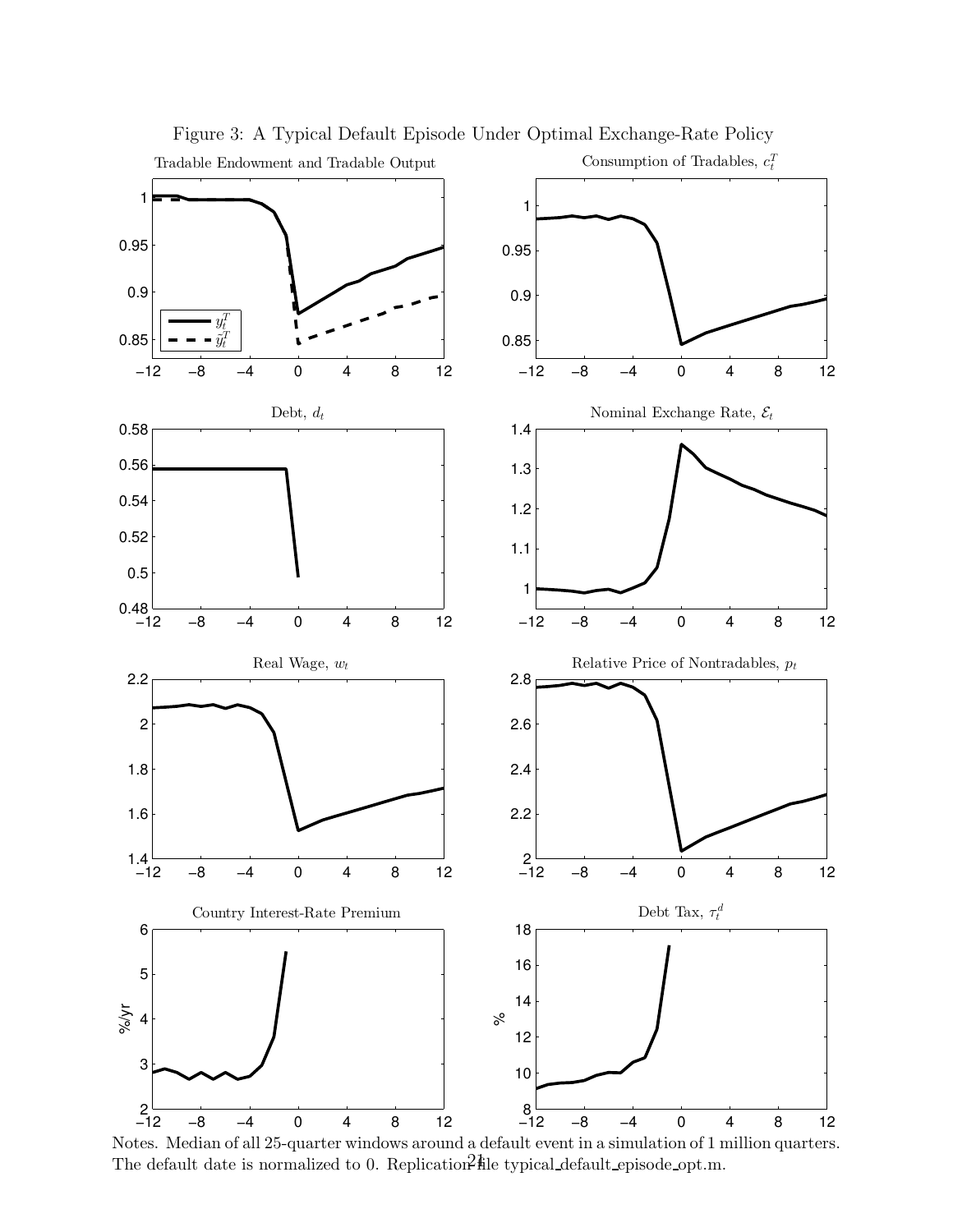the interest rate premium prior to default. This increase in the cost of credit discourages borrowing and induces agents to postpone consumption.

Both the increase in the country premium and the contraction in tradable output in the quarters prior to default cause a negative wealth effect that depresses the desired consumption of nontradables. In turn the contraction in the demand for nontradables puts downward pressure on the price of nontradables. However, firms in the nontraded sector are reluctant to cut prices given the level of wages, for doing so would generate losses. Thus, given the real wage, the decline in the demand for nontradables would translate into involuntary unemployment. In turn, unemployment would put downward pressure on nominal wages. However, due to downward nominal wage rigidity, nominal wages cannot decline to a point consistent with clearing of the labor market. To avoid unemployment, the government finds it optimal to devalue the currency sharply by about 35 percent (see the right panel on row 2 of figure 3). The devaluation lowers real wages (left panel of row 3 of the figure) which fosters employment, thereby preventing that a crisis that originates in the external sector spreads into the nontraded sector. The model therefore captures the Twin Ds phenomenon as an equilibrium outcome.

The large nominal exchange-rate depreciation that accompanies default is associated with a sharp real depreciation of equal magnitude, as shown by the collapse in the relative price of nontradables (see the right panel on the third row of figure 3). The fact that the nominal and real exchange rates decline by the same magnitude may seem surprising in light of the fact that nominal product prices are fully flexible. Indeed, the nominal price of nontradables remains stable throughout the crisis, which may convey the impression that nominal prices in the nontraded sector are rigid. The reason why firms find it optimal not to change nominal prices is that the devaluation reduces the real labor cost inducing firms to cut real prices. In turn, the decline in the real price of nontradables is brought about entirely by an increase in the nominal price of tradables (i.e., by the nominal devaluation).

The predicted stability of the nominal price of nontradables is in line with the empirical findings of Burstein, Eichenbaum, and Rebelo (2005), who report that the primary force behind the observed large depreciation of the real exchange rate that occurred after the large devaluations in Argentina (2002), Brazil (1999), Korea (1997), Mexico (1994), and Thailand (1997) was the slow adjustment in the nominal prices of nontradable goods. A natural question is whether the devaluations observed around default events do qualify as large devaluations as defined by Burstein, Eichenbaum, and Rebelo (2005). This is indeed the case. The median devaluation across the aforementioned five large devaluation episodes is 63 percent (median of cumulative devaluations over 24 months, reported in table 1 of Burstein, Eichenbaum, and Rebelo). The median devaluation across the 117 default events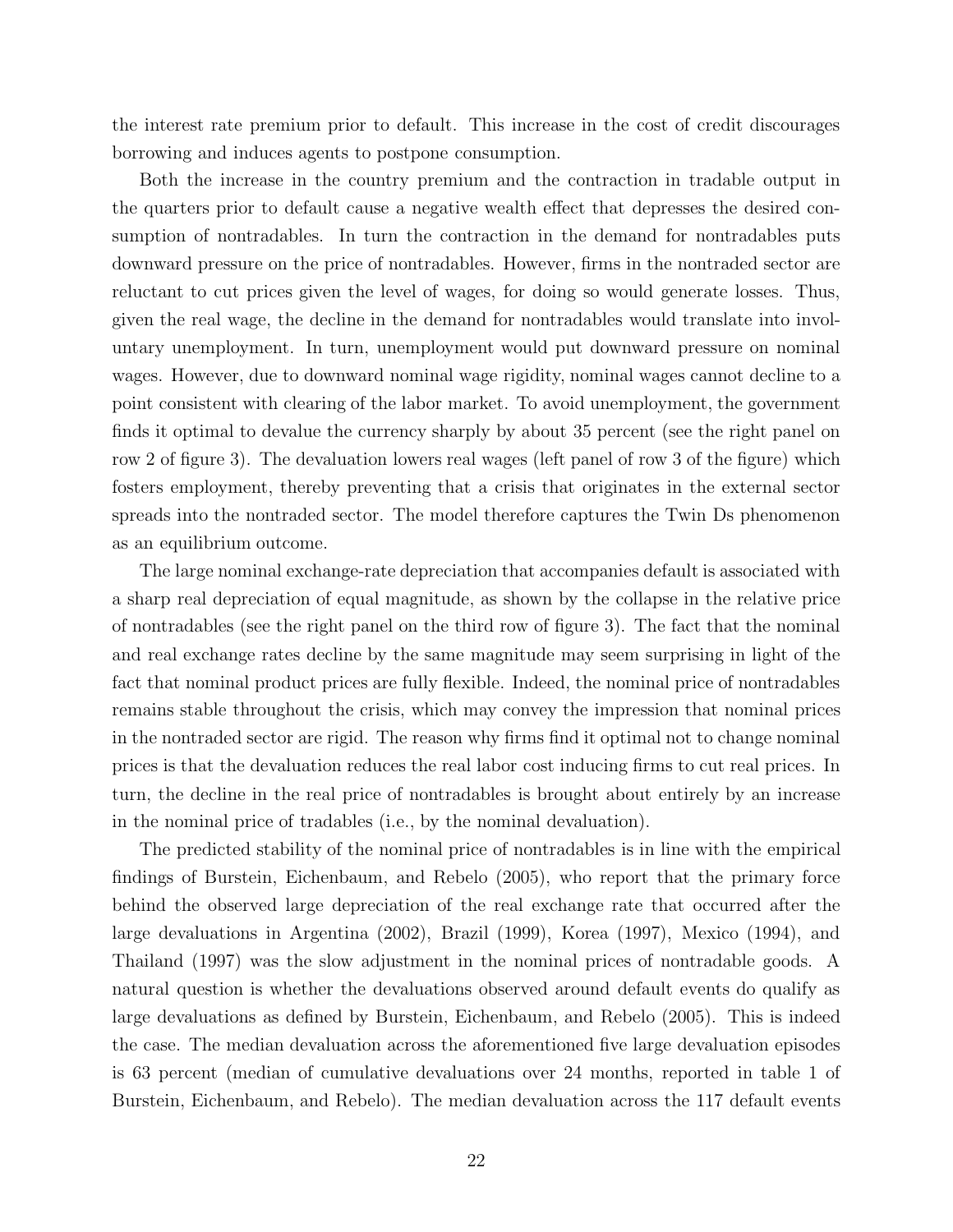studied in this paper happens to be also 63 percent. This means that the devaluations that typically accompany defaults are large devaluations as defined by Burstein, in sense of Burstein, Eichenbaum, and Rebelo.<sup>9</sup>

Finally, the bottom right panel of figure 3 shows that the government increases the tax on debt prior to the default from 9 to 17 percent. It does so as a way to make private agents internalize an increased sensitivity of the interest rate premium with respect to debt. The debt elasticity of the country premium is larger during the crisis because foreign lenders understand that the lower is output the higher the incentive to default, as the output loss, that occurs upon default,  $L(y_t^T)$ , decreases in absolute and relative terms as  $y_t^T$  falls.

The predicted increase in the debt tax around the typical default episode is implicitly present in every default model `a la Eaton-Gersovitz. However, because the literature has limited attention to economies in which consumption, borrowing, and default decisions are all centralized, such taxes never surface. By analyzing the decentralized version of the Eaton-Gersovitz economy, the present analysis makes their existence explicit.

It follows that the behavior of debt taxes around default provides a dimension, distinct from the Twin Ds phenomenon, along which one can assess the plausibility of the predicted default dynamics. The variable  $\tau_t^d$ , which in the model abstractly refers to a tax on debt, can take many forms in practice. Here, we examine two prominent ones, namely, capital control taxes and reserve requirements. The first measure is based on annual data on an index of capital controls on inflows and outflows constructed by Fernandez et al. (2016). The indices cover the period 1995 to 2013 for 91 countries. We combine this data with the default dates used in figure 1. The intersection of the data sets on capital controls and default dates yields 22 default episodes in 17 countries. The left panel of figure 4 displays the behavior of capital controls on inflows and outflows starting three years prior to the default date. For each default episode, the capital control index on outflows and inflows is normalized to unity in year -3. The figure shows that on average countries tighten capital controls on both inflows and outflows as they move closer to default. The second empirical measure of borrowing restrictions we examine comes from a dataset on reserve requirements produced by Federico, Végh, and Vuletin (2014). The dataset contains quarterly observations on various measures of legal reserve requirements for 52 countries (15 industrialized and 37 emerging) covering the period 1970 to 2011. Of the 52 countries in the dataset, Federico, Végh, and Vuletin classify 30 as active users of reserve requirements as a macro prudential policy instrument. We cross the reserve requirement data for active users with the default dates used in figure 1. This

<sup>9</sup>Figure 1 of the present study displays an excess median devaluation around default events of 48 percent. One may wonder why this figure is lower than the 63 percent reported above. The reason is that figure 1 plots the excess devaluation, which is defined as the deviation of the median devaluation around default events from the unconditional median devaluation.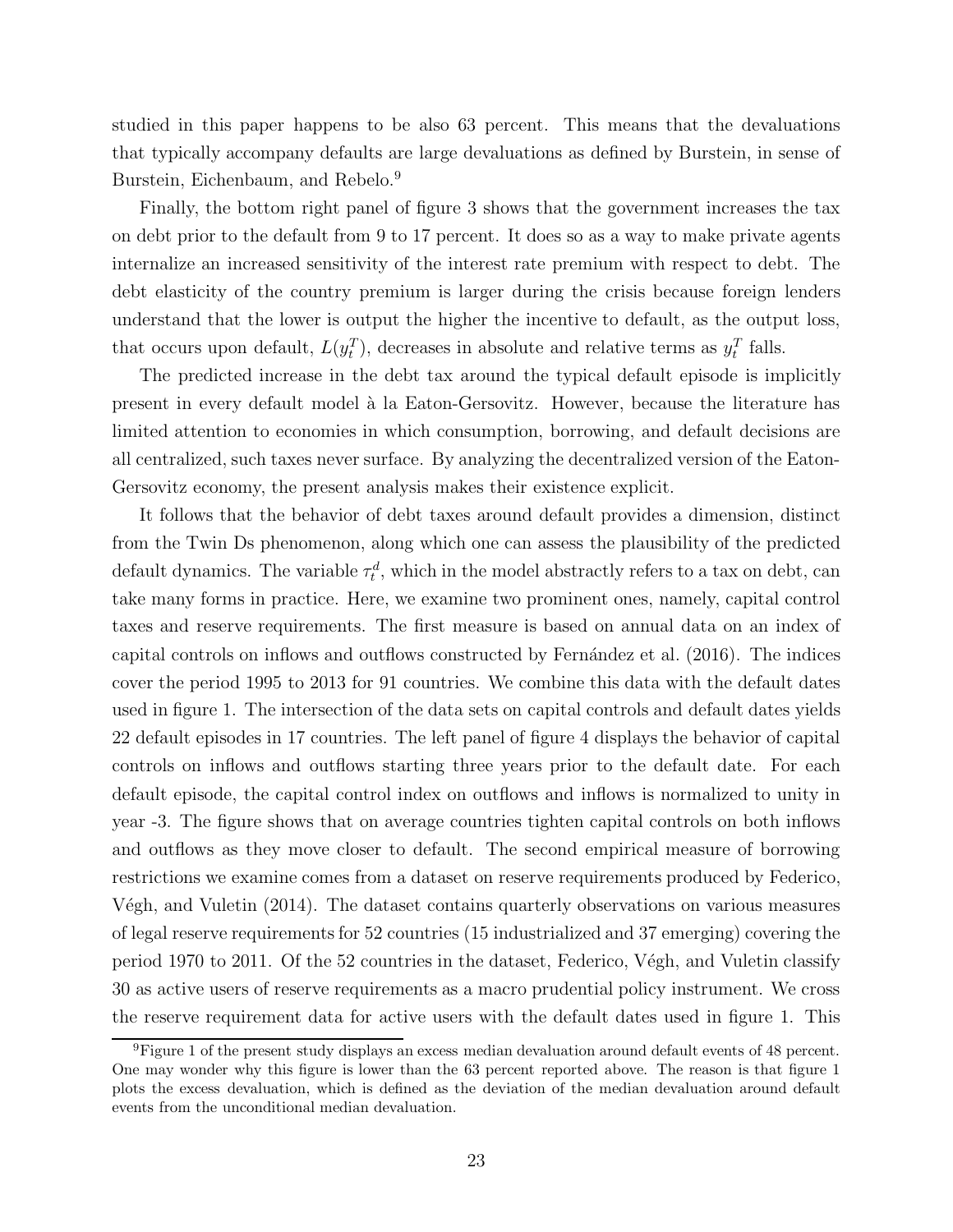

Figure 4: Capital Controls and Reserve Requirements Around Default: Empirical Evidence

Notes. Own calculations based on data on capital controls from Fernández et al. (2016), left panel, and on data on reserve requirements from Federico, Végh, and Vuletin (2014), right panel.

step delivers reserve requirement data for 14 default episodes in 8 different countries. The right panel of figure 4 displays the median change in reserve requirements relative to year -3. The figure shows that, on average, defaults are accompanied by a tightening of reserve requirements. Taken together, the empirical evidence examined here provides support for the predictions of the model above and beyond its ability to capture the Twin Ds phenomenon.

# 6 Default And Unemployment Under Fixed Exchange Rates

In this section, we analyze optimal default under a fixed exchange rate. Despite the fact that the vast majority of defaults are accompanied by large devaluations, we believe that doing so is of interest because sovereign debt crises have been observed in countries that belong to a monetary union (Greece and Cyprus in the aftermath of the global contraction of 2008) and in countries with a unilateral currency pegs (Ecuador, 2008). Here, we characterize the behavior of a currency-peg economy under two polar assumptions about the country's ability to commit to repay its external obligations: lack of commitment and full commitment. The analysis of the latter case is motivated by the fact that the debt crises observed in the periphery of Europe were accompanied by bailouts. We begin with the imperfect commitment case, because it introduces only one change to the economy studied thus far, namely, optimal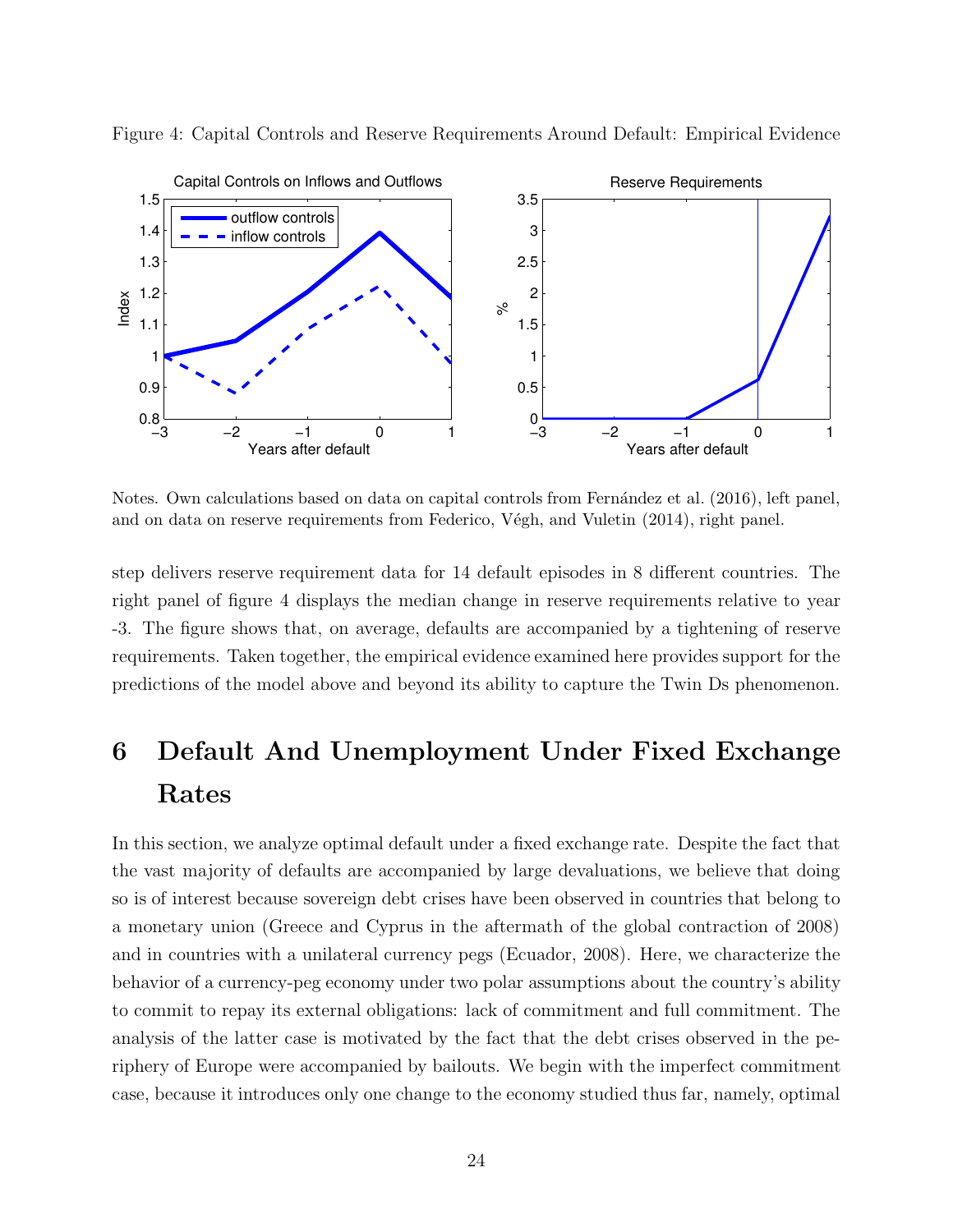exchange-rate policy is replaced by a fixed exchange rate. Formally, we now assume that

$$
\epsilon_t = 1. \tag{38}
$$

This policy specification is meant to capture a unilateral currency peg or a fully dollarized economy, but not necessarily membership in a monetary union. As we will argue below, in the case of the euroarea, membership in the monetary union came with higher perceived abilities of union members to commit to repay.

A competitive equilibrium in the peg economy are stochastic processes  $\{c_t^T, h_t, w_t, d_{t+1}, q_t\}$ satisfying (18), (19), (23), (25), (27),

$$
w_t \ge \gamma w_{t-1},\tag{39}
$$

and

$$
(h_t - \bar{h}) (w_t - \gamma w_{t-1}) = 0,
$$
\n(40)

given processes  $\{y_t^T, I_t\}$  and initial conditions  $w_{-1}$  and  $d_0$ . Equilibrium condition (39) replaces (24) and equilibrium condition (40) replaces (26). Notice that equilibrium conditions (20), (21), and (22) are not included in the definition of equilibrium under a currency peg. It is straightforward to show, following the same arguments as those presented in the proof of Proposition 1, that one can find values for  $\lambda_t$ ,  $\tau_t^d$ , and  $q_t^d$  that ensure satisfaction of these three omitted equilibrium conditions given processes  $\{c_t^T, h_t, w_t, d_{t+1}, q_t\}$  and a default policy process  $I_t$ .

The government is assumed to set policies in an optimal time-consistent fashion. Attention is restricted to equilibria in which decision rules are time-invariant functions of the pay-off relevant state variables. In the competitive equilibrium of the fixed-exchange-rate economy the pay-off relevant state variables are  $y_t^T$ ,  $d_t$ , and  $w_{t-1}$ . Note that now, contrary to what was the case in the optimal exchange rate economy,  $w_{t-1}$ , the lagged value of the real wage, is a state variable. This is so because when the nominal exchange rate is fixed, downward nominal wage rigidity results in downward real wage rigidity.

Consider first the value of continuing to service the debt for a government in good financial standing at the beginning of period t, denoted  $v^c(y_t^T, d_t, w_{t-1})$ . When a government chooses to continue to service its debts it sets  $I_t = 1$ . Let  $\hat{I}(y_{t+1}^T, d_{t+1}, w_t)$  denote the default policy function of the period- $t+1$  government. The period-t government takes the default policy of the future government as given. But it does internalize the fact that its own choices of  $d_{t+1}$ and  $w_t$  influence the default decision of the period- $t + 1$  government and in this way affect the interest rate at which it can borrow. To see this latter point, use the default policy of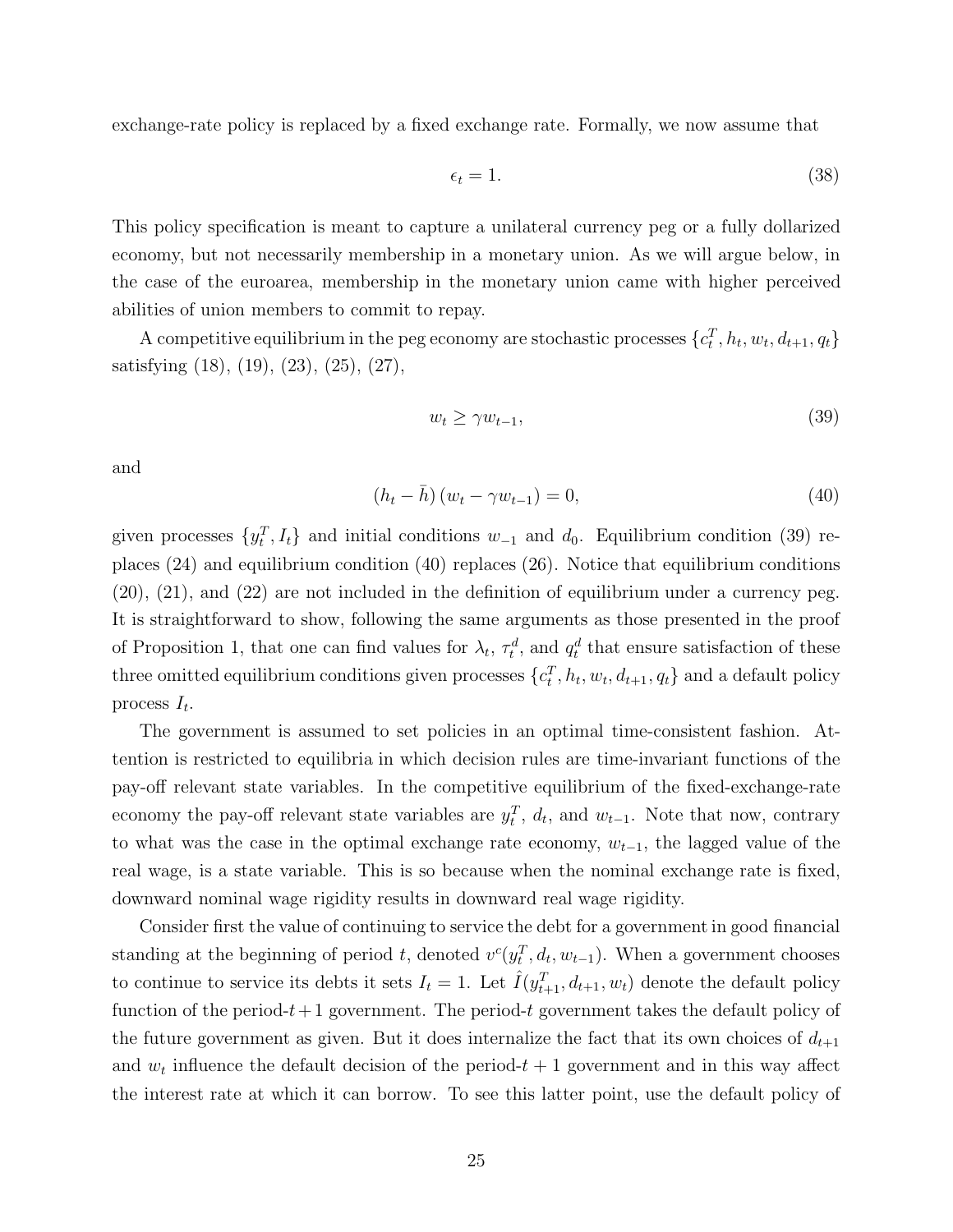the period-t + 1 government to eliminate  $I_{t+1}$  from (27). In the case that  $I_t = 1$ , this yields:  $q_t = \frac{\mathbb{E}_t \hat{I}(y_{t+1}^T, d_{t+1}, w_t)}{1+r^*}$  $\frac{1}{1+r^*}$ . Using the facts that  $d_{t+1}$  and  $w_t$  are in the information set of period t and that  $y_t^T$  follows a first-order Markov process, we can rewrite this expression as

$$
q_t = q(y_t^T, d_{t+1}, w_t).
$$
\n(41)

The value of continuing to service the debt is then given by

$$
v^{c}(y_{t}^{T}, d_{t}, w_{t-1}) = \max_{\{c_{t}^{T}, d_{t+1}, h_{t}, w_{t}\}} \left\{ U\left(A\left(c_{t}^{T}, F(h_{t})\right)\right) + \beta \mathbb{E}_{t} v^{g}(y_{t+1}^{T}, d_{t+1}, w_{t}) \right\}
$$
(42)

subject to (23), (25), (39), and

$$
c_t^T + d_t = y_t^T + q(y_t^T, d_{t+1}, w_t) d_{t+1},
$$
\n(43)

given  $d_t$  and  $w_{t-1}$ , where  $v^g(y_t^T, d_t, w_{t-1})$  denotes the value function associated with entering period t in good financial standing, for an economy with tradable output  $y_t^T$ , external debt  $d_t$ , and past real wage  $w_{t-1}$ .

Next consider the value of being in bad financial standing in the peg economy in period t, denoted  $v^b(y_t^T, w_{t-1})$ . When the country is in bad financial standing, then  $I_t = 0$ . In this case equilibrium condition (19) implies that  $d_{t+1} = 0$  and equilibrium condition (18) becomes  $c_t^T = y_t^T - L(y_t^T)$ . The value of being in bad financial standing in period t is then given by

$$
v^{b}(y_{t}^{T}, w_{t-1}) = \max_{\{h_{t}, w_{t}\}} \left\{ U\left(A\left(y_{t}^{T} - L(y_{t}^{T}), F(h_{t})\right)\right) + \beta \mathbb{E}_{t}\left[\theta v^{g}(y_{t+1}^{T}, 0, w_{t}) + (1 - \theta)v^{b}(y_{t+1}^{T}, w_{t})\right] \right\},
$$
\n(44)

subject to  $(23)$ ,  $(25)$ , and  $(39)$ , given  $w_{t-1}$ .

The value of being in good standing in period  $t$  is given by

$$
v^{g}(y_{t}^{T}, d_{t}, w_{t-1}) = \max \left\{ v^{c}(y_{t}^{T}, d_{t}, w_{t-1}), v^{b}(y_{t}^{T}, w_{t-1}) \right\}. \tag{45}
$$

The values of default, continuation, and good standing,  $v^b(y_t^T, w_{t-1})$ ,  $v^c(y_t^T, d_t, w_{t-1})$ , and  $v^g(y_t^T, d_t, w_{t-1})$ , respectively, depend on the past real wage,  $w_{t-1}$ . This is because under downward nominal wage rigidity and a suboptimal exchange-rate policy, the past real wage, by placing a lower bound on the current real wage, can prevent the labor market from clearing, thereby causing involuntary unemployment and suboptimal consumption of nontradable goods.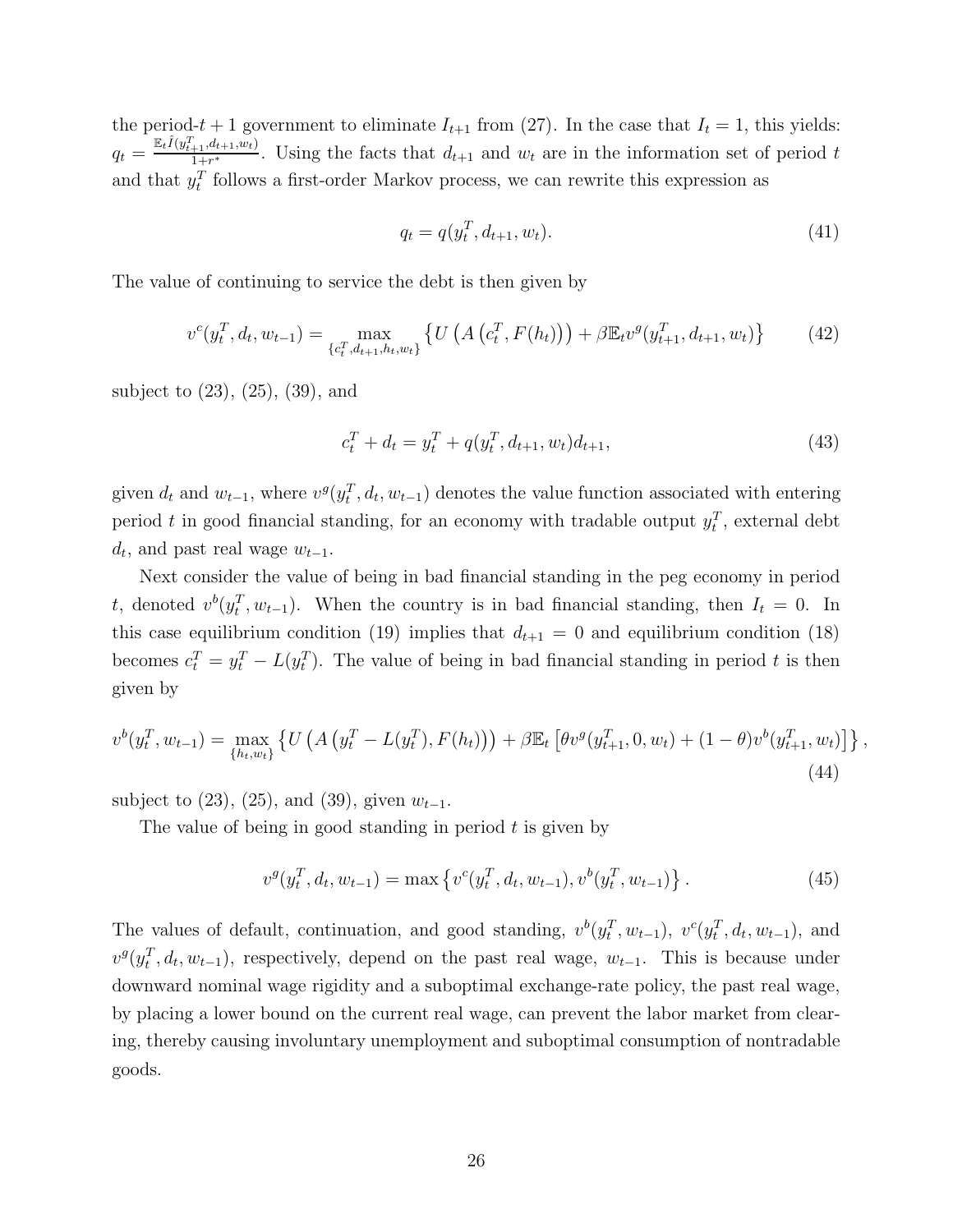The default set is defined as

$$
D(d_t, w_{t-1}) = \left\{ y_t^T : v^b(y_t^T, w_{t-1}) > v^c(y_t^T, d_t, w_{t-1}) \right\}.
$$
 (46)

The price of debt must satisfy the condition that the expected return of lending to the domestic country equals the opportunity cost of funds. Formally,

$$
\frac{1 - \text{Prob}\left\{y_{t+1}^T \in D(d_{t+1}, w_t)\right\}}{q_t} = 1 + r^*.
$$
\n(47)

The slackness condition (40) is not included in the constraints of the value function problems, (42), (44), and (45). The reason is that under optimal policy, the slackness condition will always be satisfied. The proof is by contradiction. Suppose, contrary to what we wish to show, that under the optimal policy  $h_t < \bar{h}$  and  $w_t > \gamma w_{t-1}$  at some date  $t' \geq 0$ . Consider now a perturbation to the allocation under the time-consistent optimal policy consisting in a small increase in hours at time t' from  $h_{t'}$  to  $\tilde{h}_{t'}$ , where  $h_{t'} < \tilde{h}_{t'} \leq \bar{h}$ . Clearly, this perturbation does not violate the resource constraint—equation (43) when  $I_t = 1$  and  $c_t^T = y_t^T - L(y_t^T)$  when  $I_t = 0$ — since hours do not enter it. From (23) we have that the real wage falls to  $\tilde{w}_t \equiv \frac{A_2(c_{t'}^T, F(\tilde{h}_{t'}))}{4 \pi (c_{t'}^T, F(\tilde{h}_{t'}))}$  $\frac{A_2(c_{t'}^t, F(h_{t'}))}{A_1(c_{t'}^T, F(h_{t'}))}F'(\tilde{h}_{t'}) < w_{t'}$ . Because  $A_1, A_2$ , and  $F'$  are continuous functions, the lower bound on the real wage, equation (39), is satisfied provided the increase in hours is sufficiently small. In period  $t' + 1$ , the wage constraint (39) is satisfied because  $\tilde{w}_{t'} < w_{t'}$ . We have therefore established that the perturbed allocation satisfies the restrictions of the optimal policy problems  $(42)$ ,  $(44)$ , and  $(45)$ . Finally, the perturbation is clearly welfare increasing because it raises the consumption of nontradables in period  $t'$  without affecting the consumption of tradables in any period or the consumption of nontradables in any period other than  $t'$ . It follows that an allocation that does not satisfy the slackness condition  $(40)$ cannot be a solution to the optimal policy problems described by  $(42)$ ,  $(44)$ , and  $(45)$ .

Next, we numerically characterize the equilibrium dynamics. The calibration of the model is as shown in table 1. Relative to the case of optimal devaluations, the equilibrium under a currency peg features an additional state variable, namely the past real wage,  $w_{t-1}$ . We discretize this state variable with a grid of 125 points, equally spaced in logs, taking values between 1.25 and 4.25. This additional endogenous state variable introduces two computational difficulties. First, it significantly expands the number of points in the discretized state space, from 40 thousand to 5 million. Second, it introduces a simultaneity problem that can be a source of nonconvergence of the numerical algorithm. The reason is that the price of debt,  $q(y_t^T, d_{t+1}, w_t)$ , depends on the current wage,  $w_t$ . At the same time, the price of debt determines consumption of tradables, which, in turn, affects employment and the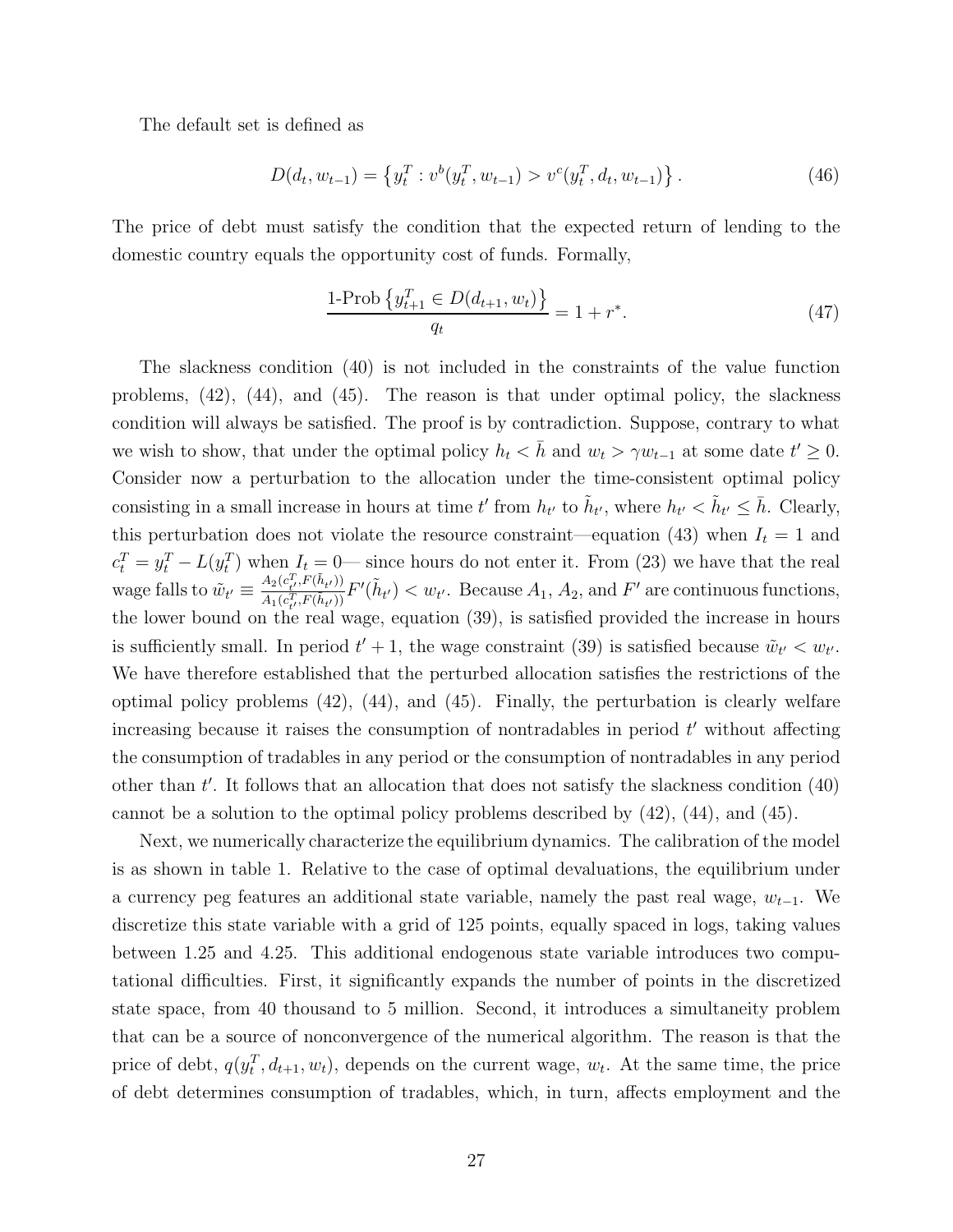wage rate itself. To overcome this source of nonconvergence, we develop a procedure to find the exact policy rule for the current wage given the pricing function  $q(\cdot, \cdot, \cdot)$  for each possible debt choice  $d_{t+1}$ . With this wage policy rule in hand, the debt policy rule is found by value function iteration. This step delivers a new debt pricing function, which is then used in the next iteration.

## 6.1 Typical Default Episodes With Fixed Exchange Rates

Figure 5 displays with solid lines the model dynamics around typical default episodes. The typical default episode is constructed in the same way as in the case of optimal devaluations. To facilitate comparison, figure 5 reproduces from figure 3 with broken lines the typical default dynamics under the optimal devaluation policy.

The top panels of the figure show that, as in the case of optimal exchange-rate policy, default occurs after a string of negative output shocks and a significant contraction in tradable consumption. However, unlike the case of optimal devaluation policy, the contraction in aggregate demand leads to massive involuntary unemployment, which reaches almost 20 percent in the period of default. Involuntary unemployment is caused by a failure of real wages to decline in a context of highly depressed aggregate demand (see the left panel of row 3 of figure 5). In turn, the downward rigidity of the real wage is due to the fact that nominal wages are downwardly rigid and that the nominal exchange rate is fixed.

The right panel on the third row of figure 5 displays the behavior of the relative price of nontradables,  $p_t$ . A fall in  $p_t$  means that the real exchange rate depreciates as tradables become more expensive relative to nontradables. Under the optimal policy, the real exchange rate depreciates sharply around the default date, inducing agents to switch expenditure away from tradables and toward nontradables. This redirection of aggregate spending stimulates the demand for labor (since the nontraded sector is labor intensive) and prevents the emergence of involuntary unemployment. Under the currency peg, by contrast, the real exchange rate depreciates insufficiently, inducing a much milder expenditure switch toward nontradables, and thus failing to avoid unemployment. The reason why the relative price of nontradables is reluctant to decline under the peg is that real wages, and hence the labor cost faced by firms, stay too high due to the combination of downward nominal wage rigidity and a currency peg.

As in the case of optimal exchange-rate policy, the default takes place in the context of an increase in the debt tax. This tightening in borrowing conditions aims to induce private borrowers to internalize the heightened sensitivity of the country interest rate to the level of debt.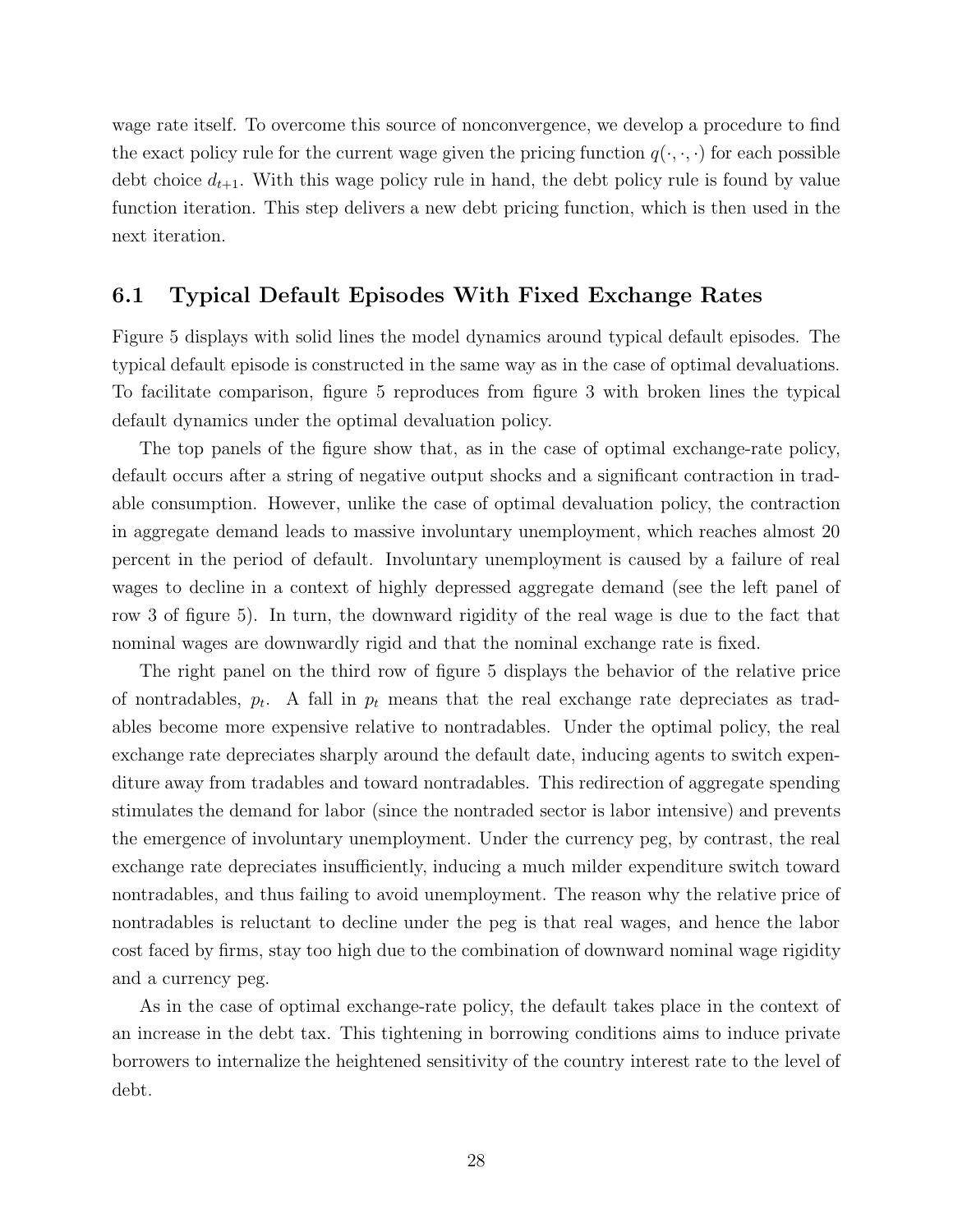

Figure 5: A Typical Default Episode Under A Currency Peg

Notes. Median of all 25-quarter windows around a default event in a simulation of 1 million quarters. The default date is normalized to 0. Replication file typical default episode opt peg.m.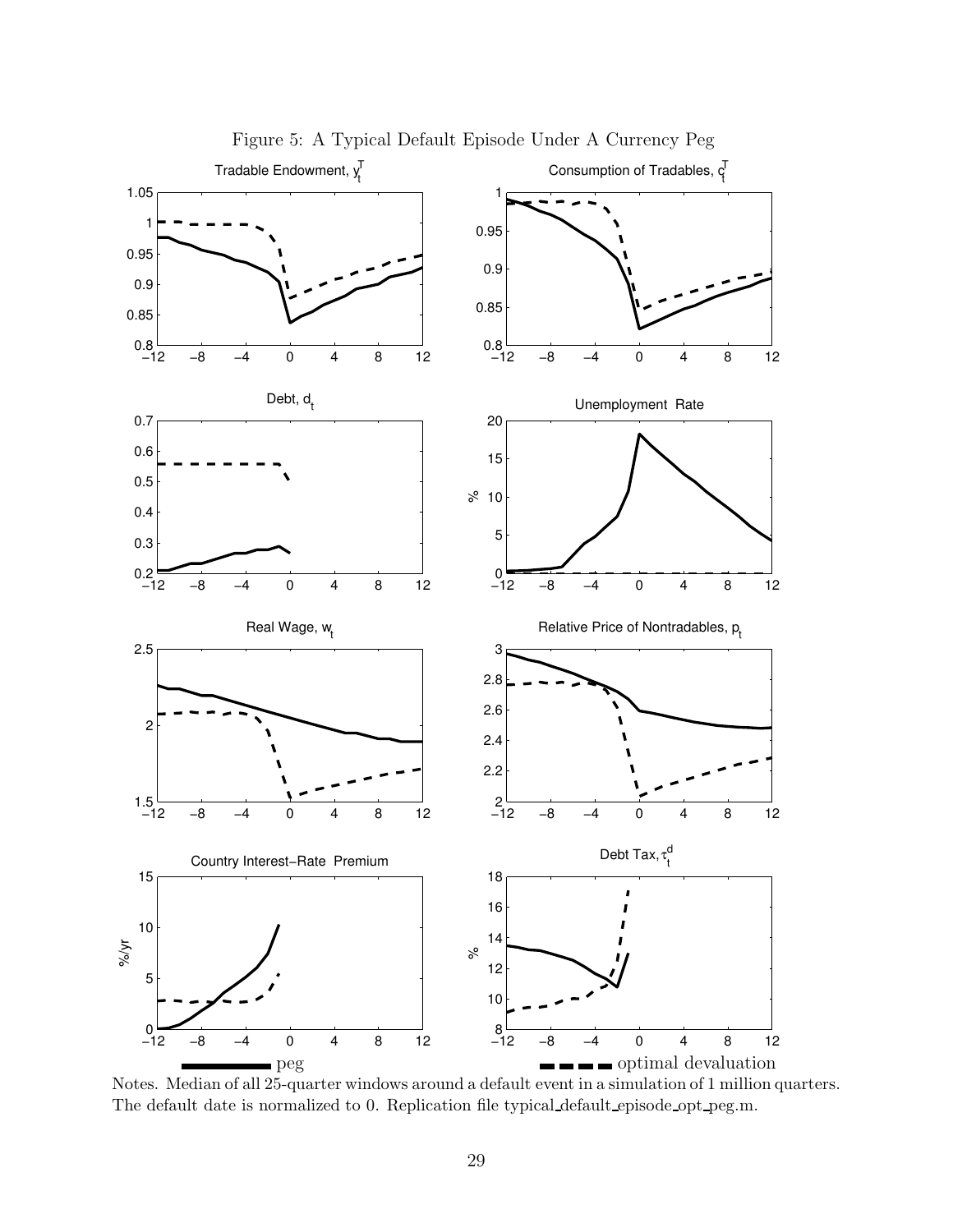One prediction of the model highlighted by the preceding analysis is that, all other things equal, defaults are characterized by larger recessions when they take place under fixed exchange rates than when they are accompanied by a devaluation. It is natural to ask whether this prediction is borne out in the data. One difficulty in addressing this question is that there are few cases in which default takes place in the context of a fixed exchange rate. The typical default falls into the Twin Ds category. A second difficulty is that the size of the contraction around default depends not only on the exchange-rate regime, but also, among other factors, on the size of the shock that triggers the default. So, in principle, a default event with devaluation could be associated with a larger recession than a default event with fixed exchange rates if the shock that triggered the former is sufficiently larger than the one that caused the latter. One way to at least partially control for this factor is to study default events with and without devaluation that happened around the same time and that were conceivably caused by a common set of external shocks. The Great Contraction of 2008 provides a suitable natural environment for this purpose. Following this global crisis, there have been two defaults that were not followed by a devaluation, namely Greece in 2012 and Cyprus in 2013, and one that was followed by a devaluation, namely Iceland in 2009. In addition, we include in the comparison the 2002 Argentine default because it is a recent well-studied event and because our model was calibrated using some long-run regularities of the Argentine economy. Figure 6 displays with a solid line the unemployment rate and with a broken line the nominal exchange rate around the default date, which is indicated with a vertical dotted line. In all four cases, default was associated with rising levels of unemployment. But the unemployment dynamics post default were different across peggers and nonpeggers. In Argentina and Iceland, the default cum devaluation was followed by an improvement in unemployment. By contrast, Greece and Cyprus, both of which stayed in the eurozone post default, experienced no decline in unemployment. We view this evidence as consistent with the predictions of the model that devaluation around default reduces unemployment. We note however, that even in the two default episodes that conform with the Twin Ds phenomenon (Argentina and Iceland), we do observe a rise in unemployment around the default event. In this regard, we do not wish to claim that the proposed model can explain all sources of involuntary unemployment around default events. Rather, the focus of the present investigation is to suggest that exchange-rate policy around default episodes matters for unemployment outcomes, and that this connection provides a rationale for the Twin Ds phenomenon.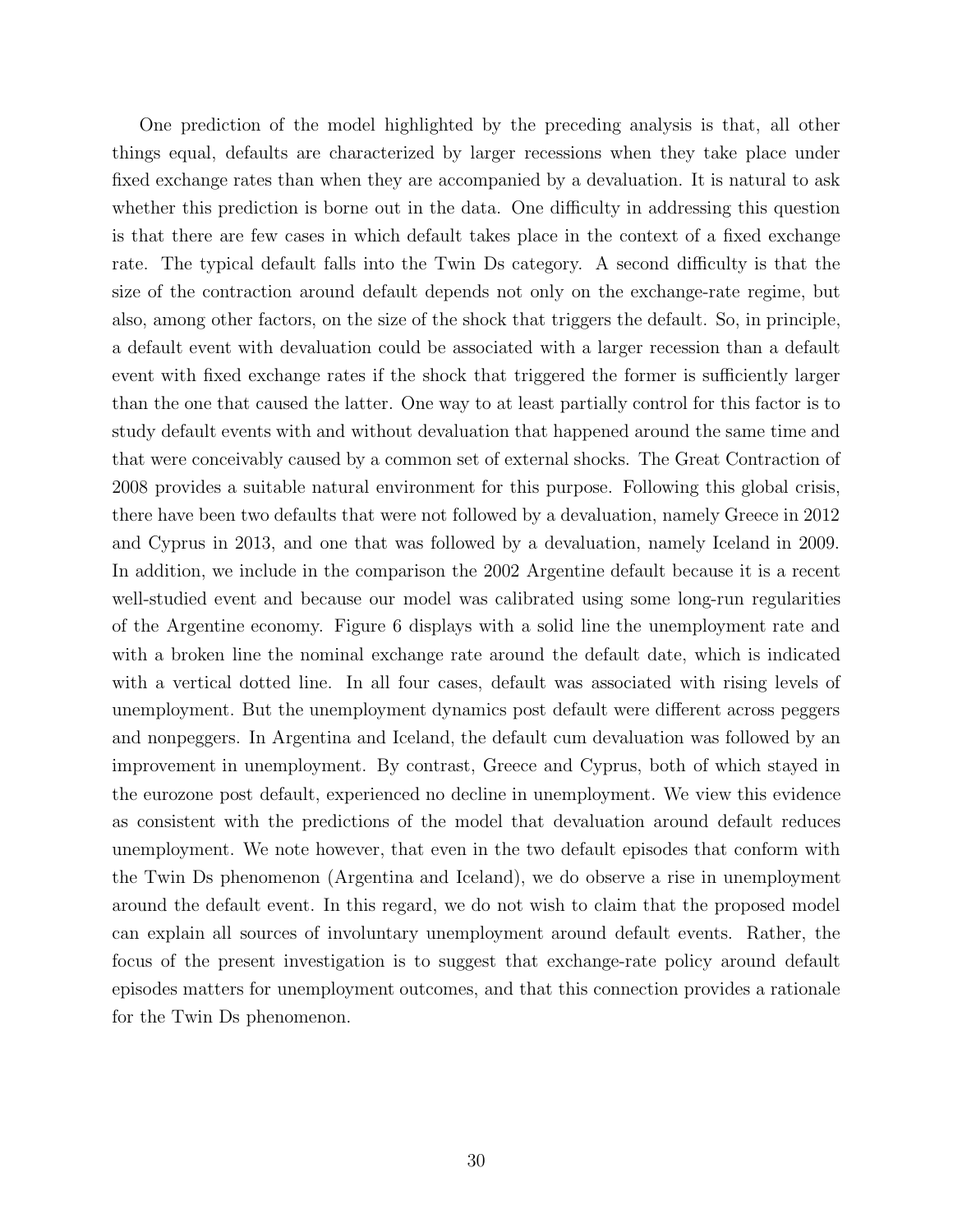

Figure 6: Default, Devaluation, and Unemployment: Argentina, Cyprus, Greece, and Iceland

Note. Vertical line indicates the year of default. Own calculations based on data from INDEC (Argentina), EuroStat, and the Central Bank of Iceland.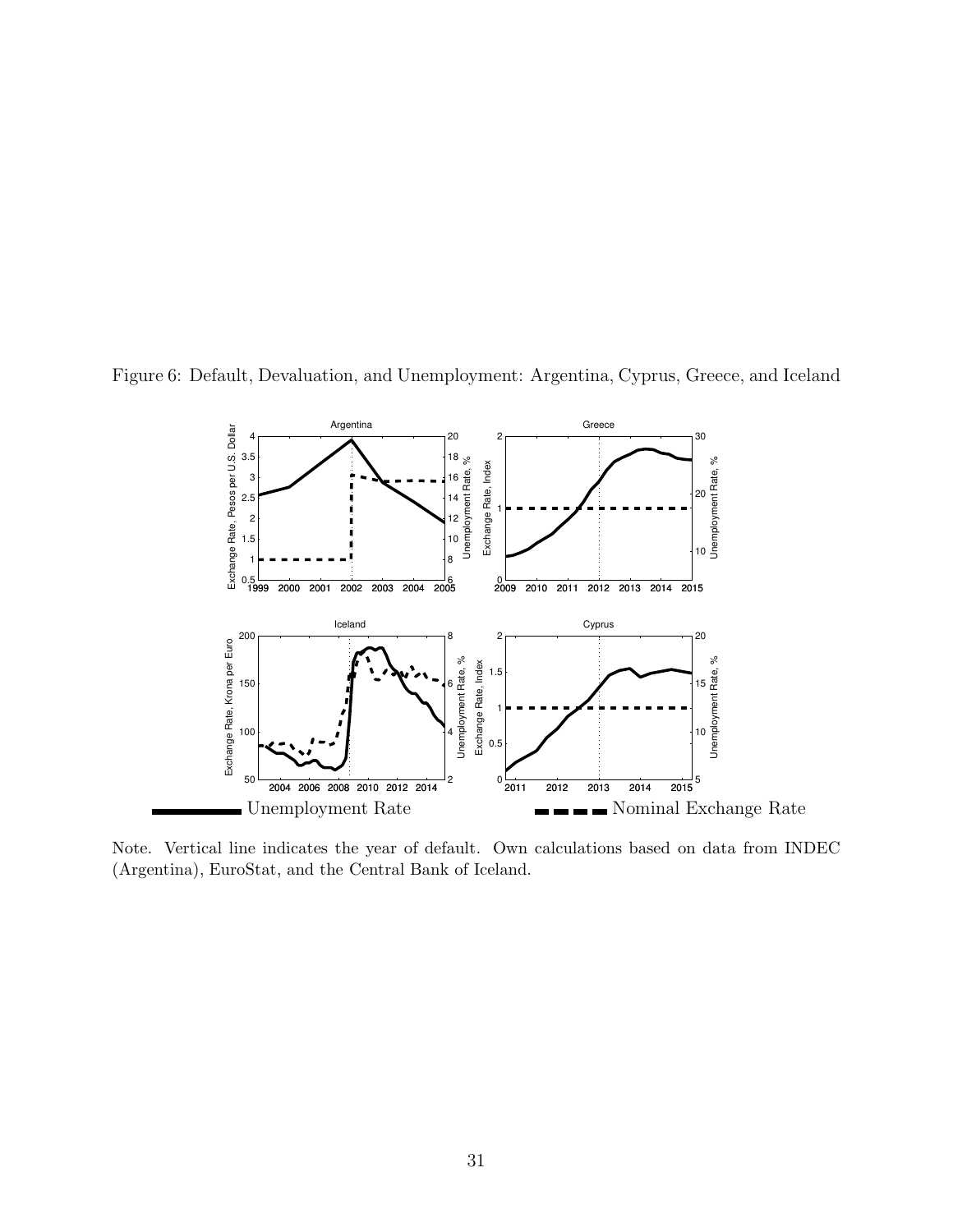Figure 7: Distribution of External Debt



Notes. Debt distributions are conditional on being in good financial standing. Replication file smooth lad.m.

### 6.2 Debt Sustainability Under A Currency Peg

Figure 7 displays with a solid line the distribution of external debt under a currency peg, conditional on the country being in good financial standing. For comparison, the figure also displays, with a broken line, the distribution of debt under the optimal devaluation policy. Under a currency peg the economy can support less debt than under the optimal devaluation policy. The median debt falls from 0.6 (60 percent of tradable output) under the optimal devaluation policy to 0.2 (20 percent of tradable output) under a currency peg. This reduced debt capacity is a consequence of the fact that, all other things equal, the benefits from defaulting are larger under a currency peg than under optimal devaluation policy. The reason is that under a currency peg, default has two benefits. One is to spur the recovery in the consumption of tradables, since the repudiation of external debt frees up resources otherwise devoted to servicing the external debt. The second, related to the first, is to lessen the unemployment consequences of the external crisis. Recall that in equilibrium  $c_t^T$  is a shifter of the demand for labor (see equation 23). The first benefit is also present under optimal devaluation policy and is the one stressed in real models of default in the Eaton-Gersovitz tradition. But the second is not, for the optimal devaluation policy, by itself, can bring about the first-best employment outcome.

The model predicts that under fixed-exchange rates, the country on average defaults twice per century. This default frequency is slightly lower than that predicted under the optimal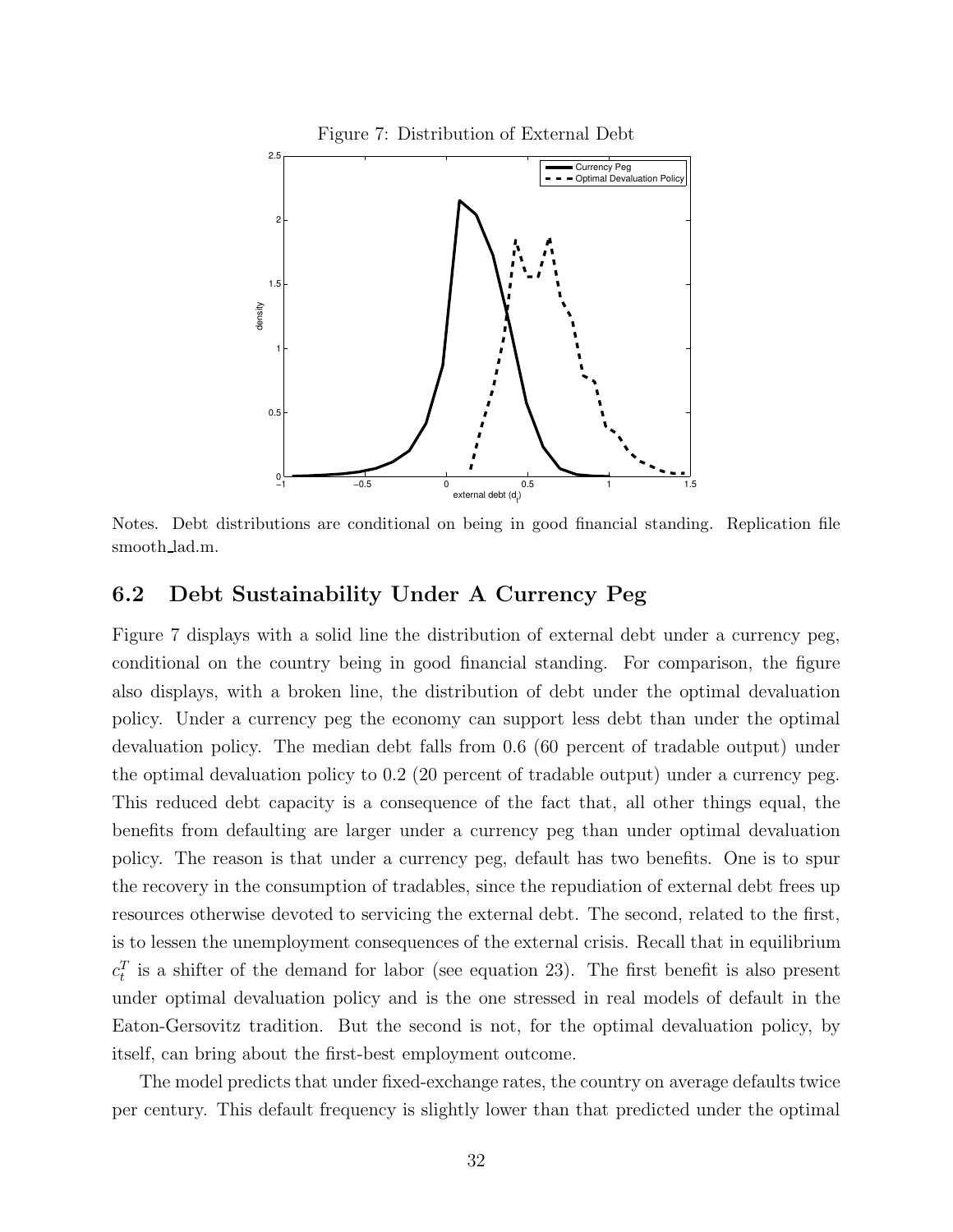



Note. Own calculations based on data from Lane and Milesi-Ferretti (2007) for Net foreign assets to GDP ratio, and from Bank of Greece and Eurostat for interest rates.

exchange rate policy, which was targeted in the calibration to be 2.6 times per century. This result may be surprising in light of the fact that ex ante peggers have a stronger incentive to default. The explanation is that the higher incentive to default under a peg implies a steeper supply of funds. This, in turn, induces the country to borrow less in the stochastic steady state. And with a lower external debt, the country has a reduced need to default. In general, the model does not predict a sharp difference in the frequency of default across peggers and optimal floaters.

The prediction that in the long run peggers can sustain less debt than optimal floaters may seem at odds with the increase in external net liabilities observed in the periphery of Europe after the creation of the monetary union. However, the environment in which the periphery of Europe operated after the creation of the eurozone is not fully comparable with the peg-economy model due to the possibility of bailouts, which are ruled out in the model studied thus far, but, as actual events during the great contraction confirmed, were most likely present in peripheral Europe. The significant fall in the cost of borrowing together with a sharp rise in external debt observed upon accession to the monetary union is consistent with the hypothesis that accession came with the expectation of implicit debt guarantees. Figure 8 displays the joint behavior of external debt and country interest rates for the case of Greece.

It is then natural to ask how the possibility of bailouts should be expected to alter the debt distribution of peggers, and, in particular, if under a plausible calibration of the model it could be possible that an economy with a currency peg and with access to bailouts could sustain more debt than an economy with optimal exchange-rate policy but without access to bailouts. To capture the economic environment in the periphery of Europe following the creation of the eurozone (i.e., a peg with the possibility of bailouts), we now consider the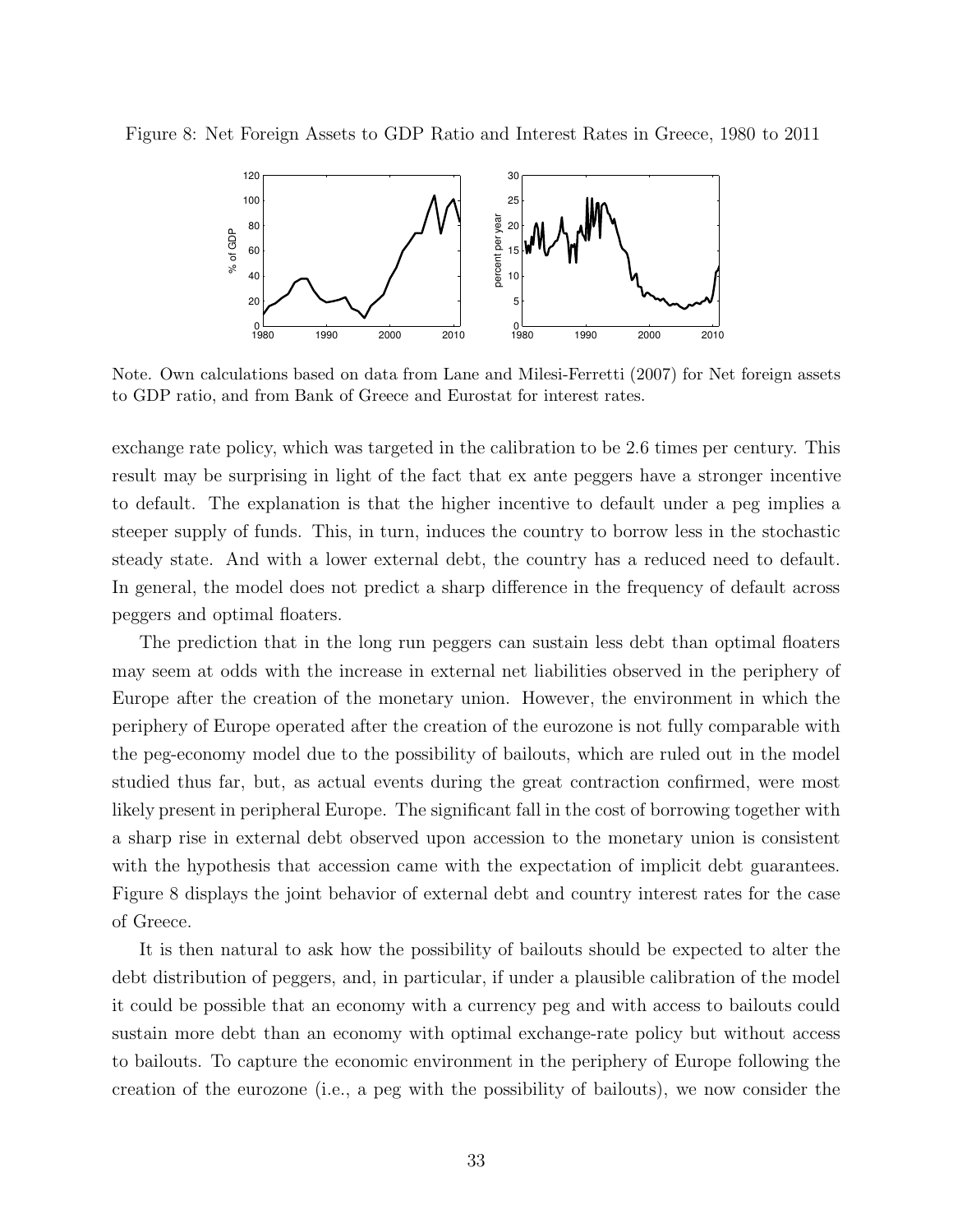polar case of an economy with a currency peg and the ability to commit to repay its external debt. To account for a residual repayment risk, we introduce an empirically realistic time varying country interest rate. This is a stylized way to capture an environment with partial and uncertain bailouts. A full treatment of bailouts is beyond the scope of the paper.

We set the parameters  $\gamma$ ,  $\sigma$ ,  $a$ ,  $\xi$ ,  $\alpha$ , and  $\bar{h}$  as in the calibration of the baseline model (see table 1). The remaining parameters are set to capture salient aspects of the Greek economy. In the economy with a currency peg and bailouts, we estimate the exogenous driving process  $(y_t^T, r_t)$  on quarterly Greek data from 1981:Q1 to 2011:Q3. We assume that the vector  $(\ln y_t^T, \ln \left( \frac{1+r_t}{1+r} \right))$  $\frac{1+r_t}{1+r}$ ) follows a bivariate AR(1) process. Appendix A.4 provides data sources, describes the construction of both time series, and displays the estimated bivariate driving process and its discretization. We set the steady-state value of the country interest rate, r, equal to 0.011, which is the mean of the time series for the Greek interest rate, and  $\beta$  equal to 0.985 to match a debt-to-output ratio of about 90 percent, the value observed in 2006, before the onset of the great contraction.

In addition to the peg economy with implicit bailout guarantees, we consider two economies without bailouts, one with a currency peg and the other with optimal exchange-rate policy. These two cases are the same as those displayed in figure 7, but now calibrated to Greece. The economies without bailouts contain three additional parameters,  $\theta$ ,  $\delta_1$ , and  $\delta_2$ . We set  $\theta$  to 0.01 to capture an average exclusion period of 25 years observed in Greece (Reinhart and Trebesch, 2015). We pick  $\delta_1$  and  $\delta_2$  to match two moments in the floating exchange rate economy. The first target is a debt-to-output ratio of 11.9 percent, which is consistent with the value observed in Greece in 1995, prior to the eurozone project becoming a real possibility. The second target is an output cost of default of 5 percent, which is consistent with the panel estimates of Borensztein and Panizza (2009). In both of these economies, the interest rate is endogenous, so the driving force is the univariate version of  $y_t^T$  implied by the Greek bivariate process estimated above.

Figure 9 displays the distributions of external debt under the three environments. The figure illustrates the point that absent bailout guarantees, currency pegs can support less external debt than optimal exchange-rate economies—this is the result stressed earlier in this section—but at the same time a currency peg with bailouts can support more debt than an optimal-exchange-rate economy without bailouts. In interpreting this prediction of the model, recall that although the calibration targets the average debt levels of the floating no-bailout and the currency-peg cum bailout economies, it does not target the average debt level of the peg economy without bailouts. The insight that emerges from this analysis is that the observed increase in external debt in the periphery of Europe upon accession to the eurozone can be rationalized in the context of the present model of the Twin Ds phenomenon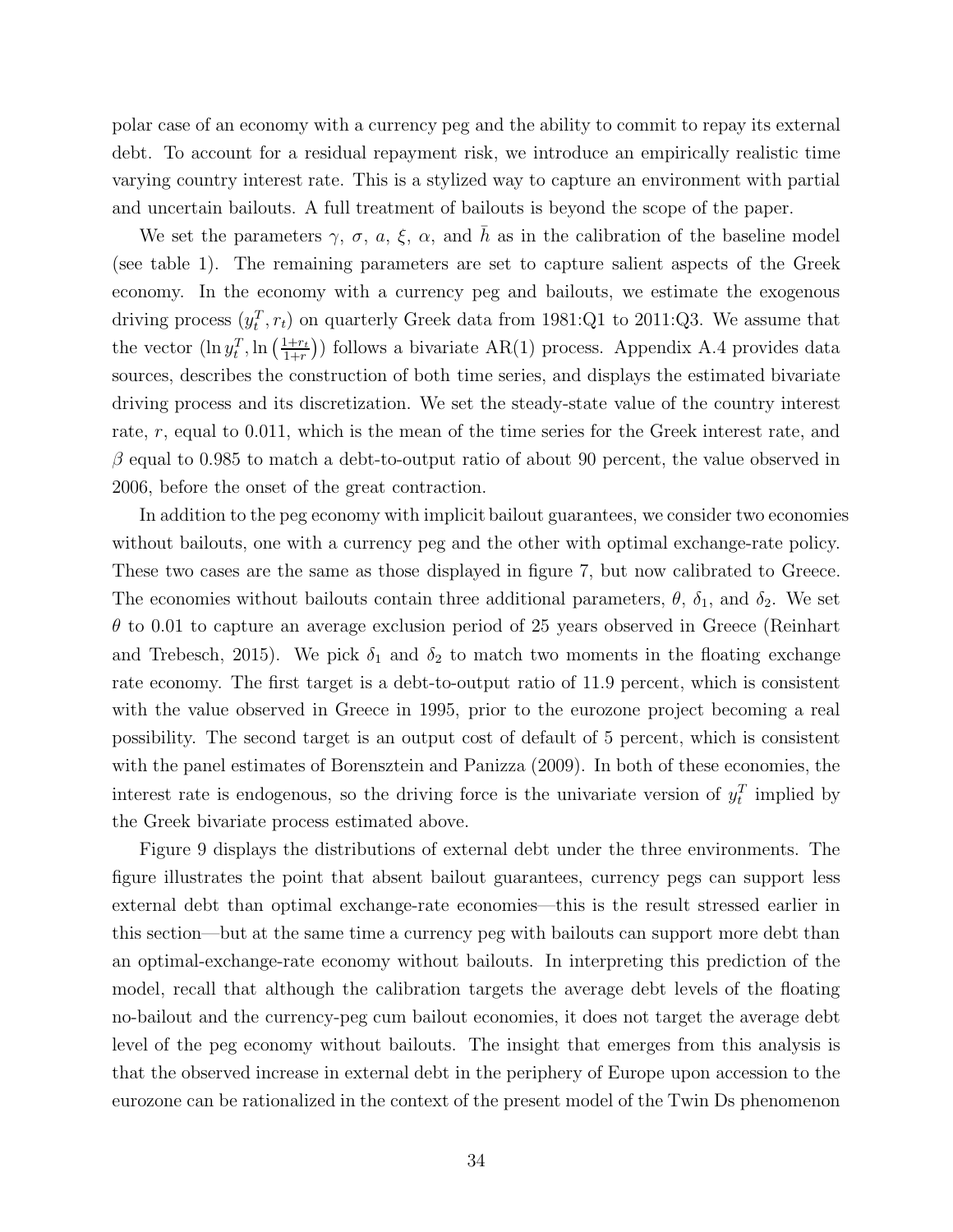

Figure 9: Bailouts and the Distribution of External Debt

Note. The model is calibrated to Greece. Debt distributions are conditional on being in good financial standing. The distribution under the optimal float is truncated at 1 to preserve a comparable scale across the three densities.

once the possibility of bailouts is taken into account.

It is of interest to contrast the observed behavior of external debt in the periphery of Europe following the creation of the common currency area in 2000 with that of Ecuador, an economy that in the same year unilaterally adopted the U.S. dollar as legal tender. The case of Ecuador is of particular interest because, contrary to the situation in Europe, dollarization was not accompanied with the expectation of implicit bailout guarantees on the part of the United States or other foreign institutions. Figure 10 displays the net external debt positions as a fraction of GDP of Ecuador and the mean across the GIPS countries (Greece, Ireland, Portugal, and Spain) from 1990 to 2011. From the introduction of the euro until the eve of the Great Contraction (2000 to 2007), the GIPS countries display a fast accumulation of external debt from 20 to 100 percent of GDP. By contrast, over the same period Ecuador's external debt fell from 80 percent to 20 percent of GDP. The dynamics of external debt in Ecuador are consistent with the predictions of the theoretical model in the case in which the adoption of a currency peg is not accompanied with implicit bailout guarantees.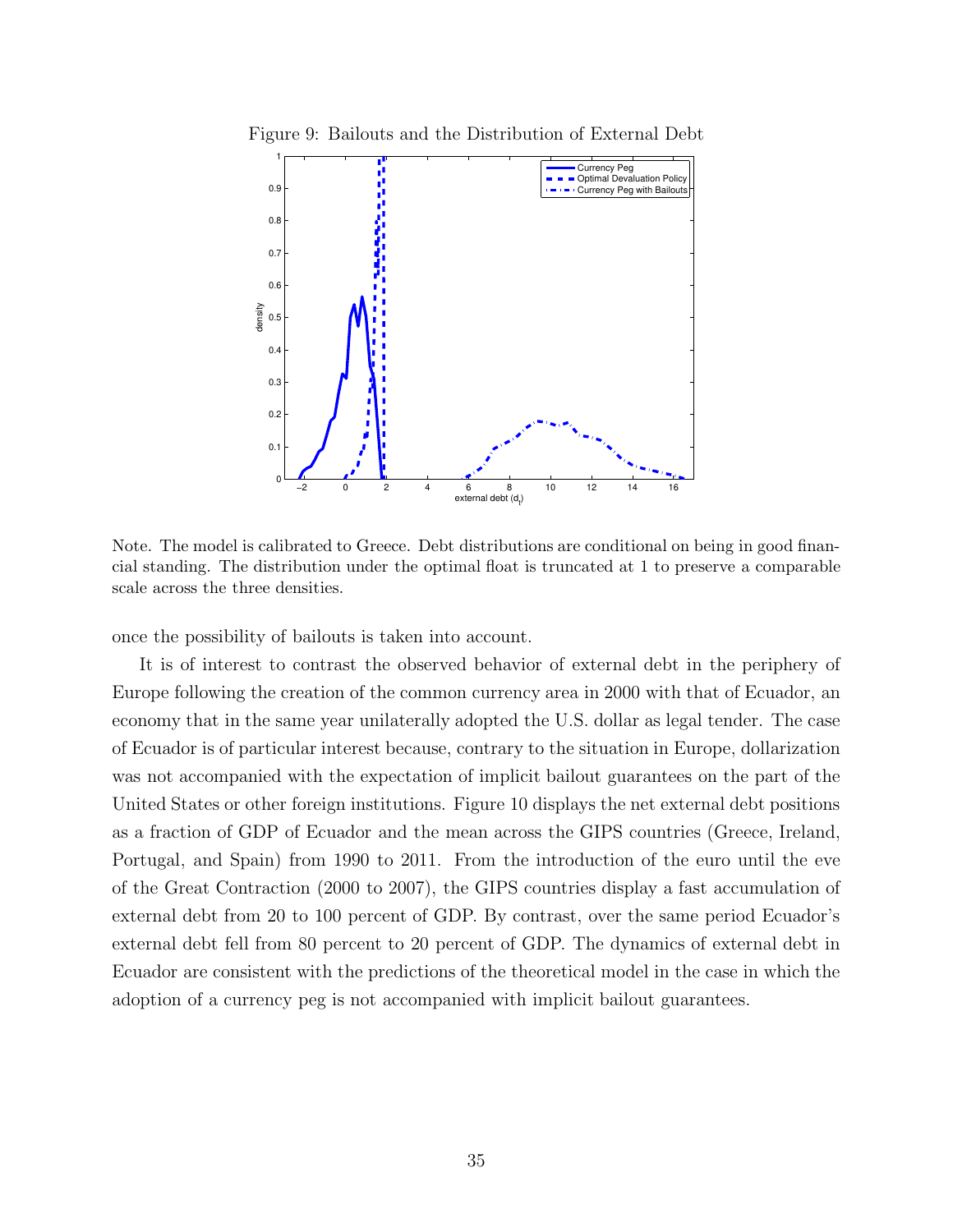



Source: Own calculations based on data from Lane and Milesi-Ferretti (2007). GIPS is the mean of Greece, Ireland, Portugal, and Spain. The dotted vertical line indicates the year in which Ecuador adopted the dollar and the GIPS adopted the Euro.

# 7 Sensitivity Analysis

This section extends the model to allow for long-maturity debt and imperfect pass-through. It also analyzes the robustness of the central results of the paper to increasing the value of the subjective discount factor,  $\beta$ .

# 7.1 Long-Maturity Debt

The baseline model assumes that debt carries a maturity of one period. In this section we present a version of the model with long-maturity debt and show that our findings are robust to this modification of the model.

The specification of long-maturity debt follows Chatterjee and Eyigungor (2012). Assume that bonds have a random maturity. Specifically, with probability  $\eta \in [0, 1]$  bonds mature next period and pay out one unit of the tradable consumption good. With probability  $1 - \eta$ bonds do not mature and pay a coupon equal to  $z > 0$  units of tradables. The country is assumed to hold a portfolio with a continuum of this type of bond. The realization of maturity is independent across bonds. Hence, if the country has  $d_t$  units of debt outstanding, a share  $\eta$  will mature each period with certainty and the remaining share  $1 - \eta$  will not.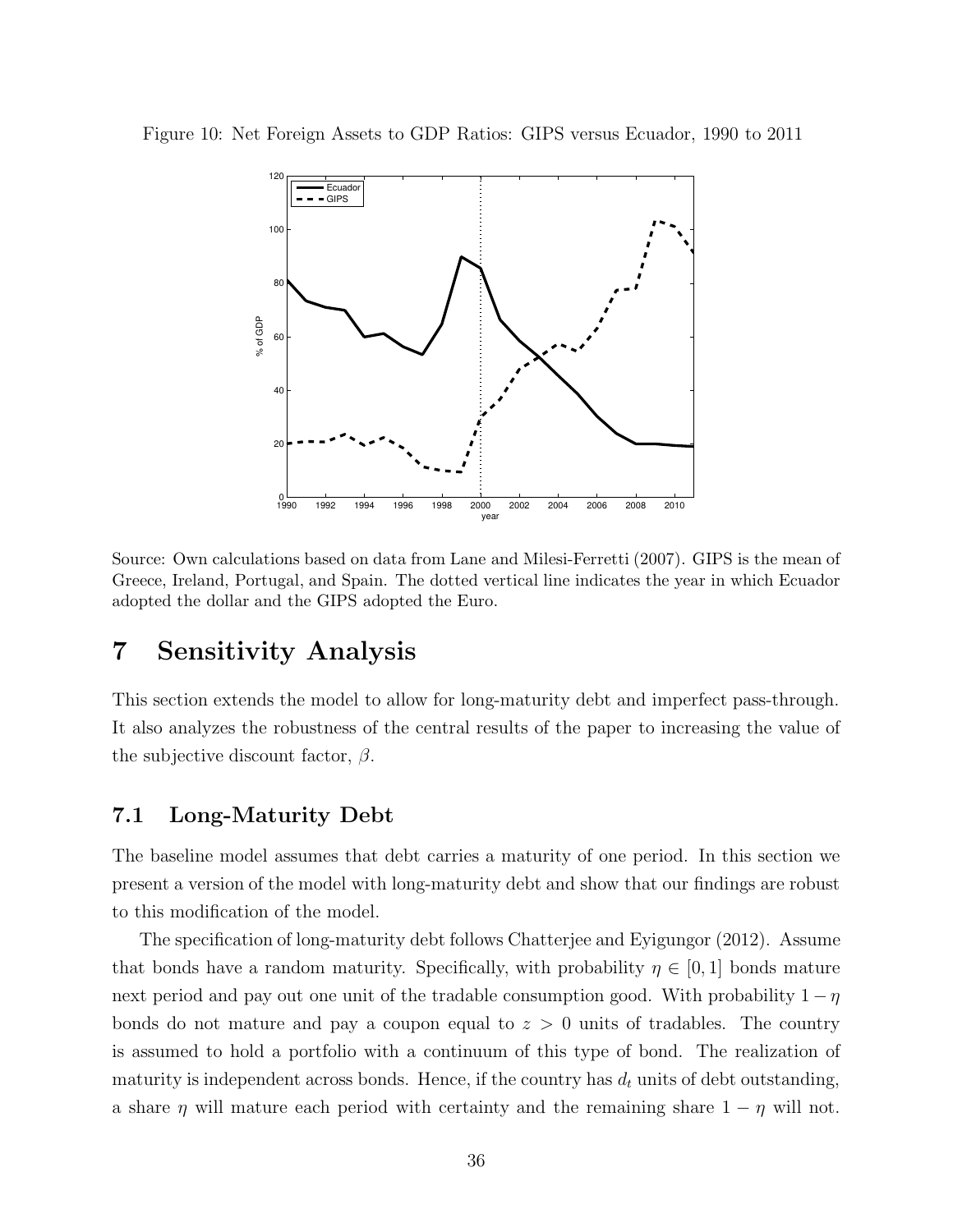The nonmaturing bonds trade at the price  $q_t$  per unit. Because a newly-issued bond is indistinguishable from an existing bond that did not mature, the ex-coupon price of old bonds and new bonds must be equal. If the debtor does not default,  $d_t$  units of debt pay  $[\eta + (1 - \eta)(z + q_t)]d_t$  units of tradable consumption. If the debtor defaults, the bond pays zero. Absent default, the expected maturity of this type of bond is  $1/\eta$  periods. Thus, the random-maturity model allows for bonds of arbitrary maturity. Furthermore, it nests the perpetuity model of debt (e.g., Hatchondo and Martínez, 2009) as a special case (for a proof see Uribe and Schmitt-Grohé, 2017).

The main difference between the models with long-maturity and short-maturity debt is that long-maturity debt results in a state-contingent payoff, which may provide hedging against income risk to the borrower. Specifically, the payoff on the long-maturity bond,  $\eta + (1 - \eta)(z + q_t)$  depends on  $q_t$ , which is state contingent. In particular, in periods of low endowment,  $q_t$  is likely to be low, resulting in an ex-post low interest rate paid by the borrower. Because periods of low income are associated with low consumption, the longmaturity bond provides insurance against income risk. By contrast, the payoff on a oneperiod bond is unity and hence nonstatecontingent, providing no insurance against income risk. Therefore, one should expect that all other things equal, the borrower will hold more debt if debt is long term rather than short term.

To embed this asset structure into the economy with downward nominal wage rigidity presented in section 3 consider first the household's problem. The household's sequential budget constraint is now given by

$$
P_t^T c_t^T + P_t^N c_t^N + P_t^T \left[ \eta + (1 - \eta)(z + q_t^d) \right] d_t = P_t^T \tilde{y}_t^T + W_t h_t + (1 - \tau_t^d) P_t^T q_t^d d_{t+1} + F_t + \Phi_t, \tag{48}
$$

where  $q_t^d$  now denotes the domestic price of long-maturity debt in period t. The optimality condition for the choice of debt becomes

$$
(1 - \tau_t^d) q_t^d \lambda_t = \beta \mathbb{E}_t \lambda_{t+1} \left[ \eta + (1 - \eta)(z + q_{t+1}^d) \right],
$$

where, as before,  $\lambda_t/P_t^T$  denotes the Lagrange multiplier associated with the household's sequential budget constraint, now equation (48). All other optimality conditions associated with the household's problem are unchanged.

The firm's problem and the conditions characterizing the labor market are unaffected by the introduction of long-maturity debt. We continue to assume that in periods in which the country is in bad standing  $(I_t = 0)$ , the government confiscates any payments of households to foreign lenders and returns the proceeds to households in a lump-sum fashion. The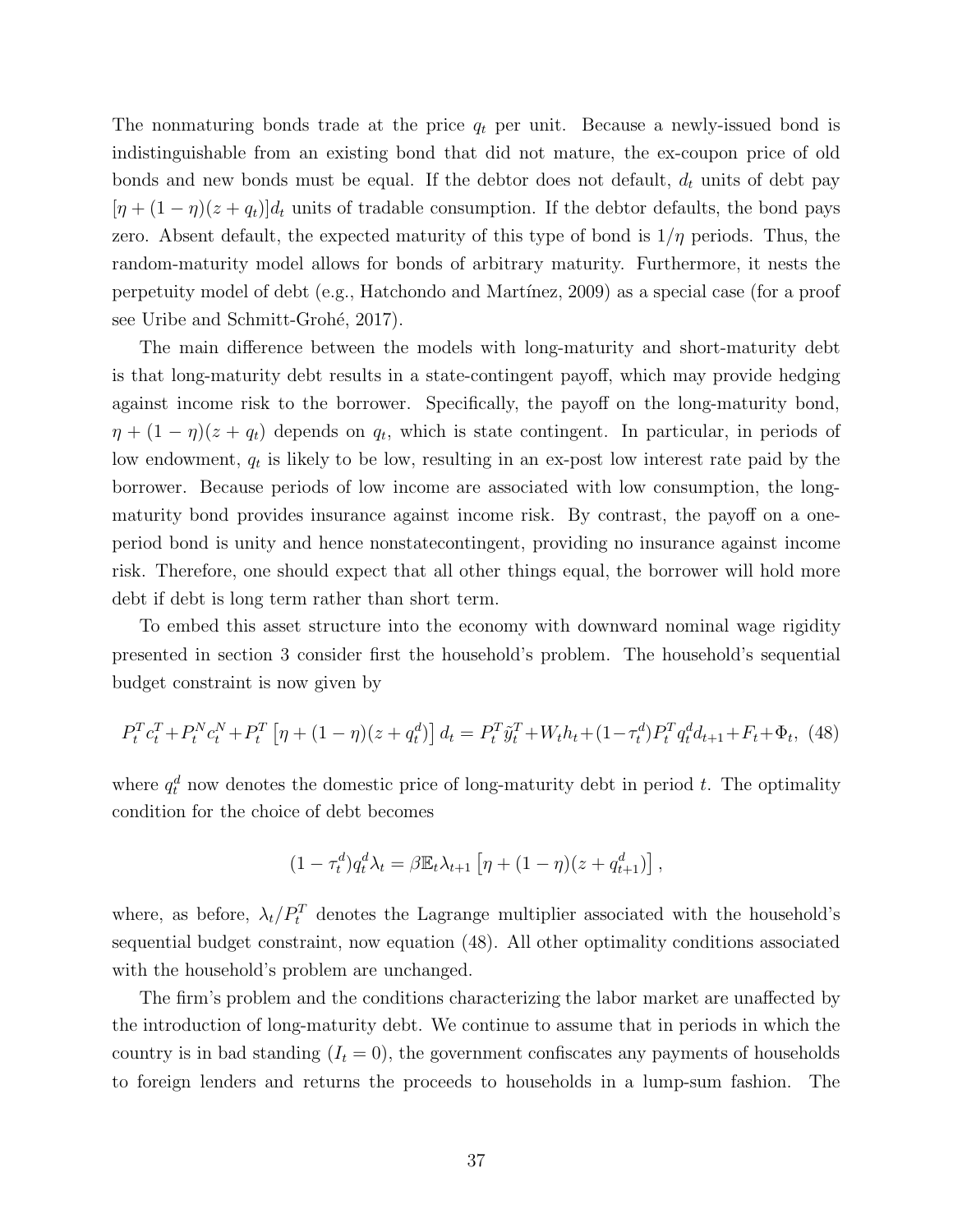resulting sequential budget constraint of the government is

$$
f_t = \tau_t^d q_t^d d_{t+1} + (1 - I_t) [\eta + (1 - \eta)(z + q_t^d)] d_t.
$$
 (49)

Consider now the participation constraint of foreign lenders. Let  $q_t$  denote the price of debt charged by foreign lenders. Then,  $q_t$  must satisfy the condition that the expected return of lending to the domestic country equal the opportunity cost of funds. Formally,

$$
I_t \left[ q_t - \frac{\mathbb{E}_t I_{t+1}[\eta + (1 - \eta)(z + q_{t+1})]}{1 + r^*} \right] = 0.
$$

The market-clearing condition for traded goods takes the form

$$
c_t^T = y_t^T - (1 - I_t)L(y_t^T) + I_t\{q_t d_{t+1} - [\eta + (1 - \eta)(z + q_t)]d_t\}.
$$

A competitive equilibrium in the economy with long-term debt is a set of stochastic processes  $\{c_t^T, h_t, w_t, d_{t+1}, \lambda_t, q_t, q_t^d\}$  satisfying  $(19)$ ,  $(20)$ ,  $(22)$ ,  $(23)$ ,  $(24)$ ,  $(25)$ ,  $(26)$ ,

$$
c_t^T = y_t^T - (1 - I_t)L(y_t^T) + I_t\{q_t d_{t+1} - [\eta + (1 - \eta)(z + q_t)]d_t\},\tag{50}
$$

$$
(1 - \tau_t^d) q_t^d \lambda_t = \beta \mathbb{E}_t \lambda_{t+1} [\eta + (1 - \eta)(z + q_{t+1}^d)], \tag{51}
$$

$$
I_t \left[ q_t - \frac{\mathbb{E}_t I_{t+1} [\eta + (1 - \eta)(z + q_{t+1})]}{1 + r^*} \right] = 0,
$$
\n(52)

given processes  $\{y_t^T, \epsilon_t, \tau_t^d, I_t\}$  and initial conditions  $w_{-1}$  and  $d_0$ .

When the government can choose  $\epsilon_t$  and  $\tau_t^d$  freely, stochastic processes  $\{c_t^T, h_t, d_{t+1}, q_t\}$ can be supported as a competitive equilibrium if and only if they satisfy the subset of equilibrium conditions (19), (25), (50), and (52), given processes  $\{y_t^T, I_t\}$  and the initial condition  $d_0$ . The proof mimics the one for Proposition 1, except that the proof that the Euler equation (51) holds must be modified. The reason is that now future values of  $q_t^d$ appear on the right-hand side of (51). We proceed as follows. In states in which the country is in good standing, set  $q_t^d = q_t$ . In states in which the country is in bad standing, set  $q_t^d = q^{autarky}$ , where  $q^{autarky}$  is an arbitrary positive constant. Then, in any state, pick  $\tau_t^d$ residually so as to satisfy the Euler equation (51). This is possible because at this point we know the processes  $I_t$ ,  $\lambda_t$ ,  $q_t^d$ , and  $q_t$ .

An important implication of the fact that the analog to Proposition 1 continues to hold is that  $w_{t-1}$  is not a pay-off relevant state variable. Thus, as in the model with short-maturity debt, in the model with long-maturity debt the only pay-off relevant state variables are  $y_t^T$ and  $d_t$ . The time-consistent optimal policy problem can be cast as follows. If the country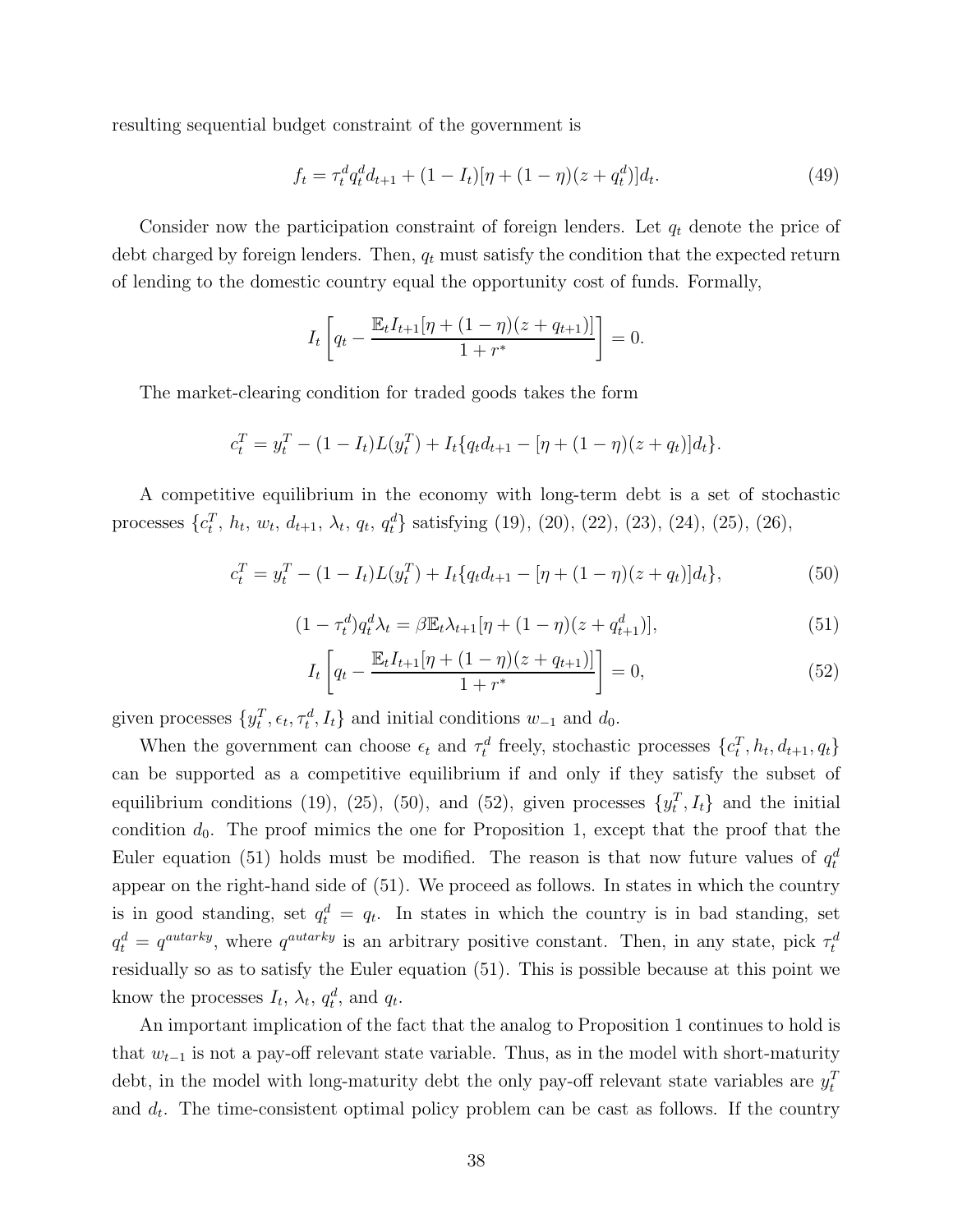is in good financial standing in period t,  $I_{t-1} = 1$ , the value of continuing to service the external debt, denoted  $v^c(y_t^T, d_t)$ , is

$$
v^{c}(y_{t}^{T}, d_{t}) = \max_{\{c_{t}^{T}, h_{t}, d_{t+1}\}} \left\{ U\left(A\left(c_{t}^{T}, F(h_{t})\right)\right) + \beta \mathbb{E}_{t} v^{g}(y_{t+1}^{T}, d_{t+1}) \right\}
$$
(53)

subject to (25) and

$$
c_t^T + [\eta + (1 - \eta)(z + q(y_t^T, d_{t+1})]d_t = y_t^T + q(y_t^T, d_{t+1})d_{t+1},
$$
\n(54)

where  $v^g(y_t^T, d_t)$  denotes the value of being in good financial standing. As in the model with short-maturity debt, the optimal choice of  $h_t$  is  $h_t = \overline{h}$ . The value of being in bad financial standing in period t, denoted  $v^b(y_t^T)$ , is given by

$$
v^{b}(y_{t}^{T}) = \max_{\{h_{t}\}} \left\{ U\left(A\left(y_{t}^{T} - L(y_{t}^{T}), F(h_{t})\right)\right) + \beta \mathbb{E}_{t}\left[\theta v^{g}(y_{t+1}^{T}, 0) + (1-\theta)v^{b}(y_{t+1}^{T})\right] \right\},\tag{55}
$$

subject to (25). Again, it is optimal to set  $h_t = \bar{h}$ . The value of being in good standing in period  $t$  is given by

$$
v^{g}(y_{t}^{T}, d_{t}) = \max \{ v^{c}(y_{t}^{T}, d_{t}), v^{b}(y_{t}^{T}) \}.
$$
 (56)

The government chooses to default whenever the value of continuing to participate in financial markets is smaller than the value of being in bad financial standing,  $v^c(y_t^T, d_t) < v^b(y_t^T)$ . Letting  $D(d_t)$  denote the default set we have

$$
D(d_t) = \left\{ y_t^T : v^c(y_t^T, d_t) < v^b(y_t^T) \right\}.
$$
\n(57)

In equilibrium the pricing function of debt,  $q_t = q(y_t^T, d_{t+1})$  and the policy function for debt,  $d_{t+1} = d(y_t^T, d_t)$ , must satisfy the participation constraint of foreign lenders:

$$
q(y_t^T, d_{t+1}) = \mathbb{E}\left\{ \frac{\left[\eta + (1-\eta)(z + q(y_{t+1}^T, d(y_{t+1}^T, d_{t+1})))\right] I(y_{t+1}^T, d_{t+1})}{1 + r^*} \middle| y_t^T \right\},\tag{58}
$$

where  $I(y^T, d)$  equals unity if  $y^T \in D(d)$  and equals zero otherwise.

Because under optimal time-consistent policy  $h_t = \bar{h}$  at all times, we obtain, by the same arguments presented in the short-maturity debt model, that the family of devaluation policies that support the optimal time-consistent allocation is given by equation (35). It follows, in turn, that under the optimal exchange-rate policy the equilibrium is identical to that of the real economy with long-maturity debt studied in Chatterjee and Eyigungor (2012). This insight allows us to employ the following procedure to investigate whether the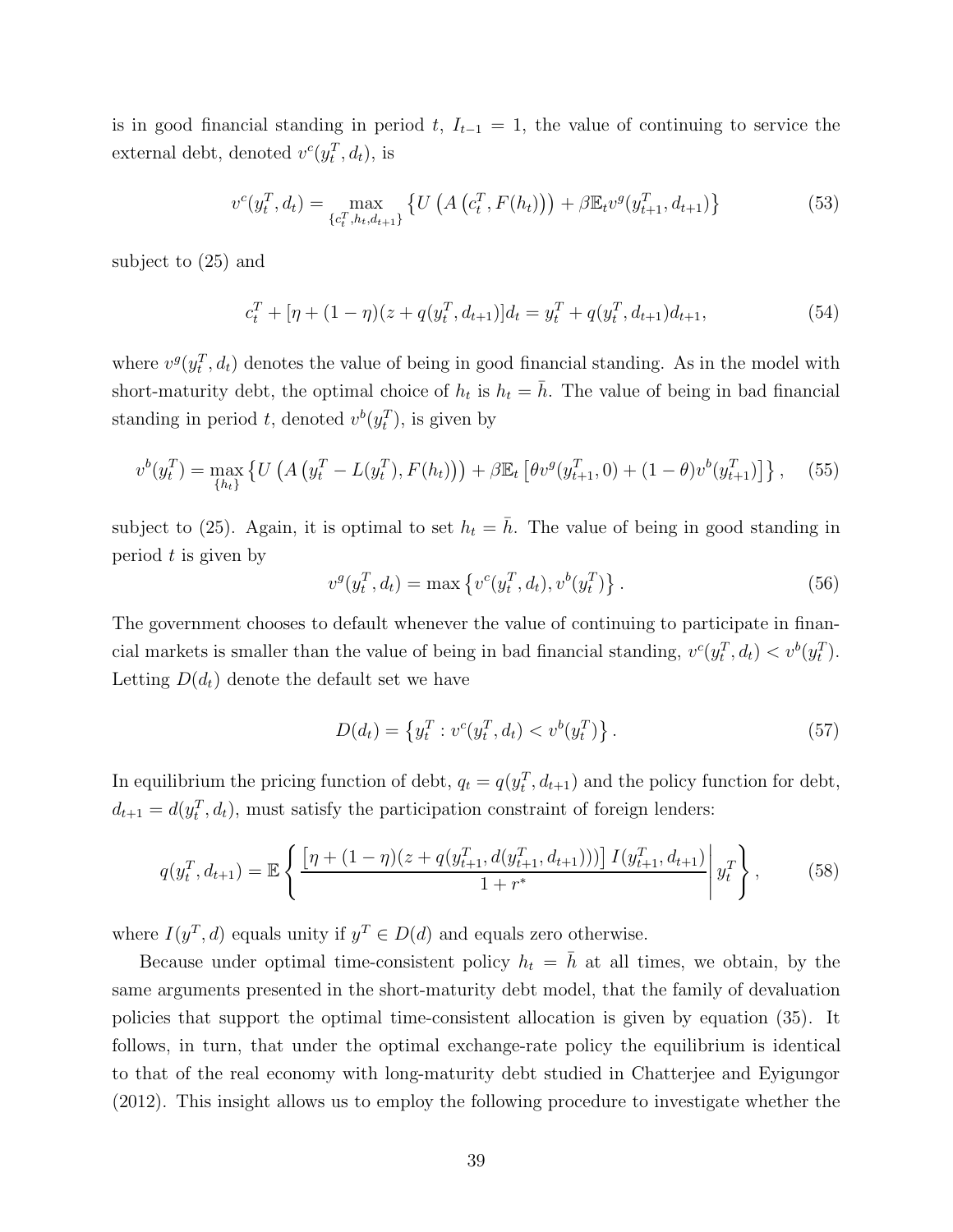Twin Ds phenomenon obtains in equilibrium in the economy with long-maturity debt: First, compute the real allocation in the Chatterjee and Eyigungor (2012) economy. Associate the resulting process for  $c_t$  with  $c_t^T$  in the present model. Second, compute the process for the full-employment wage as  $w_t^f = [\alpha(1-a)/a](c_t^T)^{1/\xi}$ . Finally, use the optimal devaluation policy (37) to obtain the process for the optimal devaluation rate.

The long-maturity debt economy has two additional parameters that need to be calibrated:  $\eta$ , which governs the average maturity of debt, and z, which measures the coupon rate. We follow Chatterjee and Eyigungor (2012) and set  $\eta = 0.05$  and  $z = 0.03$ . The assumed value for  $\eta$  implies that the average maturity of debt is 5 years. With the exception of  $\beta$ ,  $\delta_1$ , and  $\delta_2$ , all structural parameters and the discretized driving process are the same as in the short-maturity debt model (see table 1). Here we set  $\beta = 0.969, \delta_1 = -0.18319$ , and  $\delta_2 = 0.24558$  with the intent to match the same targets as in the short-maturity debt economy, namely, an average debt-to-traded-GDP ratio in periods of good financial standing of 60 percent per quarter, a default frequency is 2.6 times per century and an average output loss while in bad financial standing of 7 percent. We are able to hit the first two targets but fall slightly short of the third. The average output loss in equilibrium is 5 percent per period.

Figure 11 displays with a solid line the behavior of the long-maturity debt economy around a typical default episode. For comparison it reproduces, with a broken line, the typical default dynamics in the economy with short-maturity debt from figure 3. The figure shows that the predicted dynamics in both economies are fairly similar. In particular, in the economy with long-maturity debt the government finds it optimal to accompany the default with a large devaluation of at least 45 percent. It follows that the model with long-maturity debt continues to predict the Twin Ds phenomenon as an optimal outcome.

The main role of the large devaluation at the time of default is to limit the decline in final consumption by reducing the decline in nontraded consumption. Absent a devaluation, the decline in traded absorption would spill over to the nontraded sector and hence to nontraded consumption. Final consumption is predicted to decline on average 5.1 percent in a default episode when debt has a long maturity and 4.2 percent when debt has a short maturity. In the data, across 86 defaults over the period 1975 to 2013, the median decline in final consumption is 5.1 percent over the three-year period leading up to and including a default event.<sup>10</sup> This suggests that the model explains well the observed decline in consumption that occurs in a typical default episode.

 $10$ The source for the consumption data is WDI. The cyclical component of consumption is the logarithmic deviation from a quadratic trend. We exclude all countries with fewer than 30 years of consumption data. The resulting panel contains 86 default events.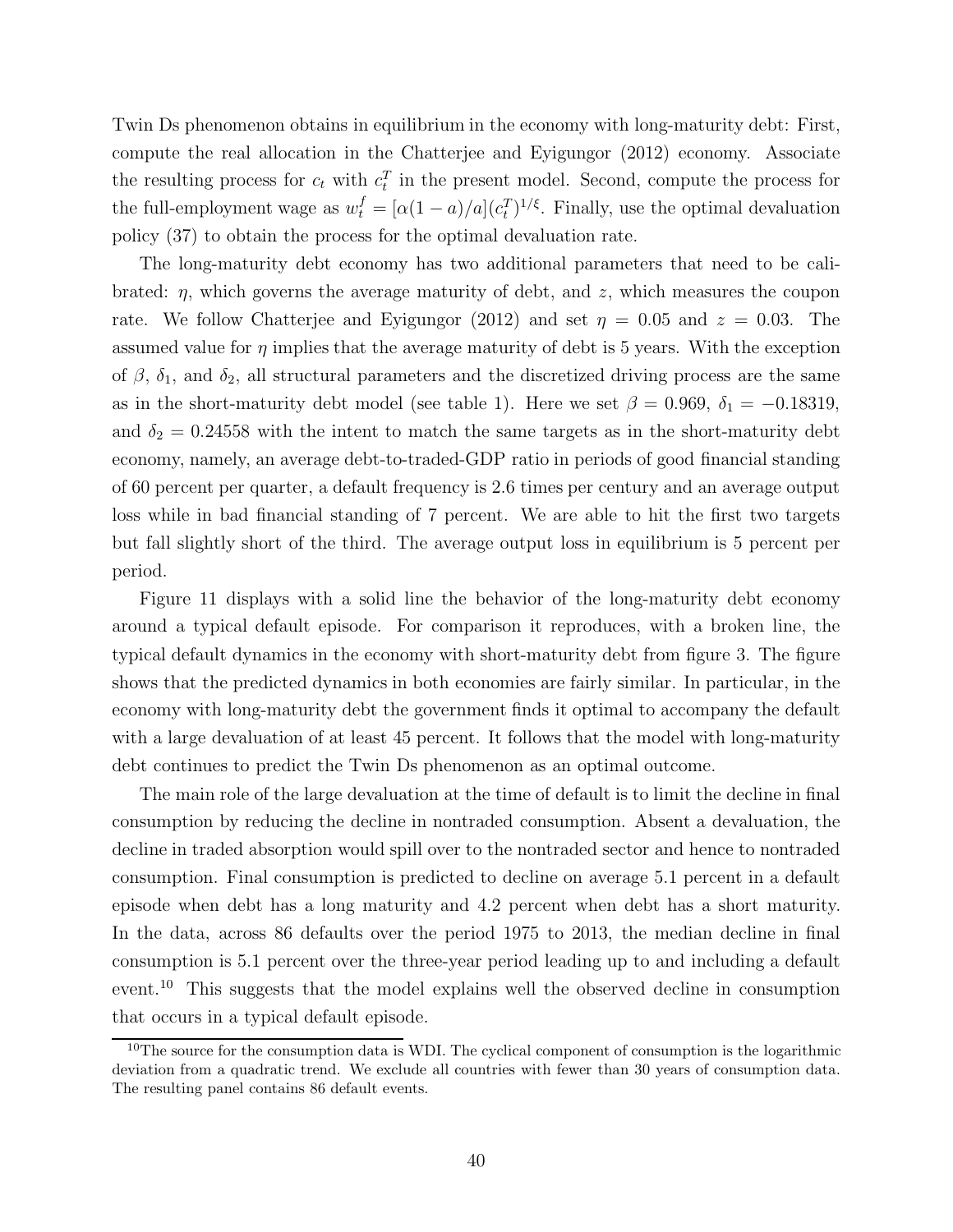

Figure 11: A Typical Default Episode Under Optimal Exchange-Rate Policy in the Economy with Long-Maturity Debt

Notes. The typical default dynamics are computed as medians of 25-quarter windows centered on default events occurring in a simulated times series of 1 million quarters. The default date is normalized to 0.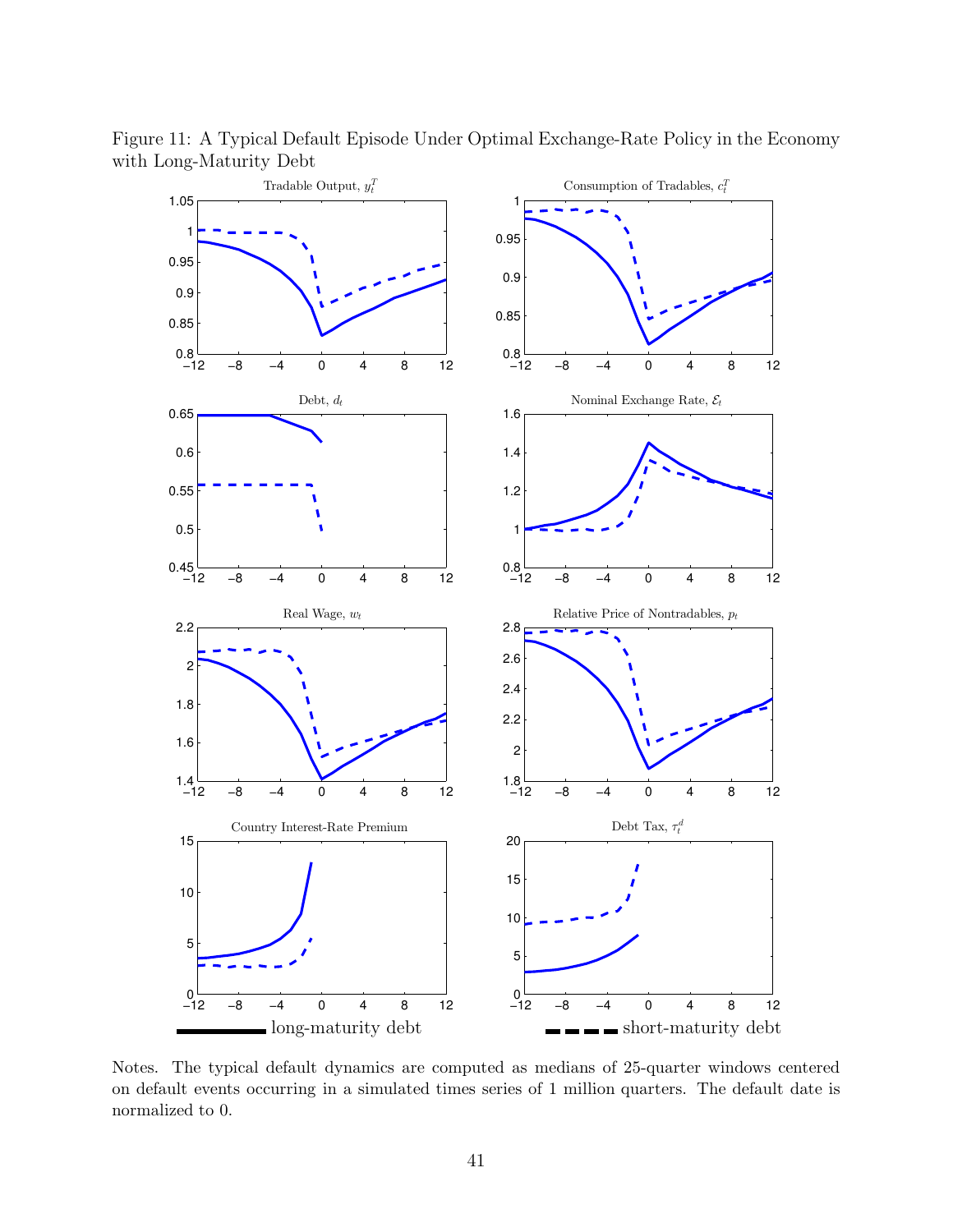## 7.2 Incomplete Exchange-Rate Pass Through

Thus far, we have assumed that the law of one price holds for tradable goods,  $P_t^T = P_t^{T*} \mathcal{E}_t$ . In this section, we will relax this assumption.

Continue to assume that  $P_t^{T*}$  is constant and normalized to unity. Let

$$
\pi^T_t \equiv \frac{P^T_t}{P^T_{t-1}}
$$

denote the domestic gross rate of inflation of tradable goods. Then, under the assumption of complete pass-through tradable inflation would equal the devaluation rate, that is,  $\pi_t^T = \epsilon_t$ . We introduce incomplete pass-through by imposing the following law of motion for  $\pi_t^T$ ,

$$
\pi_t^T = \left(\epsilon_t\right)^{\eta} \left(\pi_{t-1}^T\right)^{1-\eta} \tag{59}
$$

with  $\eta \in (0,1]$ . According to this expression, tradable prices display short-run deviations from the law of one price, in the sense that a one-percent devaluation in period  $t$  leads to an increase in the domestic price of tradables of  $\eta$  percent in period t, which is less than one percent. This friction could be a consequence of nominal product price rigidity in the traded sector with pricing to market as in open-economy versions of the new-Keynesian models. A full-blown formulation of such an environment would be of interest, but is beyond the scope of this paper. In the long run there is perfect pass-through in the sense that a one-percent devaluation in period t, all other things equal, leads asymptotically to a one-percent increase in the domestic price of tradables. The smaller is  $\eta$  the more incomplete is pass-through. The present formulation nests the case of perfect pass-through when  $\eta = 1$ .

The remaining elements of the model are unchanged. Then, we have that under incomplete pass-through a competitive equilibrium is a set of stochastic processes  $\{c_t^T, h_t, w_t, d_{t+1},$  $\lambda_t$ ,  $q_t$ ,  $q_t^d$ ,  $\pi_t^T$ } satisfying

$$
c_t^T = y_t^T - (1 - I_t)L(y_t^T) + I_t[q_t d_{t+1} - d_t],
$$
\n(18)

$$
(1 - I_t)d_{t+1} = 0,\t\t(19)
$$

$$
\lambda_t = U'(A(c_t^T, F(h_t))) A_1(c_t^T, F(h_t)), \tag{20}
$$

$$
(1 - \tau_t^d) q_t^d \lambda_t = \beta \mathbb{E}_t \lambda_{t+1}, \tag{21}
$$

$$
I_t(q_t^d - q_t) = 0,\t\t(22)
$$

$$
\frac{A_2(c_t^T, F(h_t))}{A_1(c_t^T, F(h_t))} = \frac{w_t}{F'(h_t)},
$$
\n(23)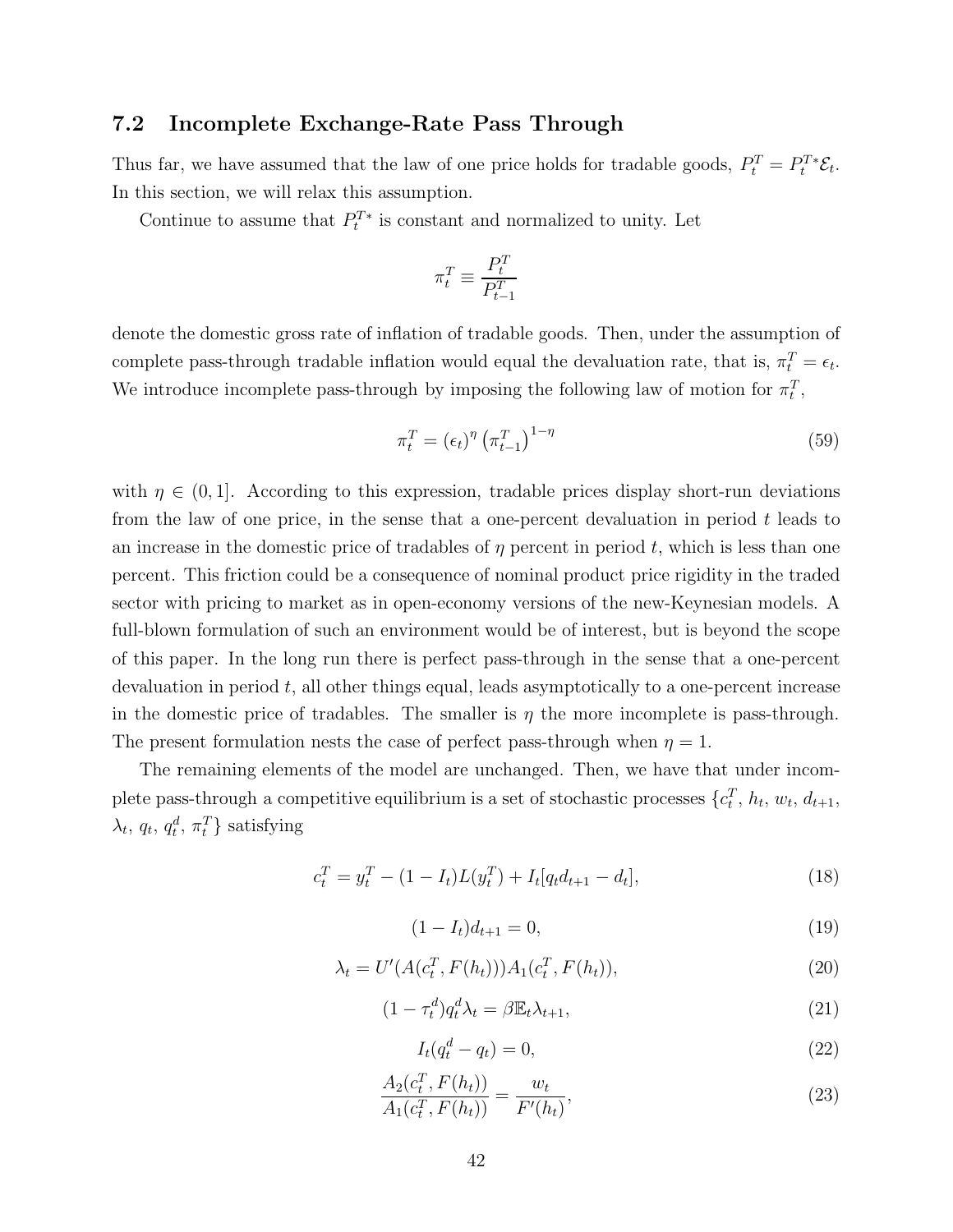$$
h_t \le \bar{h},\tag{25}
$$

$$
I_t \left[ q_t - \frac{\mathbb{E}_t I_{t+1}}{1 + r^*} \right] = 0,\t\t(27)
$$

$$
\pi_t^T = (\epsilon_t)^{\eta} \left(\pi_{t-1}^T\right)^{1-\eta},\tag{59}
$$

$$
w_t \ge \gamma \frac{w_{t-1}}{\pi_t^T},\tag{60}
$$

and

$$
(h_t - \bar{h})\left(w_t - \gamma \frac{w_{t-1}}{\pi_t^T}\right) = 0,\tag{61}
$$

given processes  $\{y_t^T, \epsilon_t, \tau_t^d, I_t\}$  and initial conditions  $w_{-1}$ ,  $d_0$ , and  $\pi_{-1}^T$ . One can readily establish that proposition 1 continues to hold under the present formulation of incomplete pass-through. This means that the optimal time-consistent policies of  $c_t^T$ ,  $h_t$ ,  $d_{t+1}$ ,  $q_t$ , and  $I_t$ are the same as in the model with perfect pass-through.

The family of optimal devaluation policies now takes the form

$$
\epsilon_t \ge \left[ \gamma \frac{w_{t-1}}{w^f(c_t^T)} \left( \pi_{t-1}^T \right)^{\eta-1} \right]^{\frac{1}{\eta}},\tag{62}
$$

where the full-employment real wage,  $w^f(c_t^T)$ , continues to be given by  $w^f(c_t^T) = \frac{A_2(c_t^T, F(\bar{h}))}{A_1(c_t^T, F(\bar{h}))}$  $\frac{A_2(c_t^T, F(h))}{A_1(c_t^T, F(\bar{h}))}F'(\bar{h}).$ The above expression shows that all other things equal, the more incomplete is pass-through (i.e., the smaller is  $\eta$ ), the larger is the minimum devaluation required to maintain full employment in response to a contraction in  $c_t^T$ .

We continue to study the member of the family of optimal devaluation policies that fully stabilizes the nominal wage (i.e., the rule that implies that  $W_t = W_{t-1}$  for all t). This policy rule now takes the form

$$
\epsilon_t = \left[\frac{w_{t-1}}{w^f(c_t^T)} \left(\pi_{t-1}^T\right)^{\eta-1}\right]^{\frac{1}{\eta}}.\tag{63}
$$

Because under full employment we have that  $P_t^N F'(\bar{h}) = W_t$  and because under the specific optimal devaluation rule considered  $W_t$  is constant, it follows that  $P_t^N$  is also constant in equilibrium. So it continues to be true that even though the nominal price of nontradables is fully flexible, in equilibrium it behaves as if it was perfectly sticky.

Figure 12 compares the behavior of the level of the nominal exchange rate during a typical default episode in the economy with perfect pass-through (the solid line, reproduced from figure 3) and in the economy with imperfect pass-through (the broken line). In this latter case the parameter  $\eta$  takes the value 0.5. The figure shows that the nominal depreciation that takes place at the time of default is about twice as large under imperfect pass through than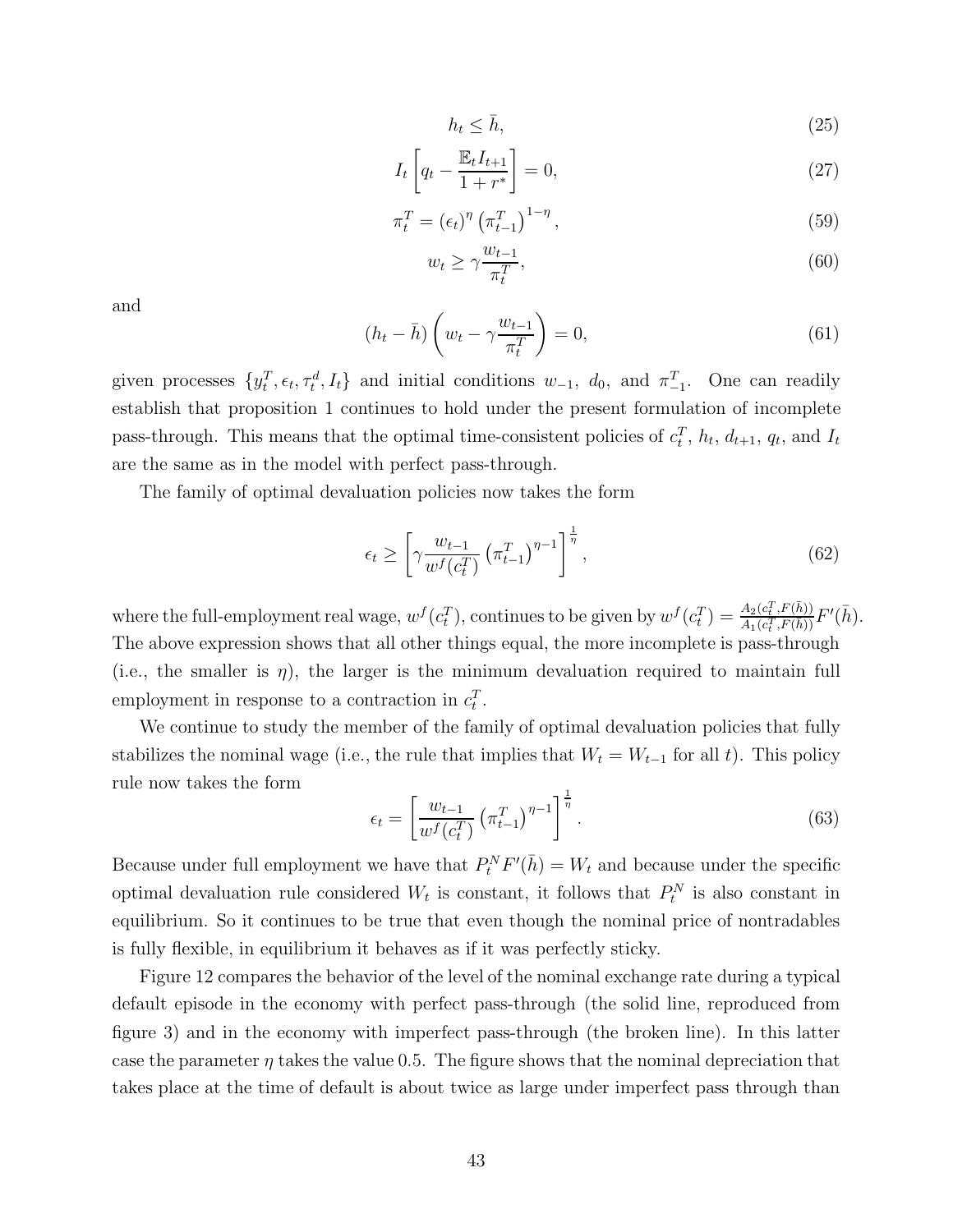Figure 12: The Nominal Exchange Rate During A Typical Default Episode Under Optimal Exchange-Rate Policy And Imperfect Pass-Through



under perfect pass through. It follows that the Twin Ds phenomenon is more pronounced the lower the degree of pass-through.

### 7.3 Patience and the Twin Ds

The calibration of the model features a value of  $\beta$  of 0.85. As mentioned earlier, this value is commonplace in the quantitative default literature, but low relative to the values used in closed-economy business cycle studies. Here, we explore the sensitivity of the emergence of the Twin Ds as an optimal outcome to increasing the value of  $\beta$ . Figure 13 displays the predicted nominal exchange rate under optimal exchange-rate policy around the typical default episode for three values of  $\beta$ , 0.85, 0.95, and 0.98. In all cases, the model predicts that defaults are accompanied by large devaluations. In this sense, the Twin Ds prediction is robust to making households more patient. Indeed, the Twin Ds phenomenon is predicted to be more pronounced as  $\beta$  increases. The reason is that as agents become more patient, the costs of default (the output loss and financial autarky), which apply for a random period of time, have a larger present discounted value. As a result, it takes a deeper contraction in output for the country to choose to default. In turn, the larger the contraction, the larger the devaluation necessary to ensure that the real wage falls to the level that clears the labor market.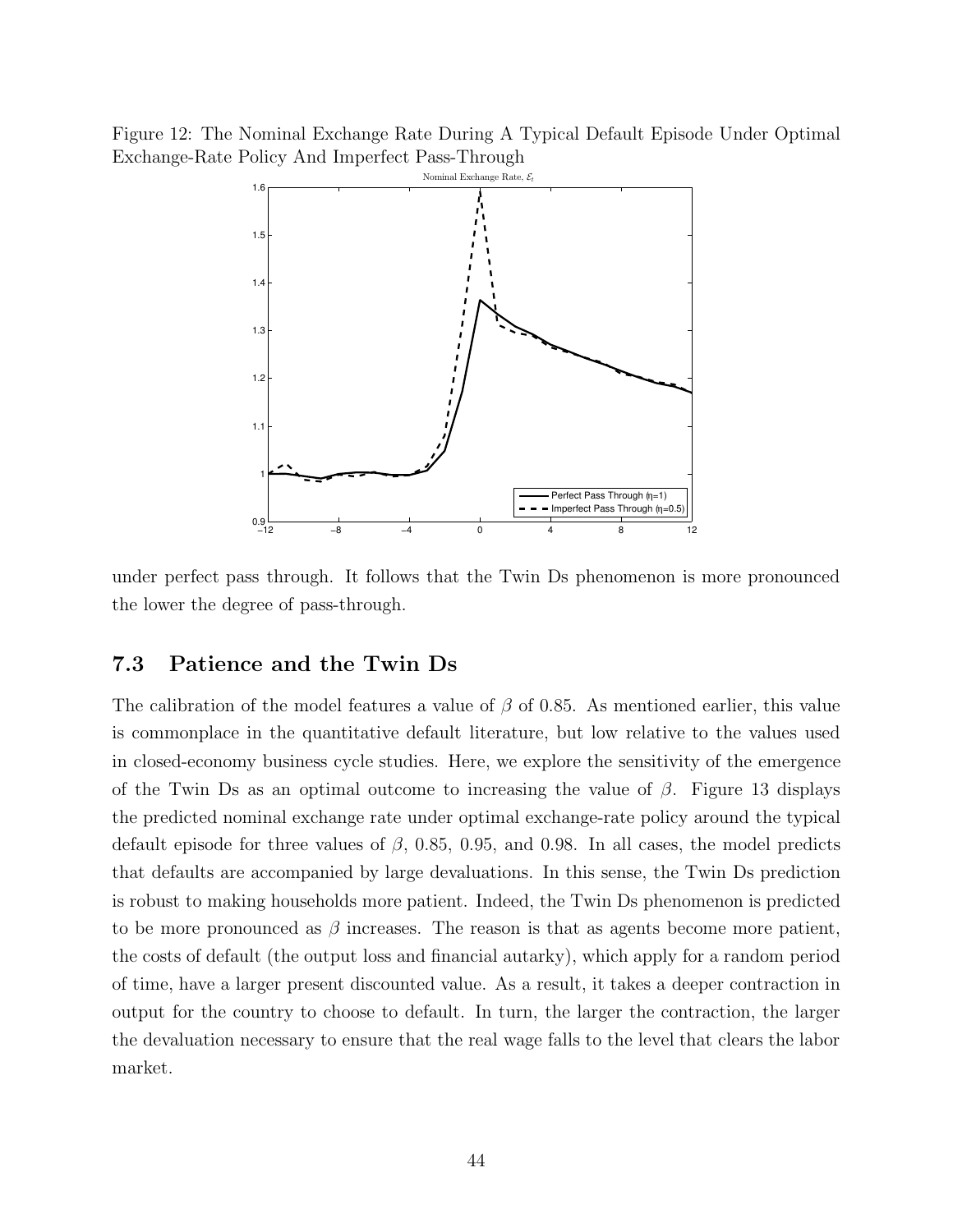

# 8 Conclusion

Sovereign defaults typically coincide with large devaluations of the domestic currency. In addition, the dynamics of the nominal exchange rate around defaults resemble more a onetime devaluation than a switch to a permanently higher rate of devaluation. For this reason, the typical devaluation around default does not seem to be driven by the objective of generating a higher stream of seigniorage revenue. Furthermore, the fact that the majority of the default episodes observed since the 1970s involved economies in which much of the debt was either denominated in units of foreign currency or indexed discourages an explanation in which the chief objective of a devaluation is to deflate the real value of interest-bearing liabilities.

This paper proposes an explanation of the joint occurrence of default and devaluation in which the latter serves to correct a misalignment in relative prices. This explanation is motivated by the fact that in fixed exchange rate economies, contractions are characterized by a lack of downward adjustment in private nominal wages in spite of rising unemployment. A prominent example is the debt crisis in the periphery of Europe following the Great Contraction of 2008.

We formalize this explanation by embedding downward nominal wage rigidity into the Eaton-Gersovitz model of default. In this framework, default occurs in the context of highly depressed aggregate demand. In turn, weak demand for final products lowers the demand for labor, which puts downward pressure on real wages. In the absence of a devaluation,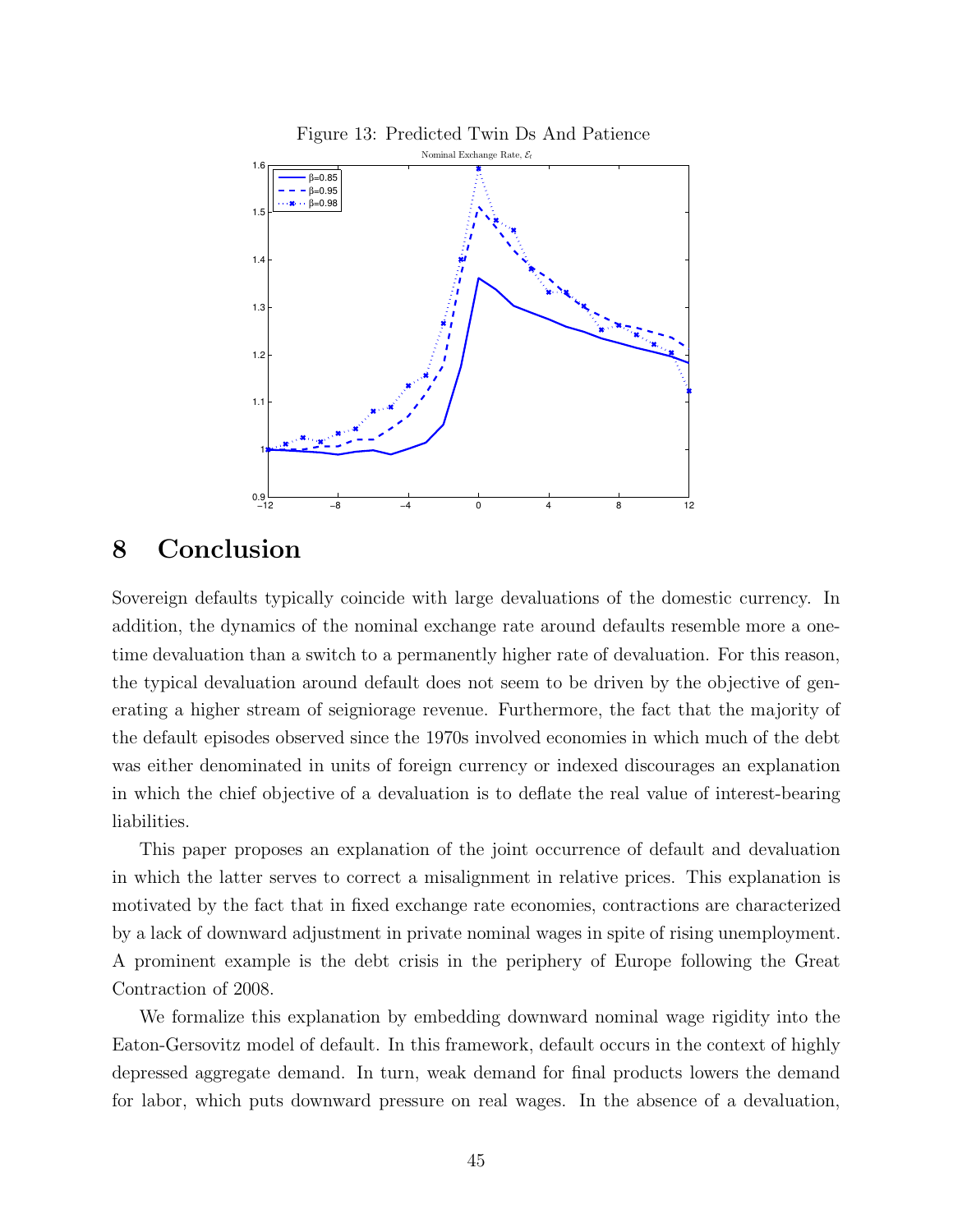the required fall in the real wage necessitates a decline in the nominal wage. But this is ruled out by downward nominal wage rigidity. Thus, to avoid the emergence of large involuntary unemployment, the government chooses to combine the default with devaluation. For plausible calibrations of the model, the minimum devaluation rate consistent with full employment is found to be over 40 percent.

By contrast, under a fixed exchange rate the government is unable to reduce the real value of wages by devaluing the domestic currency. Thus, default episodes are predicted to be accompanied by involuntary unemployment. Under plausible calibrations of the model, the unemployment rate increases by about 20 percentage points around the typical default.

Finally, the combination of nominal rigidities and a fixed exchange rate introduces an additional incentive to default into the Eaton-Gersovitz model. This incentive originates from the fact that the resources set free by default boost domestic demand and thus reduce slack in labor markets. Because of these elevated incentives to default, the model predicts that in the long run fixed-exchange-rate economies can support less external debt than economies with optimally floating rates.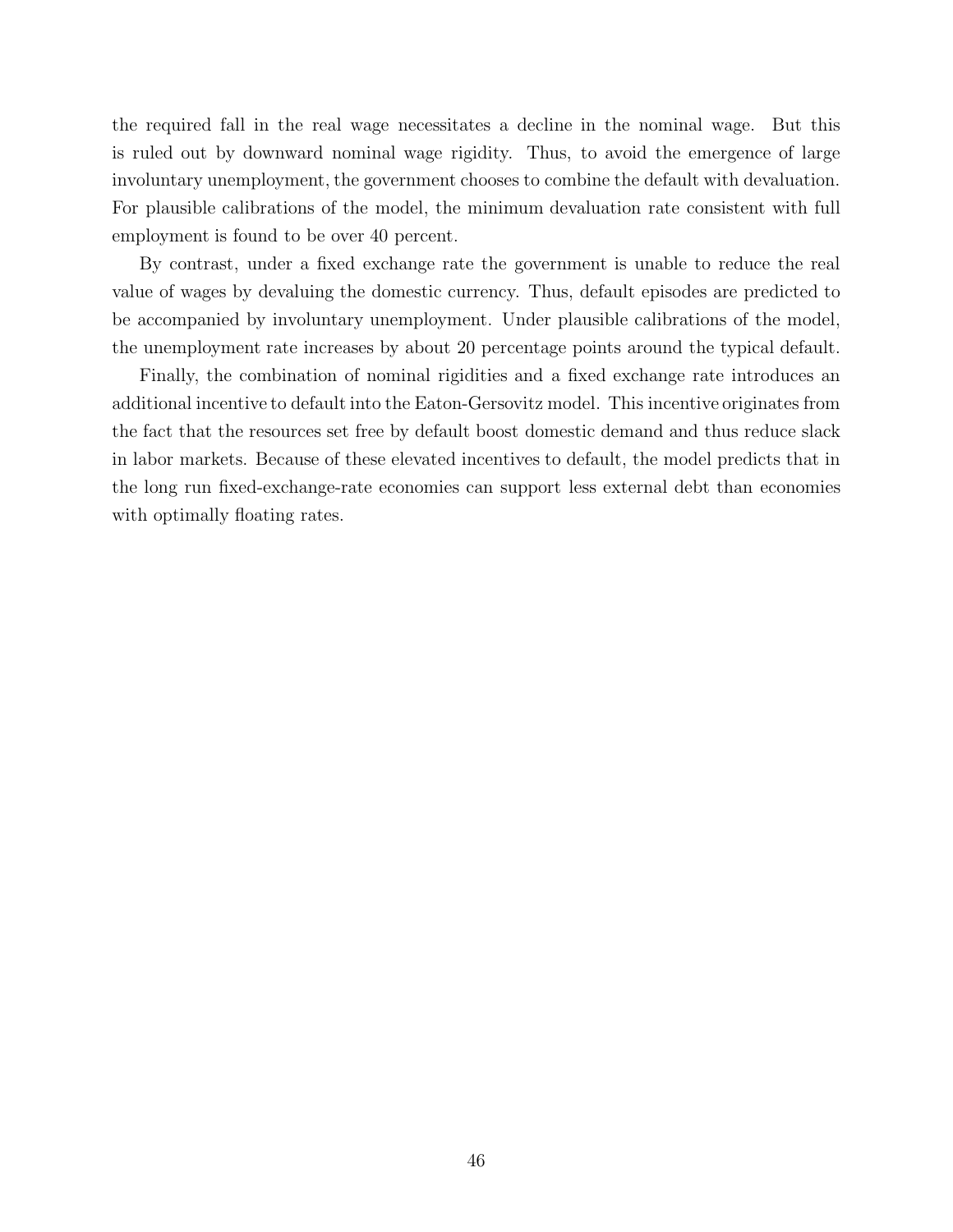# Appendix

# A.1 Decentralization From Real To Real

In section 4 of the body of the paper, we demonstrated the decentralization of the Eaton-Gersovitz model to a competitive economy with downward nominal wage rigidity. We established that debt taxes and devaluation policy make the decentralization possible. Consider now the question of decentralizing the standard Eaton-Gersovitz model to a real competitive economy. To make the competitive economy real, suppose that nominal wages are fully flexible ( $\gamma = 0$ ). In this case, the devaluation rate,  $\epsilon_t$ , disappears from the set of competitive equilibrium conditions. Specifically,  $\epsilon_t$  drops from conditions (24) and (26). The economy thus becomes purely real, and exchange-rate policy becomes irrelevant. However, clearly debt taxes are still necessary to establish the equivalence between the optimal-policy problem and the standard default model, as they guarantee the satisfaction of the private-sector Euler equation (21). We therefore have the following result.

Proposition A.1 (Decentralization To A Real Economy) Real models of sovereign default in the tradition of Eaton and Gersovitz (1981) can be decentralized to a real competitive economy via debt taxes.

This result is of interest because it highlights the fact that debt taxes are present in all default models à la Eaton and Gersovitz even though they do not explicitly appear in the centralized analysis.

# A.2 Implementability of the Optimal-Policy Equilibrium

This appendix shows that any member of the family of devaluation policies (35) uniquely implements the optimal-policy equilibrium. We first prove that under any such exchange-rate rule, the equilibrium involves full employment at all times. The proof is by contradiction. Suppose that there is some period t such that  $h_t < h$  in equilibrium. Then, by the slackness condition (26), we have that  $w_t = \gamma w_{t-1}/\epsilon_t$ . Combining this expression with (35), we get that

$$
w_t \leq w^f(c_t^T).
$$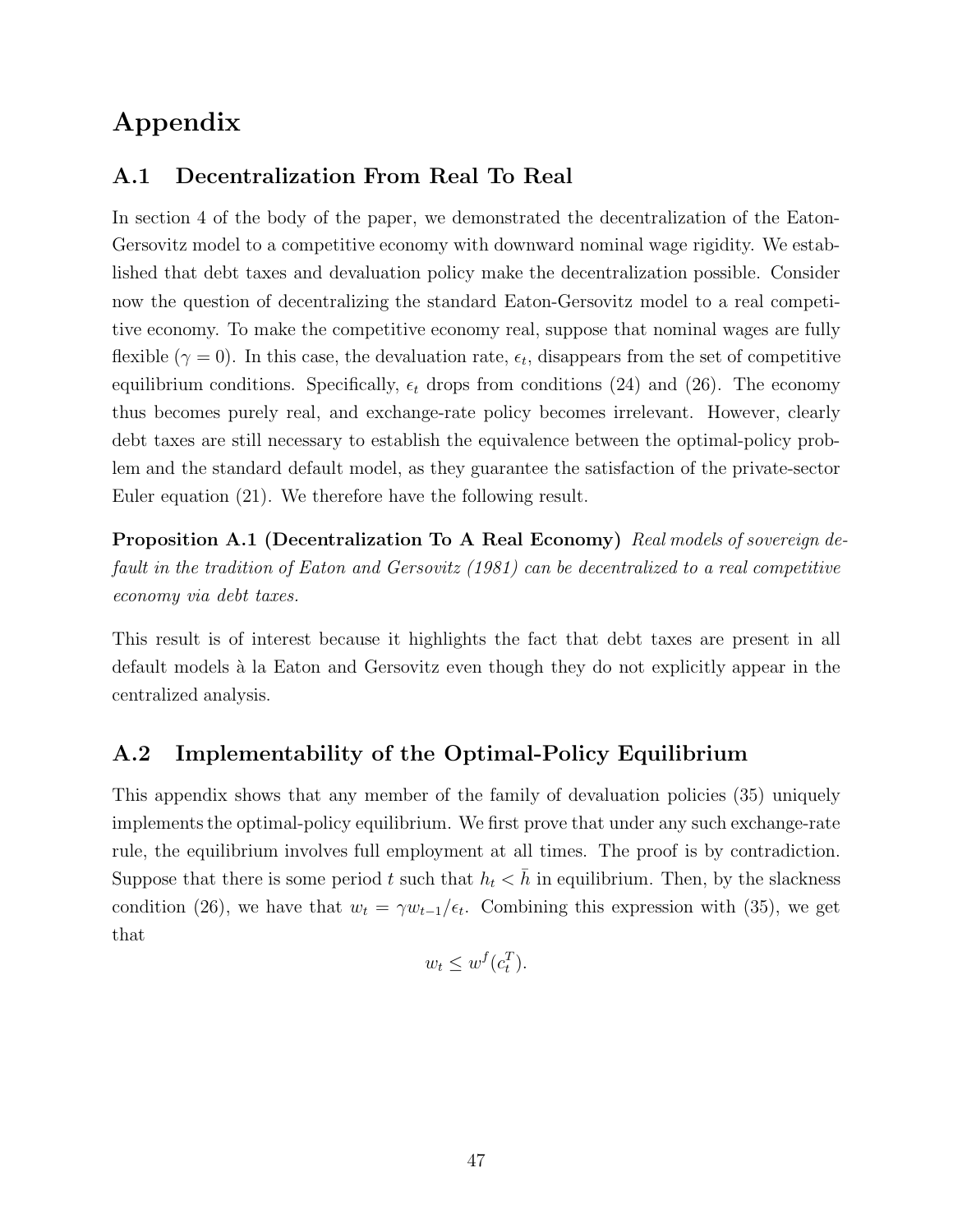Now, using equations (23) and (36) we can write

$$
w_t = \frac{A_2(c_t^T, F(h_t))}{A_1(c_t^T, F(h_t))} F'(h_t)
$$
  
> 
$$
\frac{A_2(c_t^T, F(\bar{h}))}{A_1(c_t^T, F(\bar{h}))} F'(\bar{h})
$$
  
= 
$$
w^f(c_t^T).
$$

The inequality holds because of the assumed properties of the functions  $A(\cdot, \cdot)$  and  $F(\cdot)$  and because  $h_t < \bar{h}$ . The above two expressions are clearly contradictory. We have therefore established that under every exchange-rate rule belonging to (35), the equilibrium must involve full employment. Because none of the remaining equilibrium conditions listed in definition 1 depend on the devaluation rate, any possible nonuniqueness cannot be induced by the monetary policy rule. In particular, if the real allocation in the Eaton-Gersovitz model is unique, so it is when implemented with the devaluation rule (35).

### A.3 Optimal Devaluation Policy Without Debt Taxes

In the model of section 3, continue to assume that borrowing is decentralized, but suppose now that the government cannot set debt taxes optimally.

Thus, the only policy instrument at the planner's disposal is exchange-rate policy. In general, the case without debt taxes is significantly more complex and potentially intractable. The reason is that without a fiscal instrument used to induce private agents to internalize the borrowing externality, the model may display multiple equilibria. The possibility of nonuniqueness is identified in Kim and Zhang (2012) and formally established in Ayres et al. (2015). (This multiplicity problem is not present in most of the existing default models (e.g., Arellano, 2008; Aguiar and Gopinath, 2006; Chatterjee and Eyigungor, 2012; Mendoza and Yue, 2012; etc.) because as demonstrated by proposition A.1 in appendix A.1, by centralizing both the default and borrowing decisions, these models implicitly assume the availability of optimal debt taxes.) We can show, however, that in the case in which the intra- and intertemporal elasticities of substitution equal each other ( $\xi = 1/\sigma$ ), the fullemployment devaluation policy is optimal even when the planner does not have access to debt taxes.

To see this, assume that debt taxes are not part of the set of policy instruments available to the government. Suppose then that the process  $\{\tau_t^d\}$  is exogenous and arbitrary. In this case, Proposition 1 does not hold anymore and one must expand the set of constraints of the optimal-policy problem stated in equation (29) to include competitive-equilibrium conditions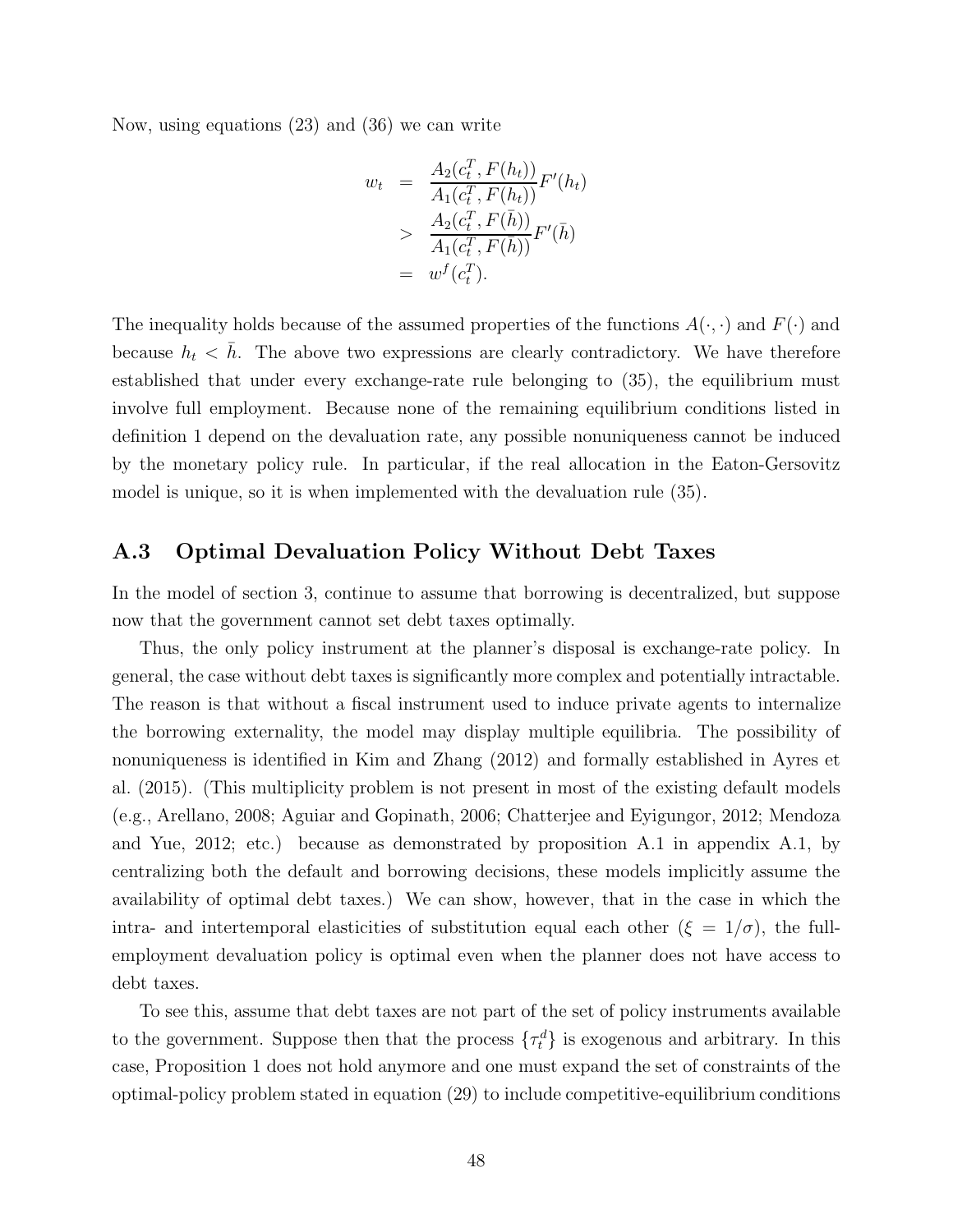(20)-(22) as constraints. This is because  $\tau_t^d$  can no longer be set residually to ensure the satisfaction of these constraints. But clearly, there are no longer guarantees that the solution to the expanded optimal-policy problem will feature  $h_t = h$  for all t, because the right-hand side of equation (20) in general depends on  $h_t$ . Notice that even if the government cannot set debt taxes optimally, it could still achieve full employment at all times by appropriate use of the devaluation rate. But the resulting allocation would in general be suboptimal. However, in the case in which the intra- and intertemporal elasticities of consumption substitution are equal to each other  $(\xi = 1/\sigma)$ , full employment reemerges as optimal. This is because in this case competitive-equilibrium condition (20) is independent of  $h_t$ .

We have therefore established that full employment is optimal even if debt taxes are not available to the planner. The case  $\xi = 1/\sigma$  is indeed quite relevant. As argued in the calibration of the model presented in section 5.1, empirical estimates of the intratemporal elasticity of substitution suggest that  $\xi$  is close to 0.5. At the same time, the typical value of the intertemporal elasticity of substitution used in quantitative business-cycle analysis for emerging countries is also 0.5, or  $\sigma = 2$ .

It follows immediately that when  $\xi = 1/\sigma$ , the family of optimal devaluation policies is given by expression (35). This means that large contractions in the domestic absorption of tradable goods will be accompanied by devaluations under the optimal exchange rate policy. Thus, if in any of the possibly many equilibria default takes place during aggregate contractions (as is the case in the equilibrium selected by Kim and Zhang, 2012), the economy without optimal debt taxation policy will continue to predict the Twin Ds phenomenon as an optimal outcome.

# A.4 Exogenous Driving Processes in the Calibration to the Greek Economy

To estimate the exogenous joint stochastic process for traded output and the country interest rate, we use data over the period 1981:Q1 to 2011:Q3. We proxy traded output with an index of industrial production instead of using sectoral GDP data, as we did in the case of Argentina, because Greece did not produce such data between 1991 and 1999. Specifically, we use the index of total manufacturing production  $(2005=100,$  seasonally adjusted) from the OECD. We remove a quadratic time trend from the natural logarithm of the series to obtain the cyclical component,  $y_t^T$ . The real interest rate in terms of tradables,  $r_t$ , is obtained from the following relationship:  $1+r_t = (1+i_t)\mathbb{E}_t \left[\frac{\mathcal{E}_t P_t^{T*}}{\mathcal{E}_{t+1} P_{t+1}^{T*}}\right]$ , where  $i_t$  denotes the nominal interest rate in terms of national currency,  $\mathcal{E}_t$  denotes the nominal exchange rate defined as units of domestic currency per unit of foreign currency,  $P_t^{T*}$  denotes the foreign-currency price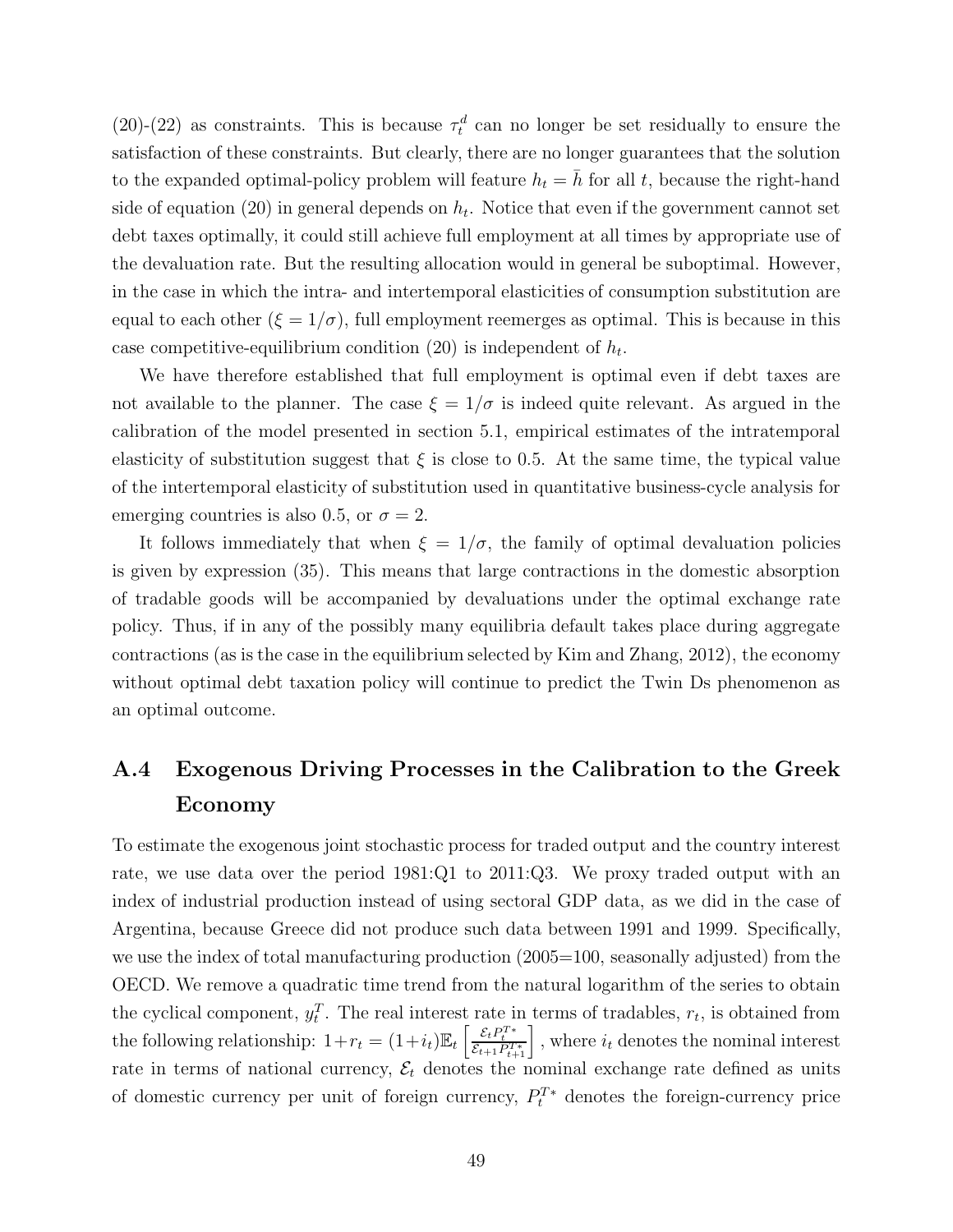of tradables, and  $\mathbb{E}_t$  denotes the expectations operator conditional on information available in period t. The source for  $\mathcal{E}_t$  is Eurostat (code  $ert_heur_q$ ). We measure  $P_t^{T*}$  by the German consumer price index published by the OECD. We measure  $i_t$  as follows. For the period 1981:Q1 to 1992:Q3 it is the overnight interest rate published by the Bank of Greece. For the period 2001:Q1 to 2011:Q3 we proxy  $i_t$  by the interest rate on 10-year Greek treasury bonds published by Eurostat (code irt\_lt\_mcby\_q). For the period 1992:Q4 to 2000:Q4, we measure  $i_t$  as the average of the above two interest rates. We proxy  $\mathbb{E}_t \left[ \frac{\mathcal{E}_t P_t^{T*}}{\mathcal{E}_{t+1} P_{t+1}^{T*}} \right]$  by the one-period ahead forecast of  $\frac{\mathcal{E}_t P_t^{T*}}{\mathcal{E}_{t+1} P_{t+1}^{T*}}$  implied by an estimated AR(2) process for this variable. We then estimate the following bivariate  $AR(1)$  process

$$
\begin{bmatrix} \ln y_t^T \\ \ln \frac{1+r_t}{1+r} \end{bmatrix} = A \begin{bmatrix} \ln y_{t-1}^T \\ \ln \frac{1+r_{t-1}}{1+r} \end{bmatrix} + \epsilon_t,
$$
\n(A.1)

where  $\epsilon_t$  is an i.i.d. random vector with mean zero and variance covariance matrix  $\Omega$ . Estimation via OLS yields:

$$
A = \begin{bmatrix} 0.90 & -0.20 \\ -0.06 & 0.62 \end{bmatrix}, \quad \Omega = \begin{bmatrix} 0.000551 & -0.000003 \\ -0.000003 & 0.000059 \end{bmatrix}, \text{ and } r = 0.011.
$$
 (A.2)

We discretize this driving process using 21 equally spaced points for  $\log(y_t^T)$  in the interval [-0.2002, 0.2002] and 11 equally spaced points for  $\log(1 + r_t)/(1 + r)$  in the interval [−0.0386, 0.0386]. As in the baseline case we use the method of Schmitt-Groh´e and Uribe (2009) to obtain the transition probability matrix. The resulting state space consists of 197 distinct pairs for  $(\log(y_t^T), \log(1 + r_t)/(1 + r)).$ 

In the economies with lack of commitment to repay and either optimal exchange rate policy or a peg, the source of uncertainty is traded output,  $y_t^T$ . (The real interest rate,  $r_t$ , is endogenously determined.) We use the same grid for  $\ln(y_t^T)$  as in the case with bailouts and take the transition probability matrix of  $\ln(y_t^T)$  to be the marginal transition probability matrix of  $\ln(y_t^T)$  implied by the transition probability matrix for  $(\ln y_t^T, \ln(1 + r_t)/(1 + r))$ .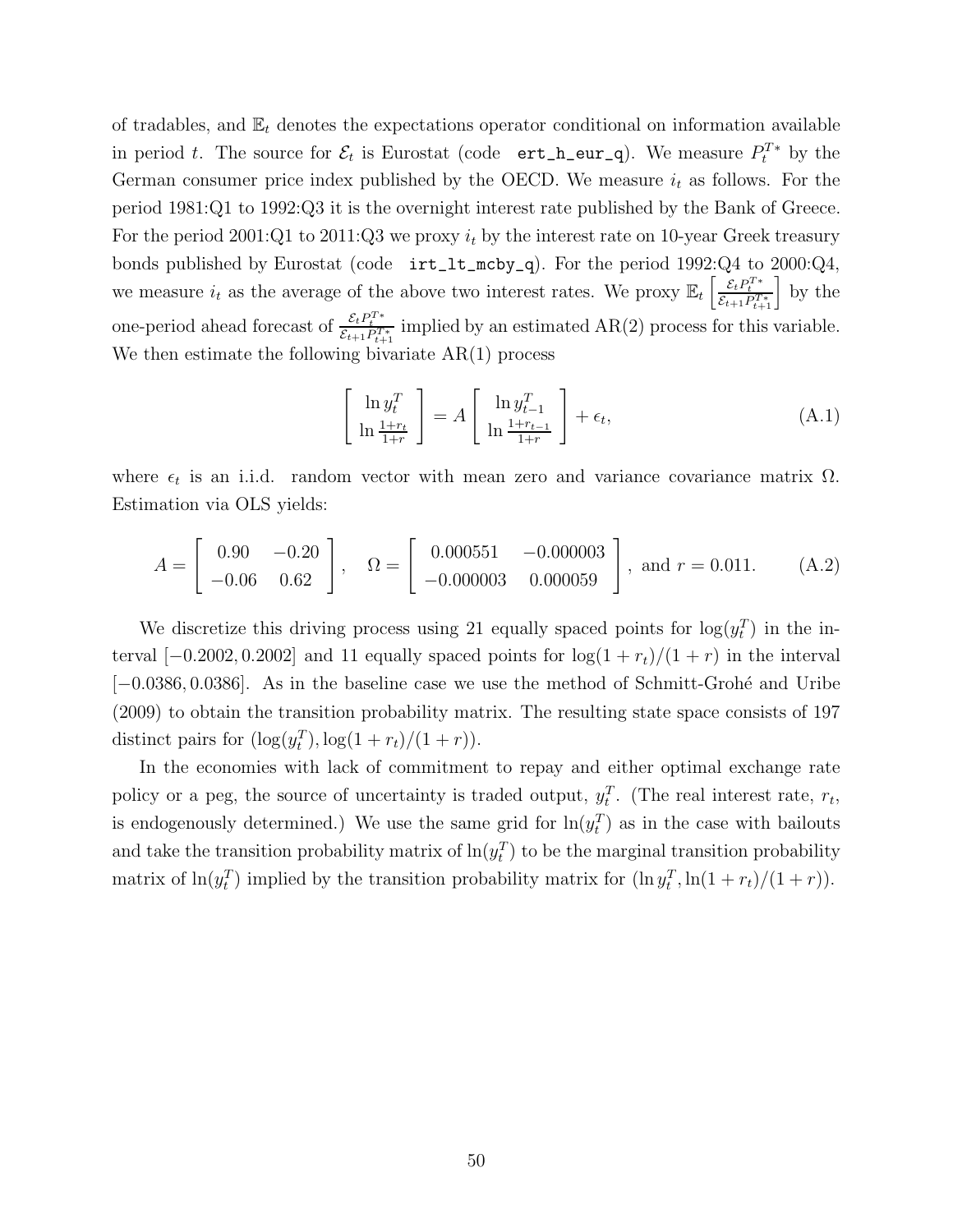# References

- Aguiar, Mark, Manuel Amador, Emmanuel Farhi, and Gita Gopinath, "Crisis and commitment: inflation credibility and the vulnerability to sovereign debt crises," unpublished manuscript, Harvard University, October 1, 2013.
- Aguiar, Mark, and Gita Gopinath, "Defaultable debt, interest rates and the current account," Journal of International Economics 69, June 2006, 64-83.
- Arellano, Cristina, "Default Risk and Income Fluctuations in Emerging Economies," American Economic Review 98, June 2008, 690-712.
- Ayres, João, Gaston Navarro, Juan Pablo Nicolini, and Pedro Teles, "Sovereign Default: The Role of Expectations," Federal Reserve Bank of Minneapolis, Working Paper 723, May 2015.
- Bianchi, Javier, "Overborrowing and Systemic Externalities in the Business Cycle," American Economic Review 101, December 2011, 3400-3426.
- Bianchi, Javier, Emine Boz, and Enrique Mendoza, "Macroprudential Policy in a Fisherian Model of Financial Innovation," IMF Economic Review 60, June 2012, 223-269.
- Borensztein, Eduardo, and Ugo Panizza, "The Costs of Sovereign Default," IMF Staff Papers 56, 2009, 683-741.
- Burstein, Ariel, Martin Eichenbaum, and Sergio Rebelo, "Large Devaluations and the Real Exchange Rate," Journal of Political Economy 113, August 2005, 742-784.
- Burstein, Ariel, Martin Eichenbaum, and Sergio Rebelo, "Modeling Exchange Rate Passthrough after Large Devaluations," Journal of Monetary Economics 54, 2007, 346-368.
- Calvo, Guillermo A., "Servicing the Public Debt: The Role Of Expectations," American Economic Review 78, September 1988, 647-661.
- Chatterjee, Satyajit and Burcu Eyigungor, "Maturity, Indebtedness, and Default Risk," American Economic Review 102, October 2012, 2674-2699.
- Corsetti, Giancarlo, and Luca Dedola, "The Mystery of the Printing Press: Monetary Policy and Self-fulfilling Debt Crises," Journal of the European Economic Association 14, December 2016, 1329-1371.
- Da Rocha, José-María, Eduardo-Luis Giménez, and Francisco-Xavier Lores, "Self-fulfilling crises with default and devaluation," Economic Theory 53, August 2013, 499-535.
- Du, Wenxin, and Jesse Schreger, "Sovereign Risk, Currency Risk, and Corporate Balance Sheets," Harvard University, unpublished manuscript, May 22, 2015.
- Eaton, Jonathan and Mark Gersovitz, "Debt With Potential Repudiation: Theoretical and Empirical Analysis," The Review of Economic Studies 48, April 1981, 289-309.
- Eichengreen, Barry, Ricardo Hausmann, and Hugo Panizza, "The Pain of Original Sin,"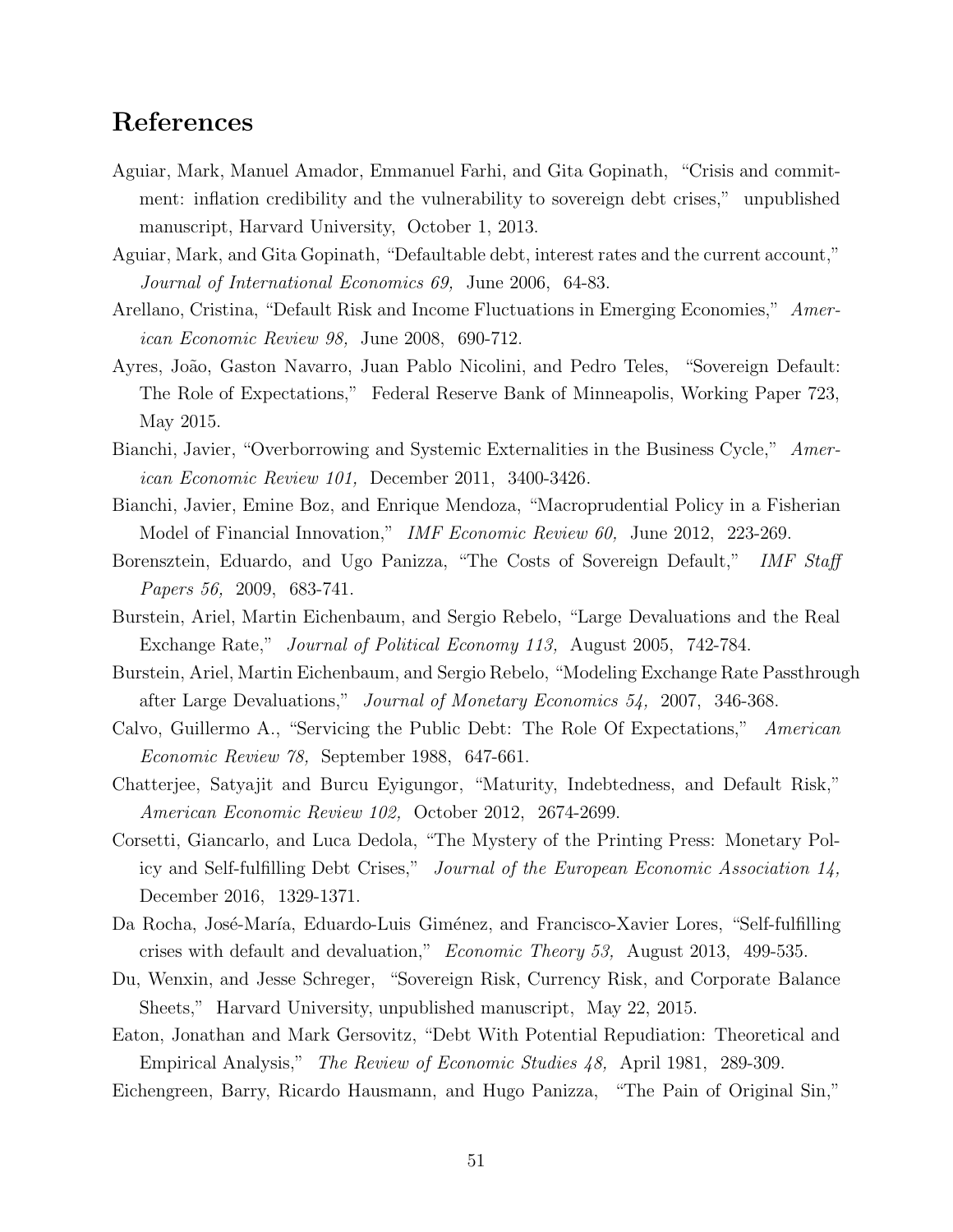in Eichengreen, Barry and Ricardo Hausmann, eds., Other People's Money: Debt Denomination and Financial Instability in Emerging Market Economies, The University of Chicago Press, 2005, 13-47.

- Federico, Pablo, Carlos A. Végh, and Guillermo Vuletin, "Reserve Requirement Policy over the Business Cycle," NBER Working Paper 20612, October 2014.
- Fernández, Andrés, Michael Klein, Alessandro Rebucci, Martin Schindler, and Martín Uribe, "Capital Control Measures: A New Dataset," IMF Economic Review 64, August 2016, 548-574.
- Galí, Jordi, and Tommaso Monacelli, "Monetary Policy and Exchange Rate Volatility in a Small Open Economy," The Review of Economic Studies 72, July 2005, 707-734.
- Hatchondo, Juan Carlos, and Leonardo Martínez, "Long-duration bonds and sovereign defaults," Journal of International Economics 79, September 2009, 117-125.
- Hatchondo, Juan Carlos, Leonardo Martinez, and Horacio Sapriza, "Quantitative properties of sovereign default models: solution methods matter," Review of Economic Dynamics 13, October 2010, 919-933.
- Kim, Yun Jung and Jing Zhang, "Decentralized Borrowing and Centralized Default," Journal of International Economics 88, September 2012, 121-133.
- Kollmann, Robert, "Monetary Policy Rules In The Open Economy: Effects on Welfare And Business Cycles," Journal of Monetary Economics 49, 2002, 989-1015.
- Korinek, Anton, "Regulating Capital Flows to Emerging Markets: An Externality View," unpublished manuscript, May 2010.
- Kriwoluzky, Alexander, Gernot J. Müller, and Martin Wolf, "Exit expectations in currency unions," University of Bonn, March 2014.
- Krugman, Paul R., "A Model of Balance-of-Payments Crisis," Journal of Money, Credit and Banking 11, 1979, 311-325.
- Levy-Yeyati, Eduardo, and Ugo Panizza, "The Elusive Cost of Sovereign Default," Journal of Development Economics 94, January 2011, 95-105.
- Mendoza, Enrique, "Sudden Stops, Financial Crises, and Leverage," American Economic Review 100, December 2010, 1941-1966.
- Mendoza, Enrique G., and Vivian Z. Yue, "A General Equilibrium Model of Sovereign Default and Business Cycles," *Quarterly Journal of Economics 127*, May 2012, 889-946.
- Lane, Philip R., and Gian Maria Milesi-Ferretti, "The external wealth of nations mark II: Revised and extended estimates of foreign assets and liabilities, 1970-2004," Journal of International Economics 73, November 2007, 223-250.
- Moussa, Racha, "Debt Denomination, Exchange-Rate Regimes, And Sovereign Default," manuscript, University of North Carolina, 2013.